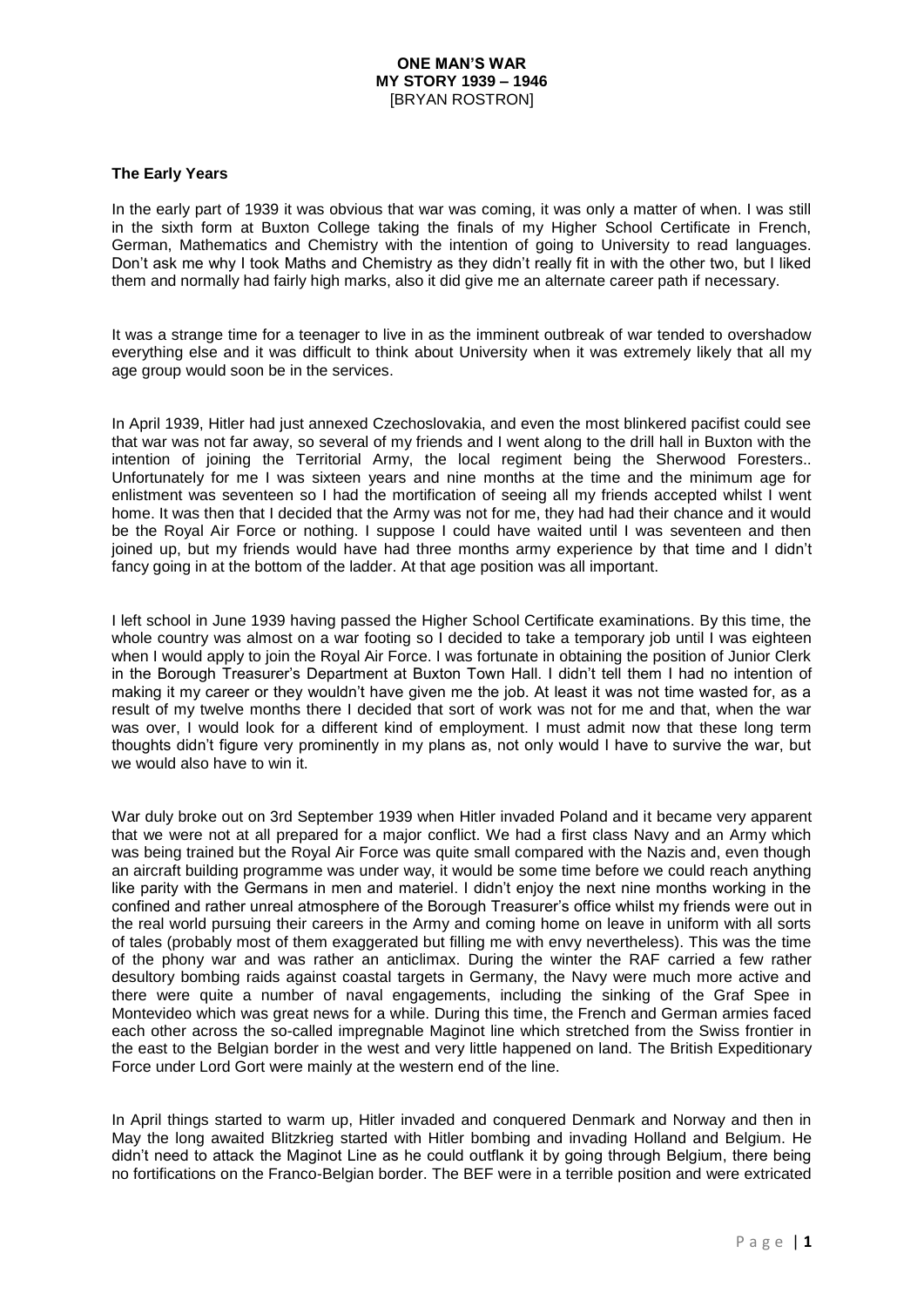at great cost through Dunkirk, some 300,000 troops being brought back to the U.K. having lost most of their armor and weapons. This whole thing came as a terrible shock to Britain as we had been lulled into a sense of false security by the comparative inaction of the last nine months and the fact that the English Channel was between us and the Germans. This turned out to be our saving grace as I am sure that if Hitler had invaded us soon after Dunkirk the story would have been very different and we would probably now be a subservient colony of the Greater German Reich.

As far as I was concerned, Dunkirk was just finishing and, on my eighteenth birthday, 10th June 1940, I went on the train from Buxton to Padgate near Warrington (at my own expense!) to join the Royal Air Force. After filling in a lot of forms, including the question 'Which trade', to which I put 'Pilot', I was interviewed by two RAF recruitment officers who told me I could only enlist as 'Aircrew'. I said that if I couldn't train as a pilot I didn't want to join and would wait until I was twenty, the age at which conscription began. After a few more questions they could see I was serious, so I was enlisted for pilot training only. I then passed the flying medical, was given a rail pass to Buxton (my return half was wasted!) and told that I would be called up in about six weeks.

The whole country was in a state of near panic expecting an invasion at any time - Churchill had taken over as Prime Minister from Neville Chamberlain, who had been a complete waste of time, and Churchill made that immortal speech about 'We will fight them on the beaches etc' which I am sure has gone down as one of the finest pieces of oratory ever.

To combat a possible invasion, the Local Defense Volunteers were formed (they were the forerunners of the Home Guard) and, having nothing better to do, I joined. I was given a battle dress uniform and an old Ross .300 rifle left over from the first World War. It was thick with grease and took hours to clean - I was even given six bullets although I had no idea how to fire the rifle. However, we were taken up onto a rifle range in the hills near Buxton and I actually fired my six bullets - I was now fully trained. For the next six weeks I stood quard most nights at a railway junction where the line from Manchester to Sheffield and the Midland line to London diverged. Nothing happened and I spent most of my time in the signal box - after six weeks I was quite a competent signalman. The signalman on duty sat and let me do all the work, signaling the trains on the rather archaic system similar to Morse which was operating at that time and setting the signals by pulling huge levers about five feet long - it was interesting and certainly helped to pass the time during the long nights. We didn't see any German parachutists.

By the end of August the Luftwaffe were well into their attempt to break the power of the R.A.F. by mounting huge raids mainly against RAF aerodromes in the south of England during the day. The weather was glorious the whole time and aerial battles were taking place continuously. We didn't realize it then, particularly in North Derbyshire where nothing was happening, but this was the prelude to a possible invasion and the period up to 15th September has since become known as 'The Battle of Britain'. The RAF were not defeated, although it was a very close run thing, and Hitler abandoned his invasion plans.

### No. 1 Receiving Wing, RAF Babbacombe

At the end of August I received my calling up papers with a travel warrant from Buxton to Torquay (one way!) and orders to report to No. 1 Receiving Wing at Babbacombe in Devon on 6th September. I duly arrived with my small suitcase (no civilian clothes were allowed apart from those in which we traveled) and was taken to a large hotel on the top of the hill at Babbacombe together with about a hundred other hopefuls. I have forgotten the name of the hotel but it had been commandeered by the RAF and I was given a bed in the ballroom of the hotel along with about forty others, it was just a great big dormitory.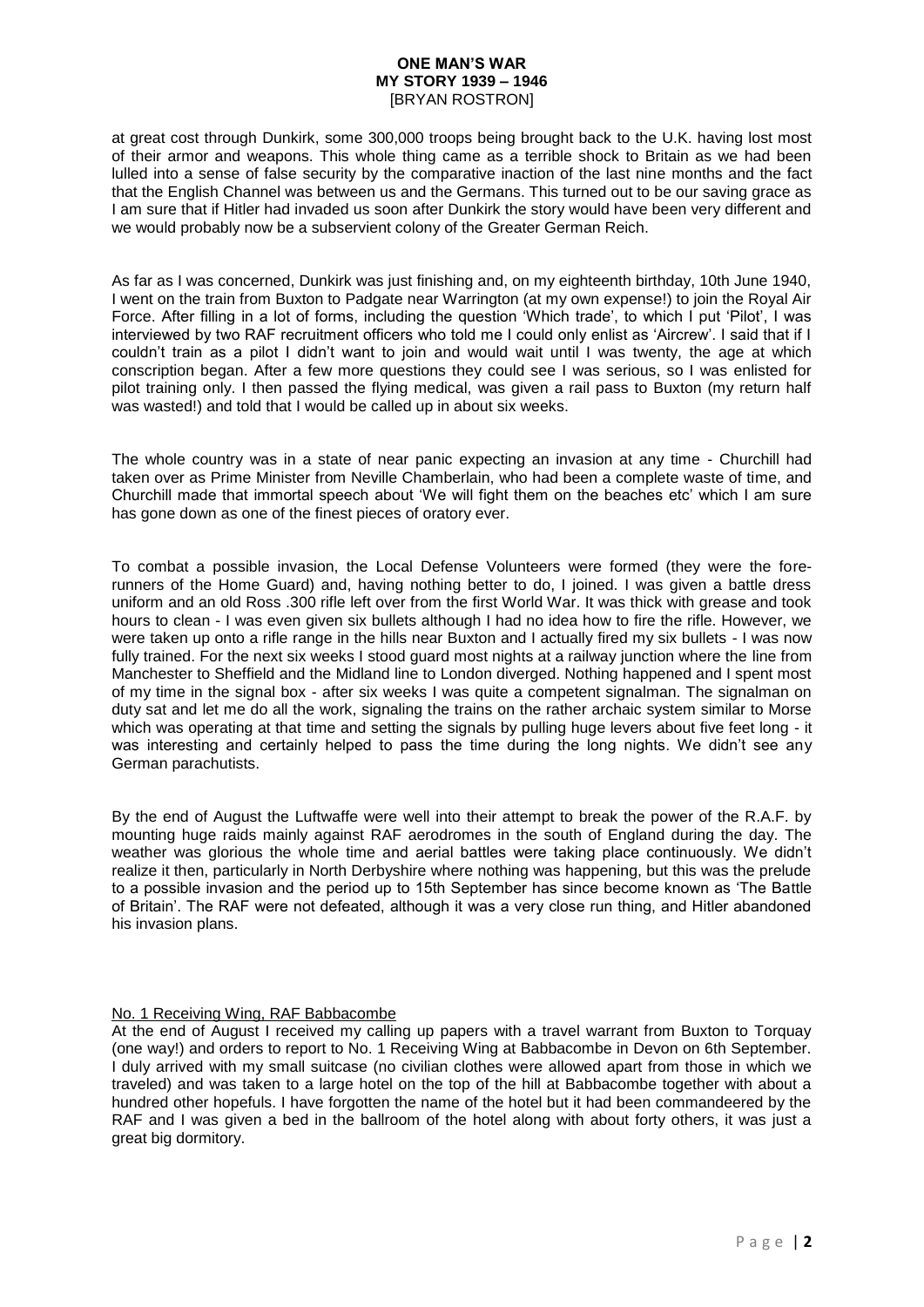Meals were served in the hotel dining room and weren't too bad at that time of the war, rationing hadn't really started then. My time at No. 1 Receiving Wing was spent on one parade or another, and the N.C.O.s tried to instill some sort of discipline into us although most of us had two left feet at the beginning. We were issued with R.A.F. uniforms, boots, kitbags, greatcoats and all the other items supposed to make us self sufficient. Also we had a number of sick parades in which we were injected and inoculated against all kinds of strange diseases. It was surprising how many people passed out during the injection process and it wasn't always the apparent weaklings, great big strapping rugby forward types were equally prone.

When we weren't marching up and down the Babbacombe promenade trying to make head or tail of the various drill commands we spent our time polishing our brass uniform buttons in the hope of making them look as though we hadn't just joined up and rubbing our boots to put some sort of a shine on them. We had an inspection every morning and the bed space had to be immaculate with everything folded according to the wishes of the sergeant, our boots had to be mirror-like and the uniform buttons dazzling. Fortunately, this was the only time in my entire RAF service when this happened and on future postings, provided things were clean and tidy, nobody bothered very much.

We had one scare whilst we were at Babbacombe. We were all woken up in the middle of the night and told to parade on the front immediately. We did so and were kept on parade for a couple of hours before being told that we could go back to bed. No explanation was forthcoming and the comments were pretty pungent. We found out much later that there had been an invasion scare on the South Devon coast that night, probably caused by German E Boats, and I suppose that if it had been genuine we would have been moved inland - they certainly wouldn't have sent us to meet an invasion force, we hadn't a rifle between us.

On the evening of 20th September, after two weeks at Babbacombe, we were marched down to the station with our kitbags over our shoulders and boarded a troop train bound for the great unknown. After traveling all night and most of the next day, this turned out to be Aberystwyth in central Wales.

### No. 6 Initial Training Wing, Aberystwyth

We decamped from the train in the middle of the afternoon of 21st September and were marched through the town to our billet which turned out to be a large hotel in the middle of the town. I am not quite certain of the name, it was either the Bellevue or the Blue Bell but I rather think it was the former. Once again I found myself in the ballroom which turned out to be my home for the next three months.

Life in 'D' Flight, No. 6 I.T.W. was very interesting and quite new. We spent most of the day in lectures covering navigation, theory of flight, airforce law, aircraft recognition, meteorology, mathematics and sundry allied subjects. The rest of the time was taken up with physical training and drill and on games afternoons we played rugby. Whilst we realized the necessity of all this classroom work, we wanted to get it over as soon as possible as the war in the air was increasing in intensity and we all wanted to be in it as soon as we could. I made some good friends at Aberystwyth and six of us decided to have a professional photograph taken when we were issued with our full flying kit - we went to the studio and dressed up in all the gear looking like a lot of aces! A few years later I realized that this was the only time I ever wore the full suit, all my flying being carried out in warmer weather where a suit like that was the last thing required. It was at Aberystwyth where I received the first injury of my R.A.F career, I broke my thumb playing rugby! It was no great hardship but I had to keep my arm in a sling for a couple of weeks which excused me drill parades which wasn't a bad thing. Whilst I was incapacitated we were given our first home leave since joining up and when I went back to Buxton I received a huge amount of sympathy, the spin-off from the Battle of Britain meant that the R.A.F. could do no wrong, and people who didn't know me thought I had been shot down! It was quite an anticlimax when I said I had been playing rugby. I made a particular friend in another cadet called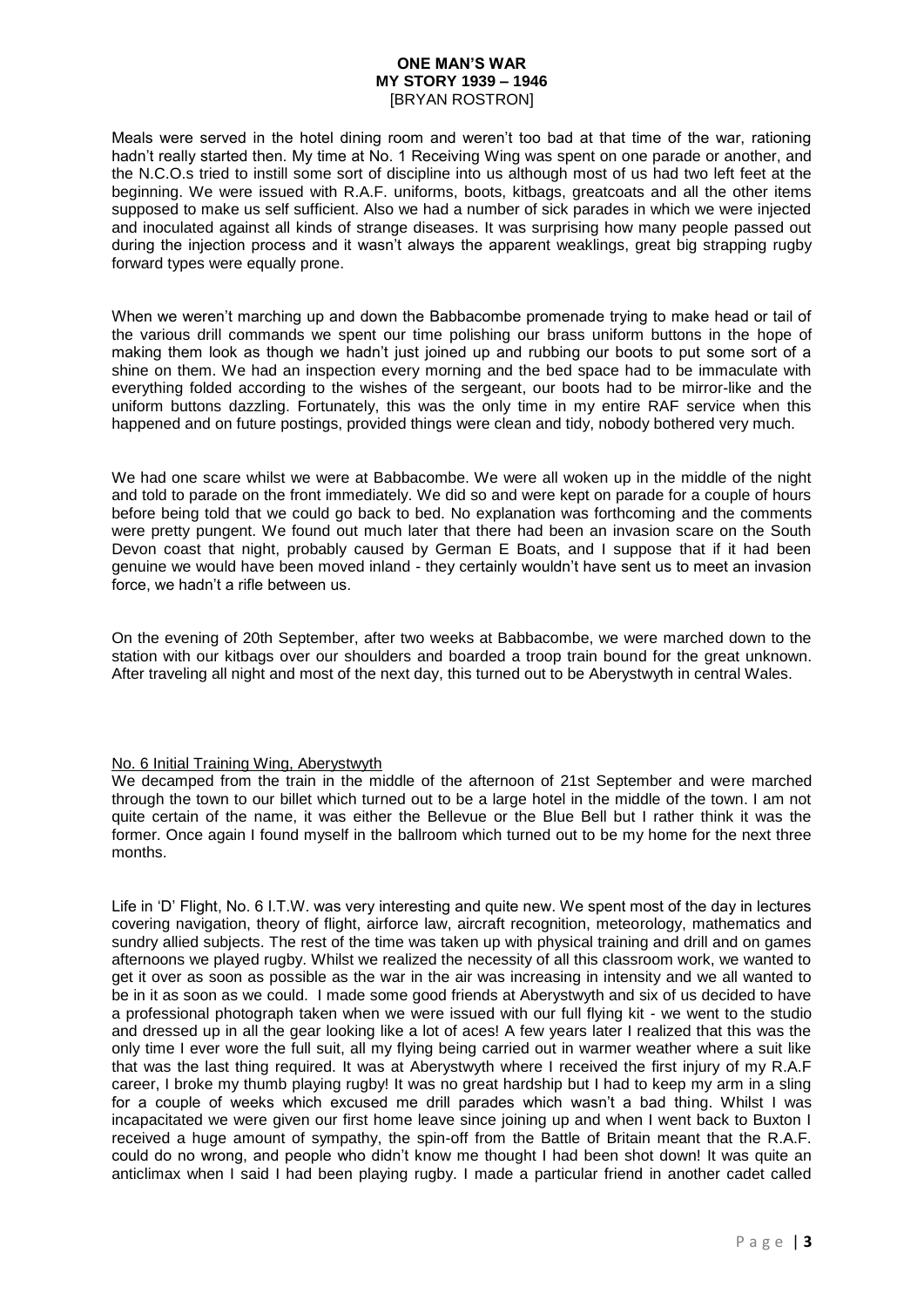Norman Lingard who came from the Manchester area and we kept in touch after leaving Aberystwyth. Every Sunday morning we all had to attend Church Parade, assembling on the promenade and then marching off to church. Norman and I didn't think this was a very good idea as, after the first Sunday parade the order was given 'Fall out Non-conformists, Roman Catholics and Jews',the latter fell out and went their own way.

The next Sunday we joined them as Non-conformists and went along to the local NAAFI for tea and buns instead of going to church - nobody checked on us so, for once, we put one over the powersthat-be.

There were about forty five cadets in 'D' Flight whilst I was in Aberystwyth and, bearing in mind that we were among the first R.A.F Volunteer Reserve pilots to be accepted and that the war went on for another five years, with hindsight our chances of survival were not very high although we didn't think about it at the time. In the event, I doubt if more than five survived to the end of the war.

### M.V. Rangitiki

The course at Aberystwyth finished on 14th December and we all received our postings. Unfortunately, all my friends were to join flying schools in the U.K. whilst a few of us were to report to No.2 P.D.C. at Wilmslow in Cheshire for posting overseas. No. 2 P.D.C turned out to be a series of large huts and we were issued with tropical gear including a large topee. By this time, with all our flying gear and this additional tropical equipment, we were real beasts of burden. We stayed two nights at Wilmslow and on the morning of 16th December boarded the inevitable train, once again for destinations unknown. We weren't allowed to contact anyone by letter or telephone, goodness knows why as we didn't know where we were going anyway and it wasn't really a matter of great importance. However. that was the way the official mind worked and the first thing my mother know of my whereabouts was when she received a letter from me about three months later - as far as she was concerned I had just disappeared off the face of the earth. The only thing was that, during the war, no news was good news and if anything had happened to me she would be informed immediately.

After changing at Bristol we finally arrived at the port of Avonmouth about 8 p.m. It was a dark night and we went on board our troopship, the M.V. Rangitiki immediately.

I kept a diary of the voyage and have included it here exactly as it was written in 1940 (in my best schoolboy English!). Much of the diary of the voyage is repetitive, so don't spend too much time on it, but this was how an eighteen year old saw the first big adventure of his life!

The voyage of the M.V. Rangitiki

### Monday 16th December 1940

Left Wilmslow (No. 2 P.D.C) at 9 a.m. for unknown destination which, after changing at Bristol, turned out to be Avonmouth. Went on board M.V. Rangitiki immediately - our sleeping quarters were very bad - twenty to a mess, with eighty of us in a confined space about 60ft x 30ft x 8ft high. By now it was 8 p.m. and a fine night. There was an air-raid warning somewhere in the distance, probably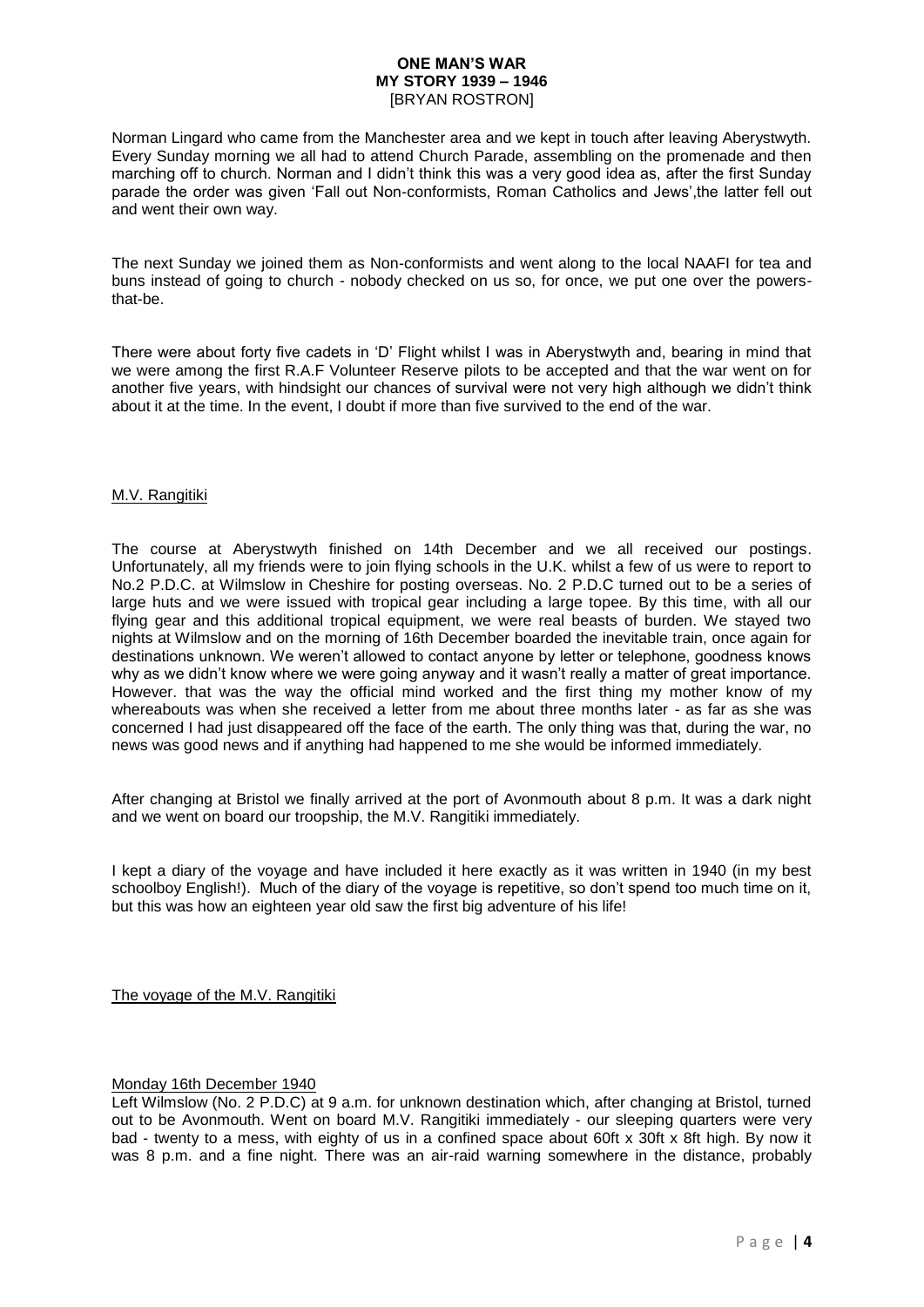Bristol, didn't hear any bombs or planes. After looking round for a time finally slept in the sun lounge on 'A' deck. Slept quite well.

### Tuesday 17th

Fine morning, sailed from Avonmouth 6.40 a.m. with tugs fussing about until we were well down the Bristol Channel, sea very calm indeed. Our last view of the South of England was a hillside wreathed in mist with a church steeple on one side, the whole being backed by the rising sun. Met a destroyer (G91) and after going round in a few circles anchored with it off Barry. Left about 7 p.m. in company with it. Was made a spotter during the day - this entailed spending two hours per day in the front funnel top with orders to advise the gun crews of the approach of hostile aircraft. Slept in the sun lounge again.

#### Wednesday 18th

Wind a little stronger, still in company of G91, very nice boat, I'd rather have been in her than this old tub (maximum speed 16 knots). Sighted land to starboard about noon, believe it was Holyhead and the North Wales coast. A Blenheim assisted in convoying us, possibly as some unknown four engined plane passed over us in the morning. Did two hours in the funnel in the afternoon, weather got hazy, picked up with large convoy about 4 p.m. Didn't feel too well at night, slept below.

### Thursday, 19th

Didn't feel too good on waking, so went on deck before breakfast, land on both sides, Scotland to starboard, Ireland to port. Now we were in a big convoy, twenty merchant ships, eleven destroyers and one cruiser. Nothing much happened during the day, heading north west and north all day - last sight of land was Scottish hill in the far distance about 3 p.m., I wonder when we'll see land again? Did usual two hours in the funnel, still felt pretty ill. Slept below.

#### Friday, 20th

Still feeling pretty awful, nearly dead in fact. Sea getting rougher, still going north complete with convoy, very cold indeed, sun didn't rise till 10 a.m., we must be nearly in the Arctic Circle, it's cold enough anyway. Staggered up to the funnel as usual, but felt a little better up there; great goings-on about 3 p.m., a submarine was reported in the vicinity, everybody was tearing about, C.O. came up to the funnel but nothing happened, thank God! A Sunderland flew over about an hour later, it was very nice to see it - circled round for about half an hour then cleared off. Went to bed early, still feeling pretty bad.

#### Saturday, 21st

Feeling worse than ever but haven't been sick yet, perhaps it would be better if I had. Still very cold but we have at last turned west, thank goodness, I thought we were bound for Greenland. The sea is getting rougher, the old tub is pitching and tossing terrifically, groaning in every joint, it's a wonder it doesn't fall apart. Felt considerably better at night. Very uneventful day.

#### Sunday 22nd

Had quite a shock on first going up on deck - nothing in sight but sea and sky, no convoy, no destroyers, nothing! The old ship clanking along like a steam engine, knocking back the water to the tune of about 14 knots. Caught up with the convoy about 10 a.m. to our great relief - turned out that the engines had broken down during the night - a habit this boat has! Eight of the destroyers and three ships had left us, we now had seventeen ships, three destroyers and the cruiser, good old Navy! Went south all day, the clock has been put back two hours, so things were more normal. Weather warmer now, sun shone nearly all day. Feeling a lot better, ate decent meals for the first time since Wednesday. Spent usual two hours in the funnel, terrific wind has sprung up, ship is now bouncing all over the place - worse than ever before. Played cards at night, slept below. (A note on the Rangitiki first time it has been used as a 'trooper', and it would be our luck to get on it. On it's last trip it was bombed on the way out, a torpedo was launched at it and hit the next ship in the convoy, and it was in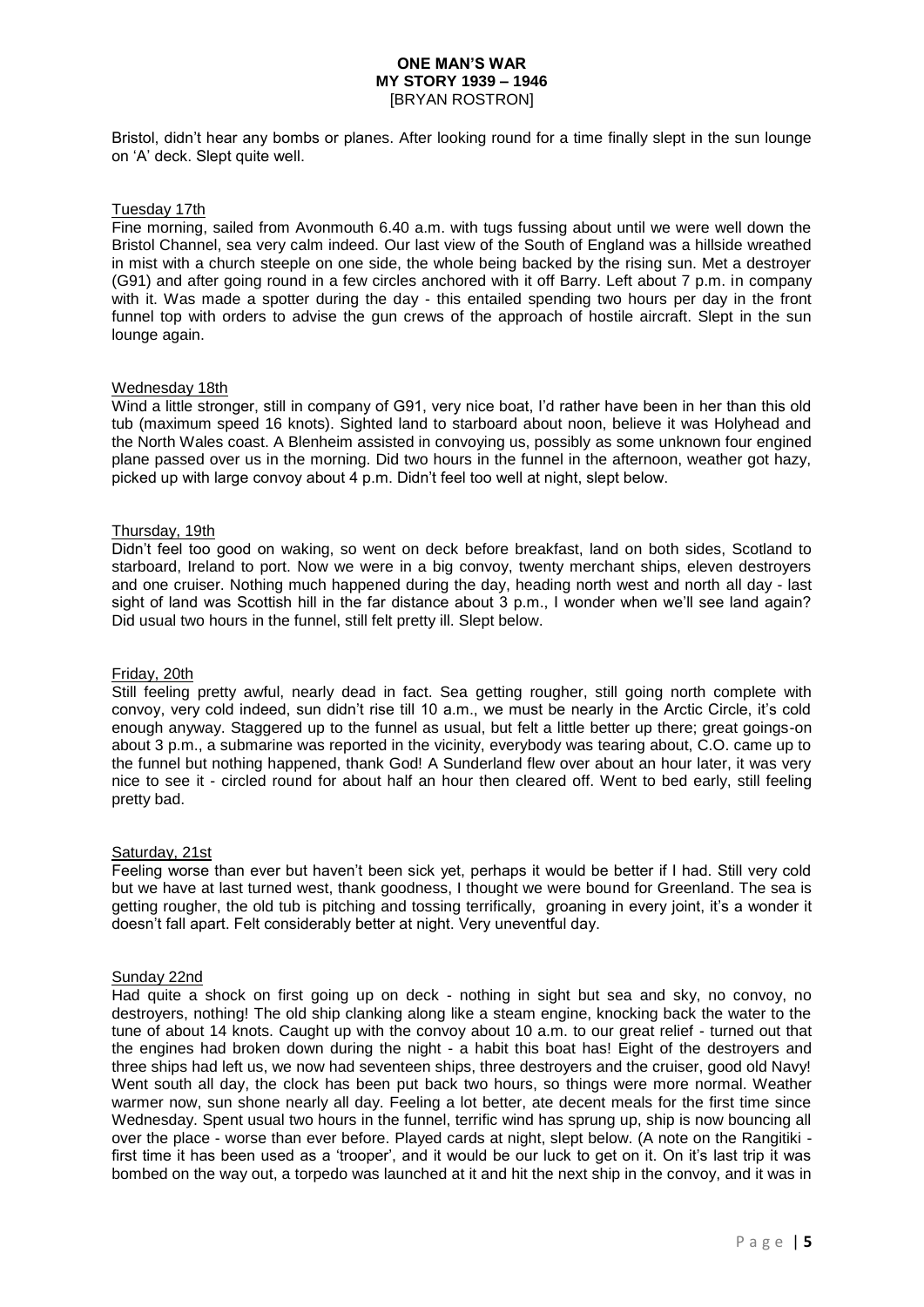the 'Jervis Bay' business - the first two shells straddled it then it cleared off as fast as it could go went nearly to the Arctic before going back to Scotland, given up for lost until it was resurrected by arriving off Scotland quite a time after the battle).

### Monday 23rd

On waking found the clock had been put back a further forty minutes - we must be in the middle of the Atlantic by now. The weather is much less boisterous, the sea now has no

white-topped caps, just long rollers which are quite pleasant, it is also much warmer. After breakfast sighted a number of ships on the horizon to port; these eventually joined us and turned out to be two aircraft carriers, four supply ships and one cruiser. Soon after these had attached themselves on to us, a fifth supply vessel came panting up from directly astern. One of these carriers is an exceedingly antiquated old tub looking rather like an orange box stuck upside down on an old tramp; the other is pretty much the opposite - seems to be a very modern ship. The cruiser is absolutely identical to our own, with three gun turrets one above the other before the mast. Someone said it belonged to the 'Dido' class, perhaps they are right, probably not though. Throughout the day Skuas continually flew about, coming from the modern carrier, it looked very funny to see planes in the sky, rather like civilization once more, it was nice to see them. The sun seemed a lot higher in the sky and it was quite definitely warm, a very pleasant improvement indeed. Played cards at night and slept below.

### Tuesday 24th

The clock had been put back a further nineteen minutes so we had another long night. On going on deck the wind was still strong - we seemed to have collected a bit more of the Navy in the night. a 10000 ton cruiser of the 'Kent' class, probably the 'Suffolk'. If we continue like this we shall have the Grand Fleet with us. Our naval escort now consisted of two aircraft carriers, now identified as the 'Furious', and the 'Argus', three cruisers, the 'Suffolk' of 10000 tons and two of our latest cruisers of the 6000 ton 'Dido' class, four sub-chaser escort vessels and five supply vessels - very useful indeed. We had an inspection in the morning, an absolute farce as nobody had cleaned any buttons. Did two hours in the funnel as usual, nothing startling happened except that the wind increased to at least gale force and nearly blew us straight off the ship. The night got rather dirty early on and we played pontoon until about nine - it is Christmas Eve, fancy spending Christmas Eve on a trooper, by far the worst I have ever had, what a difference to previous times. (Our position was approximated in the morning to be in the middle of the Atlantic about the same latitude as Cape Finisterre, Spain, - quite feasible, taking into account the sun and warmth of climate).

# Wednesday, 25th December 1940 Christmas Day

We were rudely awakened at 6.45 a.m. by the banging and slamming of watertight doors - Hitler, as his Christmas present to us, had arranged for one of his raiders, probably the 'Admiral Scheer', to give us a firework display. A shell dropped about 200 yards to port of us, another hit one of the vessels in the convoy but didn't damage it too badly. The three cruisers and the two aircraft carriers immediately engaged it, one or two planes passed over from the carriers, the raider being far away to the west and out of sight except for flashes from its guns. For about twenty minutes the western horizon was lit by gun flashes which disappeared to the north-west, after which all that could be heard or seen of the battle was a rumbling which got fainter and fainter. A misty rain had obscured everything by now and the convoy had split up - nothing at all could be seen except for sea and mist. During the latter part of the engagement we had been at boat stations but about 7.40 a.m. we went below and had breakfast which was excellent, consisting of bacon and eggs, porridge and marmalade. On going on deck about 10.30 we discovered we were heading east and had found some of the convoy again, escorted by two of the small escort vessels. A storm and high sea had been in full force throughout the morning which, if anything, increased during the day until, by evening, it had reached pretty hefty proportions. We had an excellent dinner, pork and Christmas pudding, also decent soup, which was very acceptable considering some of the stuff we've had. Did two hours in the funnel in the afternoon and then had tea, quite good again! (At dinner, the officers made us a present of 50 cigarettes and some beer, very decent of them). Played pontoon in the evening and went to bed at 10 p.m. - storm still very strong.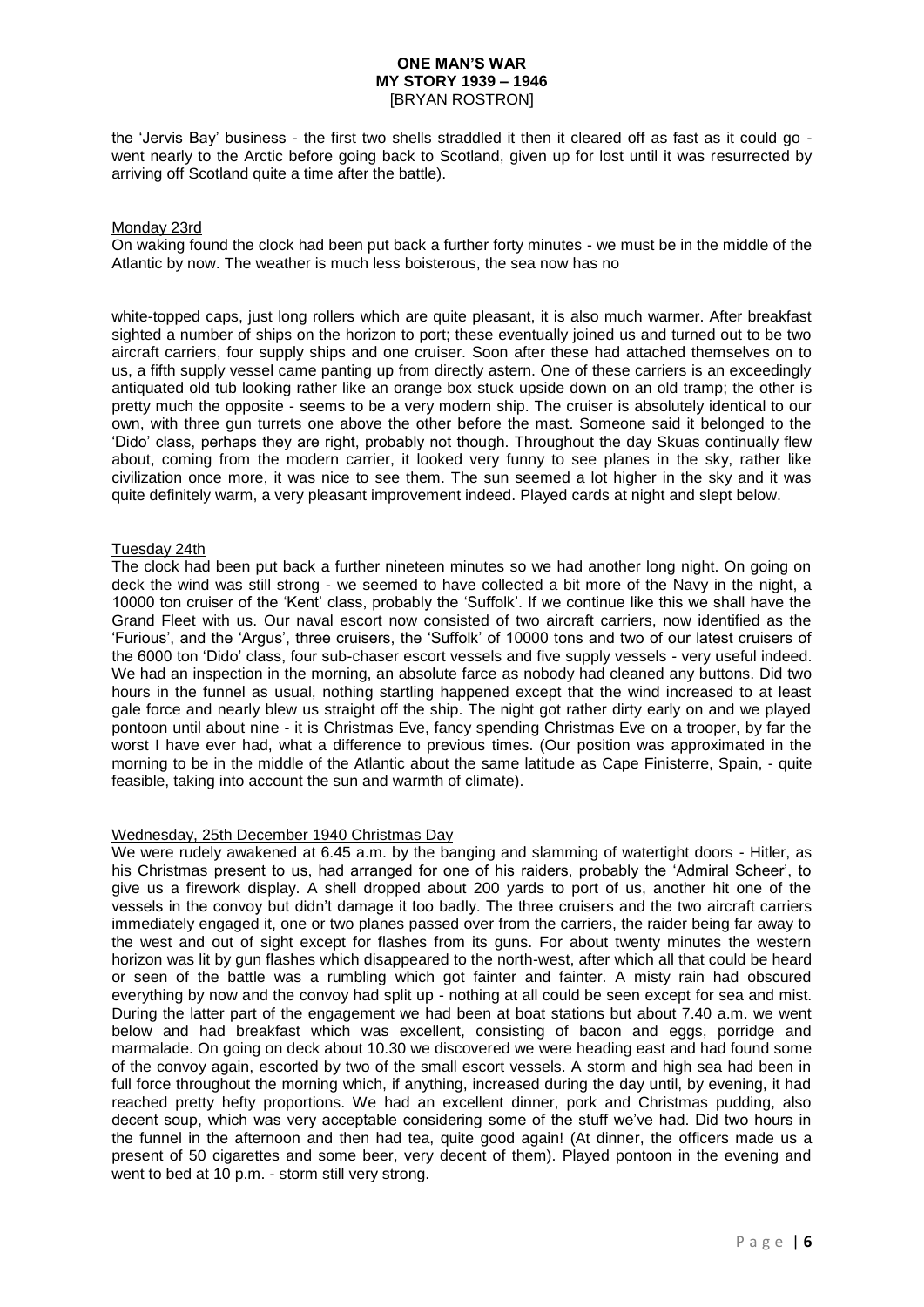### Thursday, 26th December

On waking, discovered the escort had completely disappeared - twelve ships left now. Sea still pretty rough with considerable wind, this quite warm. We moved south all day but didn't see the sun at all except for about half an hour in the afternoon. Very uneventful day, it drizzled nearly all the time, apart from that nothing of interest occurred. Wind abated somewhat towards the evening. Slept on deck at night.

### Friday. 27th December

All alone when we woke - no ships in sight. Picked up with three more ships about 9 a.m. Wind still high but sea calmer. Sky broken up. Was mess orderly during the day, moved east all day. Rained slightly in the afternoon, wrote a letter in the evening. Slept on deck at night.

### Saturday, 28th December

Woke up about 6 a.m. and was treated to the most magnificent sunrise I have ever seen - the sky was covered with all kinds of high cloud stretching away to the far distance. These were flecked with red, yellow, gold, blue, green, pink and every other colour of the rainbow. The day was very warm and the weather was very much like a late April or early May day in England. About 9 a.m. we were joined by a cruiser which eventually disappeared. Other members of the convoy arrived later in the morning and we steamed round in circles waiting for them to come up. When this was accomplished we sailed south with a slight western tendency. After dinner we were joined by a cruiser, probably of the Dorsetshire class and a modern aircraft carrier, probably the 'Ark Royal'. During the afternoon we saw a large number of aircraft, both Albacores and Fulmars, taking off and landing on the carrier. They also dropped a number of smoke bombs on the water, it was quite an interesting spectacle. This was the first time I had seen the redoubtable Fulmar flying - it looks a very nice machine indeed. Slept on deck at night.

#### Sunday, 29th December

Rose early - had a very good night. The weather was warm throughout the day and the sun was definitely warmer and higher in the sky than ever before on the journey. All the convoy was still with us and we zigzagged nearly all day, maintaining a southwesterley direction, why, the Lord only knows. I'm afraid this journey will take a lot longer than the three weeks originally forecast, it will probably be nearer five weeks. Did two hours in the funnel as usual - it was very pleasant up there. An Admiralty communiqué issued in the evening read as follows:

#### *Atlantic Raider Escapes Navy Christmas Day Attack On Convoy*

Early on Christmas Day a heavy German surface raider attacked a British convoy in the North Atlantic. Several shells were fired at the convoy and one ship sustained slight damage. The raider was immediately attacked by the Naval escort and made off under cover of a low mist. Before the action was broken off at least one shell was seen to hit the raider amidships. One of our cruisers sustained slight damage and five casualties.

Shortly after the engagement an enemy ship of 8000 tons, believed to be supplying the raider, was intercepted. It was immediately set on fire by the crew and was sunk by our warships.

We also discovered from the Chief Wireless Operator that the 'Rangitiki' was straddled by shells, one each side. Slept on deck at night.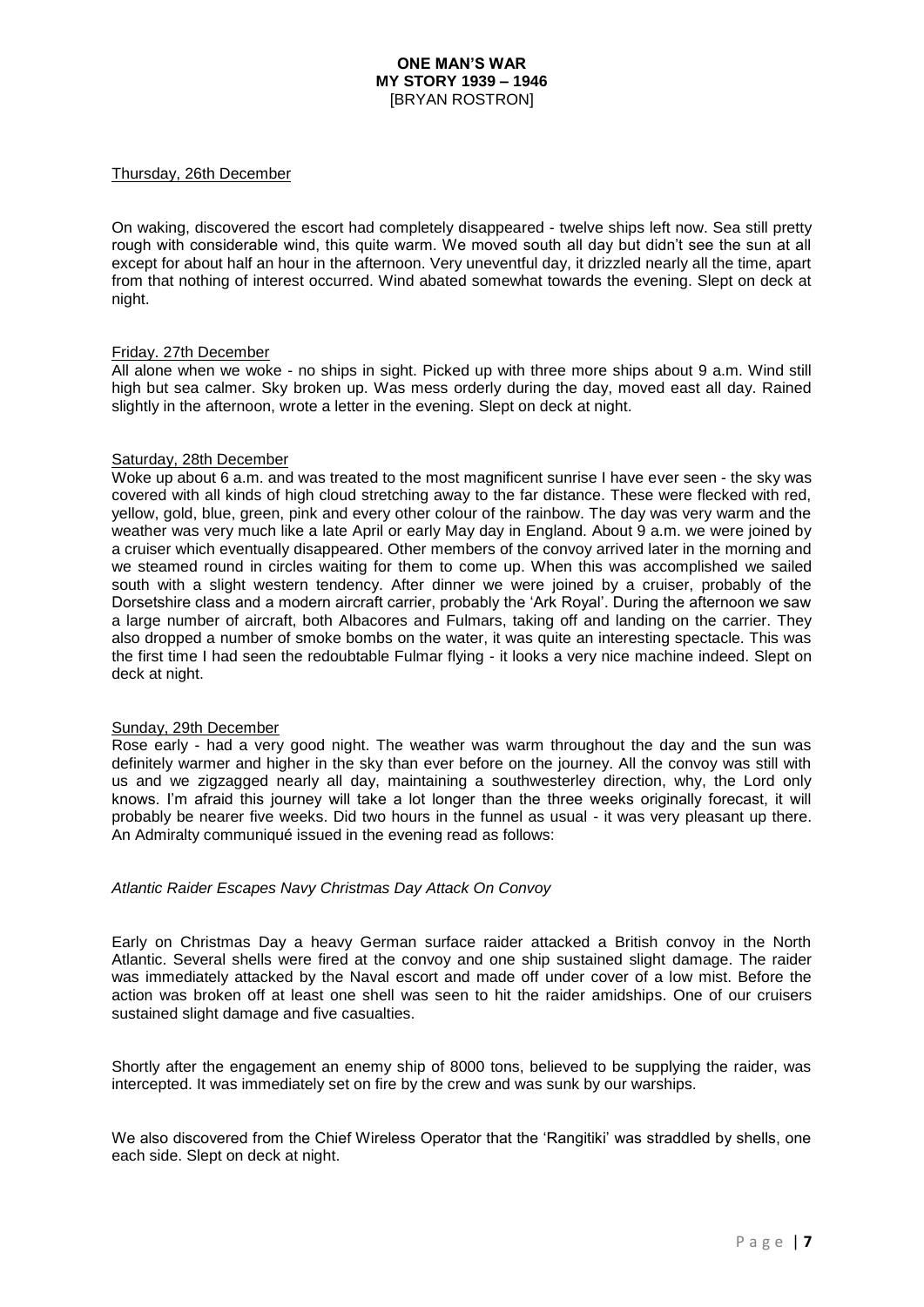### Monday, 30th December

The clock had been put on one hour during the night - we were now only two hours behind British time. The air was very mild in the morning and the sea very calm, as it had been during the past two days. All the ships were still with the convoy including the carrier and the cruiser. The sun was very hot during the day with very little cloud - the sun was very high in the sky at noon, showing our approach to the Equator. Spent the morning sunbathing on the top deck and the afternoon in the funnel. During our sojourn in the funnel a New Zealand first lieutenant gave us a bit of a lecture on the Bren gun and let us take it to pieces. Throughout the day aircraft from the carrier buzzed all over the sky, carrying both bombs and depth charges - they are very good pilots and do a lot of low flying. We zigzagged all day, the general direction being south. The night was warm and the stars were very bright - all the constellations are in the wrong places and the Plough has almost gone. Slept on deck at night.

### Thursday, 31st December (New Years Eve)

A very fine day, very warm indeed. Spent the morning sunbathing on the deck, very little else to do. Another cruiser, identical to the one which has been with us for the past few days, joined us during the morning - they are of the County or London classes. The old 'Costa Rica', which had been missing since Boxing Day, arrived in the afternoon. There has been a lot of speculation during the past few days as to where we are - I think we have passed Freetown but can't be at all sure, the sun is very high in the sky which seems to bear out that belief. During the two hours in the funnel I spent my time trying to identify other ships in the convoy. The results so far are as follows:

'Costa Rica' two funnels, passenger

'City of Derby' grey, single funnel, cargo

'Settler' Liverpool one funnel, cargo

'Delane' French one funnel, blue superstructure

'Elizabethville' Belgian one funnel.

There was now a total of seventeen ships in the convoy with three naval craft. After the two hours in the funnel we changed into tropical kit - a welcome change. Slept on deck at night.

#### Wednesday, 1st January 1941 (New Years Day)

Rather a dull day, a little colder than usual. The sea still very calm, and the wind not very strong. Very little of importance occurred during the day, we played deck games in the morning and again in the evening. From orders which appeared in the afternoon it would

seem that we have not yet reached the latitude of Sierra Leone - I hope this is incorrect as it will mean another three weeks on this rat-trap. In the evening we went up to the sergeants bar and slept on deck later on.

#### Thursday, 2nd January (Mother's birthday)

Woke up at 6.30 a.m. - the weather showed promise of a fine day to come, a promise which was fulfilled. It was hot in the morning and boiling in the afternoon - the sun is getting high in the sky and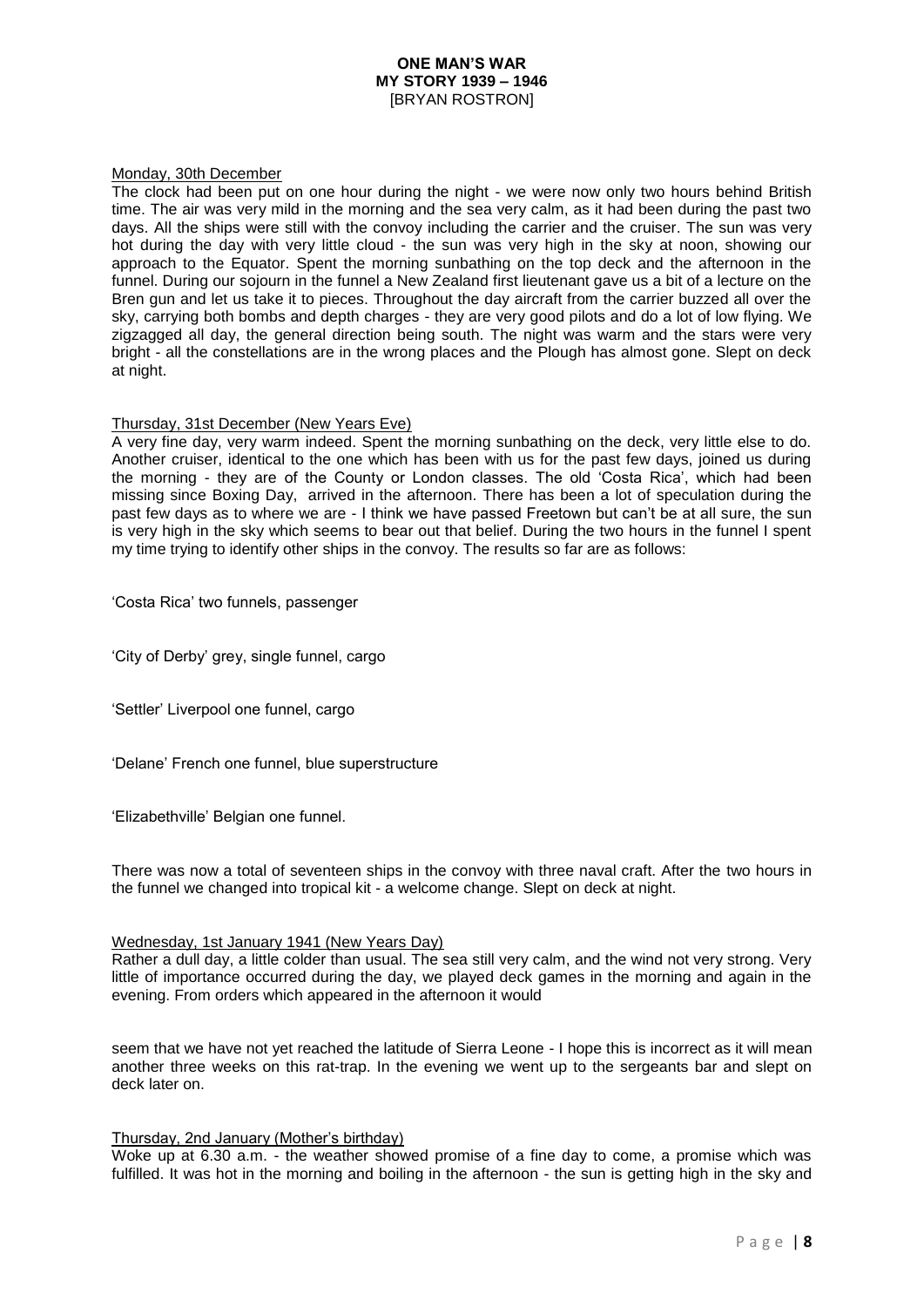seemed hotter than an English summer day. I did my two hours in the funnel from 8 to 10 a.m.in place of Alec who was mess orderly. Played deck quoits in the morning and spent the afternoon sunbathing. About 4 p.m. we were joined by a destroyer which came from the northwest at a terrific speed. In the afternoon Walrus flying boats from the cruisers were catapulted into the air and buzzed around for quite a time,. One of them came very close to the 'Rangitiki'- all these pilots seem to make a point of coming as close to this ship as possible - they must know we are on board! At tea-time we had to take a dose of quinine as a precaution against malaria - it is awful stuff to take, the taste sticks for a long time. The sea has been calm again all day - just small waves rippling the surface. This is our fourteenth day out of sight of land - I shall be glad to see a bit of earth again. During the day we had our first sight of flying fish - they are funny things, rather like aeroplanes and go terrific distances without going into the water. The night was very fine, the air mild and there was a new moon - I stayed up on deck talking to Angus till about 8 p.m. before going to bed on the top deck.

### Friday, 3rd January

Was rudely awoken in the morning by showers of water from the boat deck - the crew had started hosing it and some of our chaps got wet. I was lucky, it all missed me. Another destroyer has joined us during the night, making a total of two. The weather was very hot during the day, hotter than I have ever known it before and I am getting quite sunburnt. Awnings were erected over the open decks in the morning and there was plenty of shade. The sea is, if anything, a little calmer and a beautiful blue colour - I've never seen it like this before. Spent the morning lounging about on deck and the afternoon in the funnel. It was very hot up there. Whilst in the funnel, another aircraft carrier, I think it is the 'Furious' and a rakish looking light cruiser joined us - our escort now consists of two carriers 'Furious' and 'Illustrious' (not the 'Ark Royal'), three cruisers, one light and two heavy, and two destroyers. Tea brought the usual dose of quinine and afterwards we went on deck - about seven o'clock some rumbles and booms came from the west. I've no idea what it was but it sounded pretty big and we thought for a moment we had run into another raider, but it is really all a mystery. Slept on deck at night - very warm. Direction generally south east during the day.

### Saturday 4th January

The sea was terrifically calm this morning, just like a mirror, we must be in the famous 'doldrums'. Our course has been generally south east for the past few days, zig-zagging all the time, and it was expected that we would be in Freetown today or tomorrow, but no land had been seen by 9 o'clock in the morning. During the morning the sun became hotter and hotter until at midday it was a good deal hotter than the day before. Topees were worn by everyone and, by jove!, we needed them. I did nothing all morning, just sat and read in the shade. In the afternoon I went into the funnel and was properly roasted for two hours. The evening was once again very fine and I didn't go down at all except for my bedding. Slept on the boat deck again (During the day we saw a number of big white fish which jumped out of the water, and also a school of porpoises in the afternoon. A gunboat joined us in the afternoon, probably to escort us in).

### Sunday, 5th January

At last we have sighted land - about 9.0 a.m. this morning we had our first view of Africa - the hills of Sierra Leone rising out of the sea. We had been out of sight of land for sixteen days and eighteen hours. We were escorted in by a gunboat and followed a buoyed channel which led through a boom of chains and very large canisters. Inside the boom there were about four dozen ships of all sizes, shapes and nationalities with quite a few naval craft - one or two destroyers, a few cruisers and the two carriers. Land was on the starboard side as we went in and consisted of beaches fringed with palm trees behind which the land rose steeply to a series of hills, one behind the other and all richly covered with vegetation. On this side, almost at the mouth of the estuary was a settlement consisting of a hundred or two houses rising up the hillside with a lighthouse on the point. On the port side the country was some distance away and was very flat with long yellow beaches backed by very green vegetation and palm trees. Further inside the estuary the only sign of land was a faint line in the distance - it may not have been very far away as the heat haze reduced visibility. On our way in, just outside the boom, we saw the masts and superstructure of a sunken ship protruding grotesquely out of the water. When we had anchored, a tanker called the 'Bassethound' laid alongside and commenced to pump water into our tanks and also numerous natives in canoes came up to try to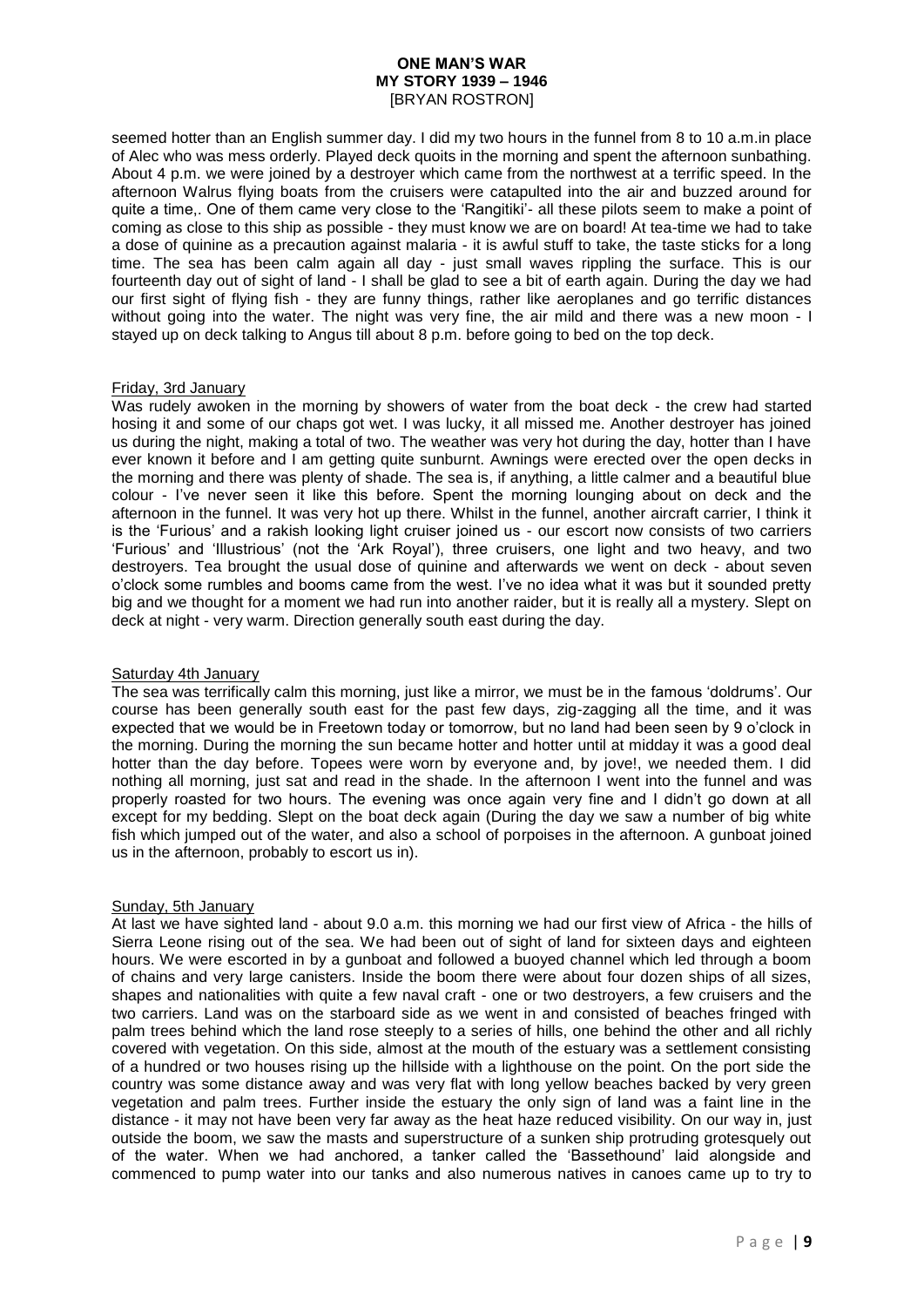exchange fruit and odds and ends for clothing. They also dived over for money and anything else that was thrown to them. Their canoes were very frail affairs, long and thin, and they had to bail out frequently with scoops of wood. Their paddles were single bladed and shaped like a large spear head. They were very clever with the boats and could maneuver marvelously. Other natives were in sailing boats with sails of a triangular shape and they seemed to get along very well. The heat was terrific all day and, as I was mess orderly, it was pretty awful down below, rather like a Turkish Bath. About four o'clock the tanker left, appreciably higher in the water. After tea we had our usual dose of quinine and had to stay below for the rest of the night owing to the danger of malaria from mosquito bites - it was a bit like the Black Hole of Calcutta!

### Monday, 6th January

Woke about 6.0 a.m. and had a bath to remove the effects of the night which had been very restless as far as I was concerned - I perspired terrifically. Did nothing all morning except read and watch the natives as they came in their canoes to dive for pennies and also to attempt to barter goods in the form of fruit and baskets for old clothing. The divers were exceptionally good and sometimes disappeared for quite long periods. One funny thing I noticed about them was that the soles of their feet were quite light coloured. In the morning an oil tanker, the 'Inverrosa', came alongside to fuel the ship - she was quite a large-sized vessel, registered in London. In the afternoon I did my usual trick in the funnel - it was terrifically hot. The tanker left about 4.30 p.m. and, after having tea, plus quinine, we went on deck until 5.30 p.m., when we had to go below for the night. It was steaming hot down below and some of the New Zealanders staged a minor revolt and went on deck for the night - they got away with it.

### Tuesday, 7th January

Slept a little better than the previous night and had a bath on waking. Spent the morning reading and watching the natives. Some of the sergeants (army) tried to soak the negroes with a hose but the New Zealanders didn't like this, so they fixed up another hose on the deck above and wet the sergeants, it served them right. During the day a lot of dhows, with triangular sails, came from the far side up river it must have been market day. At lunchtime, a cargo boat, the 'Grypevale' of Glasgow came alongside and tied up, for what reason I don't know. She was flying the flag of Sierra Leone, which is a blue flag with a Union Jack in the top left hand corner and a horizontal white anchor in the blue ground. Spent the usual two hours in the funnel - it wasn't quite so hot as the day before. After tea (with quinine) we went on deck and watched a crowd of more prosperous negroes in large rowing boats bringing sack after sack of oranges and bananas to the ship - they had obviously done a bit of good business. All the natives were very good tempered and always smiling. I felt rather sorry for them though, especially when the hose was turned on them, still this only happened twice as public feeling was made evident very quickly. They are probably a lot of unmitigated rascals but they are really little better than children. However they are happy which is more than a lot of Europeans can say. At night we were allowed to open the portholes, provided they were Muslim covered, which improved things a lot.

### Wednesday, 8th January

Spent a pretty rotten night and had a bath in the morning. The 'Grypevale', which had been tied up to us all night, moved away about 6.30 a.m. There had been rumours to the effect that we would leave about 5.30 a.m. but we showed no signs of moving. Spent the morning reading and, to our immense relief, the convoy began to move out one by one about 11 o'clock - we actually started to move about noon and by 1 o'clock were outside the boom and formed up as a convoy. Our escort consisted originally of two small gunboats and two light patrol vessels, but this was soon augmented by a carrier, the modern one, a County Class cruiser (one of our previous escort), and a rakish light cruiser. After a lot of messing about we finally settled down to a south-westerly course. We had no quinine after tea which was a relief. Spent the evening on deck and slept there afterwards (one thing which was rather peculiar was the fact that within one hour of leaving the boom we were out of sight of land, even from the funnel top).

### Thursday 9th January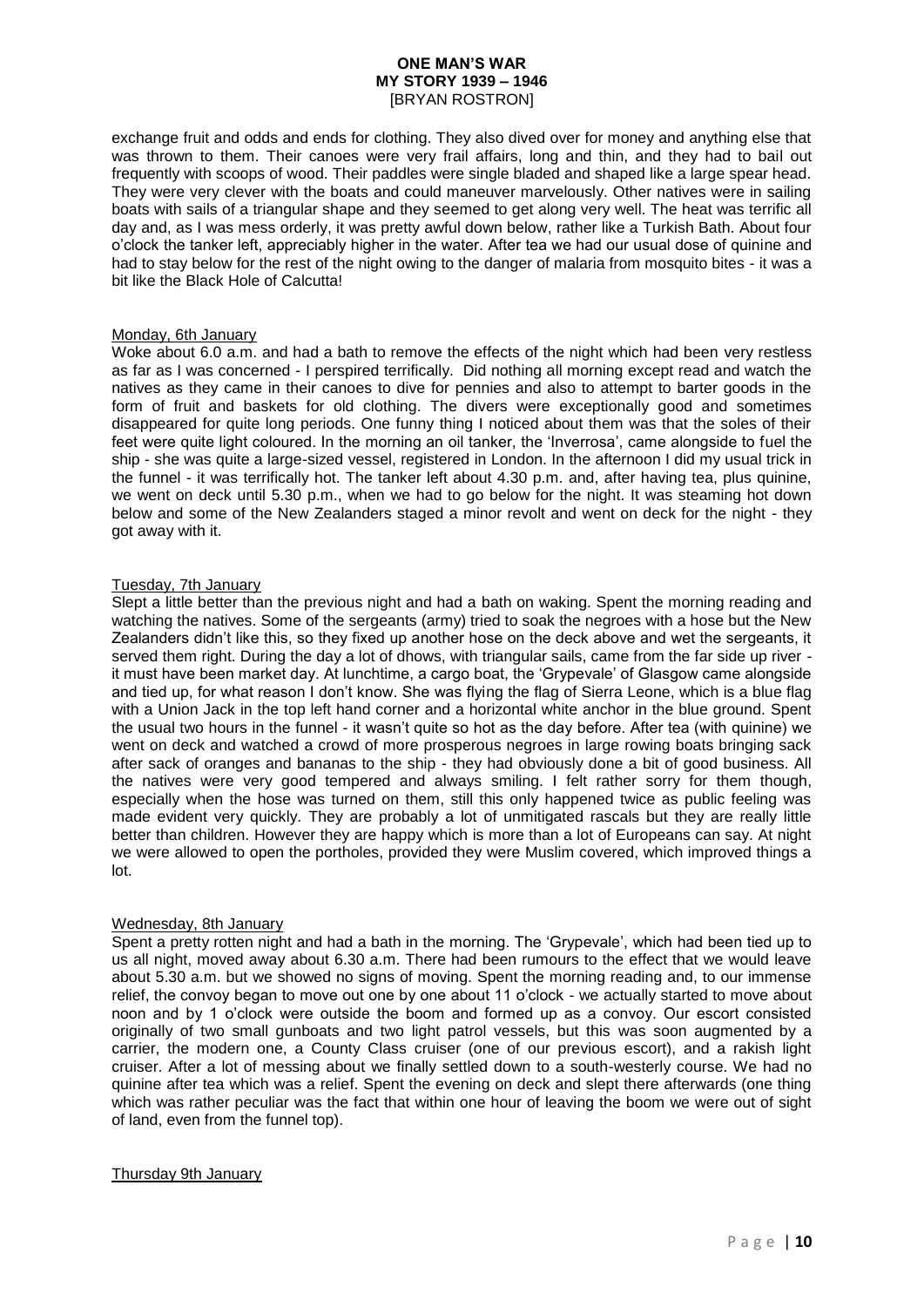Had a much better night's sleep. We were now going south-east, complete with the usual zigzags which had continued all the way from Freetown. The sun was hotter today and we had a hose down on the well deck, spent the rest of the morning reading. The 'Costa Rica', which was still in Sierra Leone when we left, caught us up about 11 o'clock. About lunchtime, another County class cruiser joined us, and we now had a convoy of twenty one ships (including one naval supply ship) and a naval escort of ten vessels, the carrier, three cruisers, three destroyers and three gunboats. The sun was hot in the afternoon but it was quite pleasant up there. After tea we went on deck - the sky clouded over and looked very threatening but it didn't rain. Slept on deck at night.

#### Friday 10th January

On waking up, discovered we had a third County class cruiser with us, but this turned out to be a change of escort. The new cruiser stayed with us but the carrier, two cruisers and one destroyer left us. The weather was not too hot in the morning and there was a lot of cloud about - a cool breeze was very refreshing and a pleasant change. Our escort was now two cruisers (one light, one heavy) and four escort vessels. Spent the morning reading and the afternoon in the funnel - it was a little hotter then. Went on deck after tea and stayed there for the night. Just after tea we met a cargo boat going the other way - it looked very strange to see it. The clock was advanced fifteen minutes in the evening. (We should have crossed the line today sometime and during the night at the latest).

#### Saturday 11th January

We still had the same escort with us on waking. The weather was still cloudy and the sea a little more choppy than the previous day. After a bedding inspection in the morning I spent the rest of the morning reading with the exception of twenty minutes P.T. After lunch went on deck and did some more reading as aircraft spotting in the funnel has been discontinued, presumably as we are out of range of enemy aircraft of all types. We officially crossed the line at 2.0 p.m. so I was a bit out in my calculations - lot of the officers and sergeants were hosed on the top deck. After tea I spent two hours guarding the hose in the sergeants mess from 6 to 8 p.m. Slept on deck - it was a beautiful night with a very bright moon. The engines broke down again in the afternoon but soon recovered.

## Sunday 12th January

Should have been on guard at the hydrant but didn't get there until 6.20 a.m. owing to oversleeping. The fact that the clock had been advanced three-quarters of an hour was probably the cause. We were still going south east and zig-zagging, the procedure we have adopted since leaving Freetown. After breakfast we stopped zig-zagging and went on a straight course in a south east direction. The destroyer escort had left during the night leaving only the two cruisers which took up position one behind and the other well ahead. In the afternoon we watched some boxing on 'A' deck it was quite good and one bout, in which four people took part, was very amusing. Stayed on deck after tea - the evening was marvelous, a glorious red sunset filled the western sky. At night the moon was almost full, there was a very warm breeze from the east and the sea looked marvelous. Slept on deck at night.

#### Monday 13th January

The weather was again hot, but not really as warm as I expected for this part of the world. Spent the morning reading on deck, there is very little else to do these days. The sun was nearly vertical at midday and exceptionally hot when not obscured by cloud. Some of us dodged P.T. in the morning and had to do extra P.T. in the afternoon. Spent the afternoon reading and sunbathing on deck - I am getting quite brown, particularly arms, legs and face. After tea went on deck for a while then went below and played nap before going on deck to sleep. The night was again very beautiful and warm.

#### Tuesday 14th January

Very little of importance occurred during the day except during the afternoon when the sun shone and warmed things up a lot. The air round here is a lot cooler than in Sierra Leone and much more bearable. The sea is a glorious blue - better than anything visible in British waters; there are no flying fish about nowadays - I wonder where they have all gone to? Was mess orderly during the day so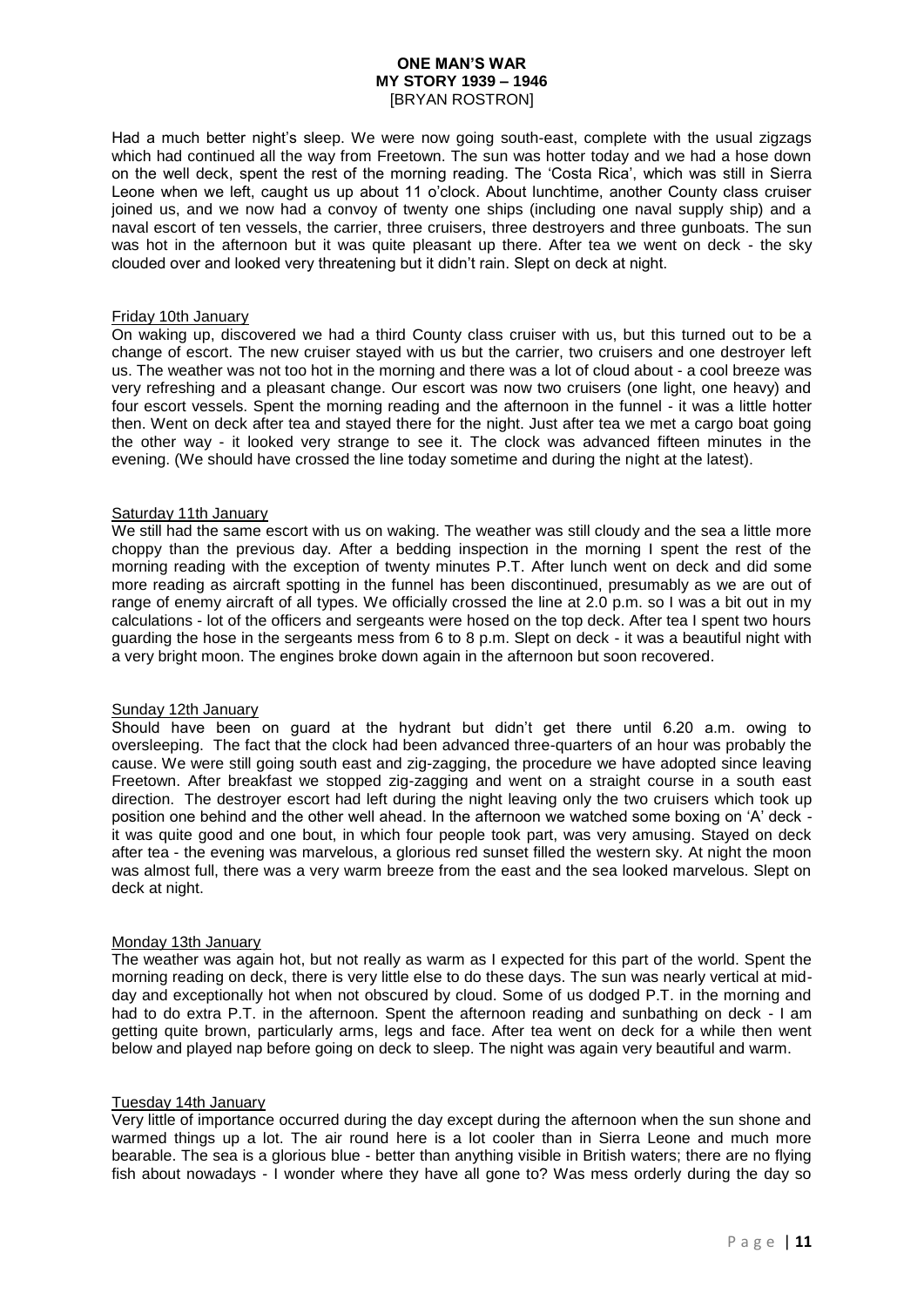spent the morning down below. During the afternoon sunbathed on 'A' deck- a large number of sparks flew out of the funnel in the evening and for a moment we thought it was on fire but it went out. The night was again very beautiful. Slept on deck.

### Wednesday,15th January

The sky was rather overcast in the early morning and from the position of the sun we were going south-south-east. The day was again completely uneventful. After breakfast we paraded and had P.T., spending the rest of the morning reading on deck. The weather was quite cool all day with a lot of cloud, quite the opposite to what I expected as we approached the sun. After parade in the afternoon I read until teatime and then did some boxing afterwards. Played nap down below before going on deck to sleep.

### Thursday, 16th January

The night was cold and a high wind made the morning seem quite arctic. The sky was again very cloudy throughout the day but the sun shone occasionally and it's rays were very hot. I was on deck fatigue during the day and missed all parades except the first. After this parade I went on 'A' deck and did nothing all morning except read a book on top of the winch-house. After dinner I swept a bit of 'A' deck twice in an hour and spent the rest of the time talking to 'Tiny', a 6'6" New Zealander. He is a very nice chap. Played cards after tea until bedtime, pretty disastrous! The sky was still cloudy at night but the moon's rays shone through, making a marvelous sight on the sea.

### Friday 17th January

The night was not too warm and at 6 o'clock the sun was quite high in the sky (it is time the clock was put on as we are moving further east). Our course is somewhere between SSE and SE and our speed is supposed to be eleven knots. After breakfast we had P.T. and then a lecture on airmanship - the weather is still not too warm, definitely not up to tropical standards. After lunch we had another lecture on airmanship and spent the rest of the afternoon reading. In the evening I played cards below - did a little better. On going on deck discovered it was raining - not hard, more drizzle than anything.. Moon rose at 10 o'clock.

## Saturday 18th January

The clock was put on seventy minutes during the night. It was cold and rather wet on deck before breakfast. After breakfast we had P.T. and spent the remainder of the morning watching the boxing competition and playing quoits. We were still traveling SE and the sun was directly overhead and very hot. After dinner we watched further boxing and a Torquay chap called Tweedie enhanced our reputation by knocking out an Army chap (heavyweight) in about a minute. Played cards after tea, the night was very starry and not too cold. Slept well. Just before going to sleep noticed a number of regular flashes on the eastern horizon - I wonder if they belong to a lighthouse on the coast?

### Sunday 19th January

The morning was misty early on - noticed a black sea bird skimming the waves just after breakfast. This bears out our supposition that we are near land. The weather was not very warm during the day and the sea became a little rougher, the ship was pitching quite considerably by the evening. I was on deck fatigue and after doing a little sweeping on 'A' deck went below to write letter until dinnertime. After dinner spent the first hour or two reading before doing a little more sweeping (very little!). A popular rumour stated that we were now off Capetown and due in Durban on Thursday (I am very skeptical), we are still traveling SSE. Went on deck after tea and saw my first albatross. It is a very large bird with a white body and long narrow brown wings; it is only seen in the Southern Hemisphere. When flying it rarely appears to flap its wings but glides on the wind - this is the bird mentioned in 'The Ancient Mariner'. We also saw a terrific school of dolphins swimming parallel to us between the 'Rangitiki' and the 'Delane' - they all come out of the water together and caused a terrific scurry of foam. Played cards on deck in the evening. The night was very starry but I still can't find the Southern Cross. I expect it is in view somewhere. Slept on deck as usual.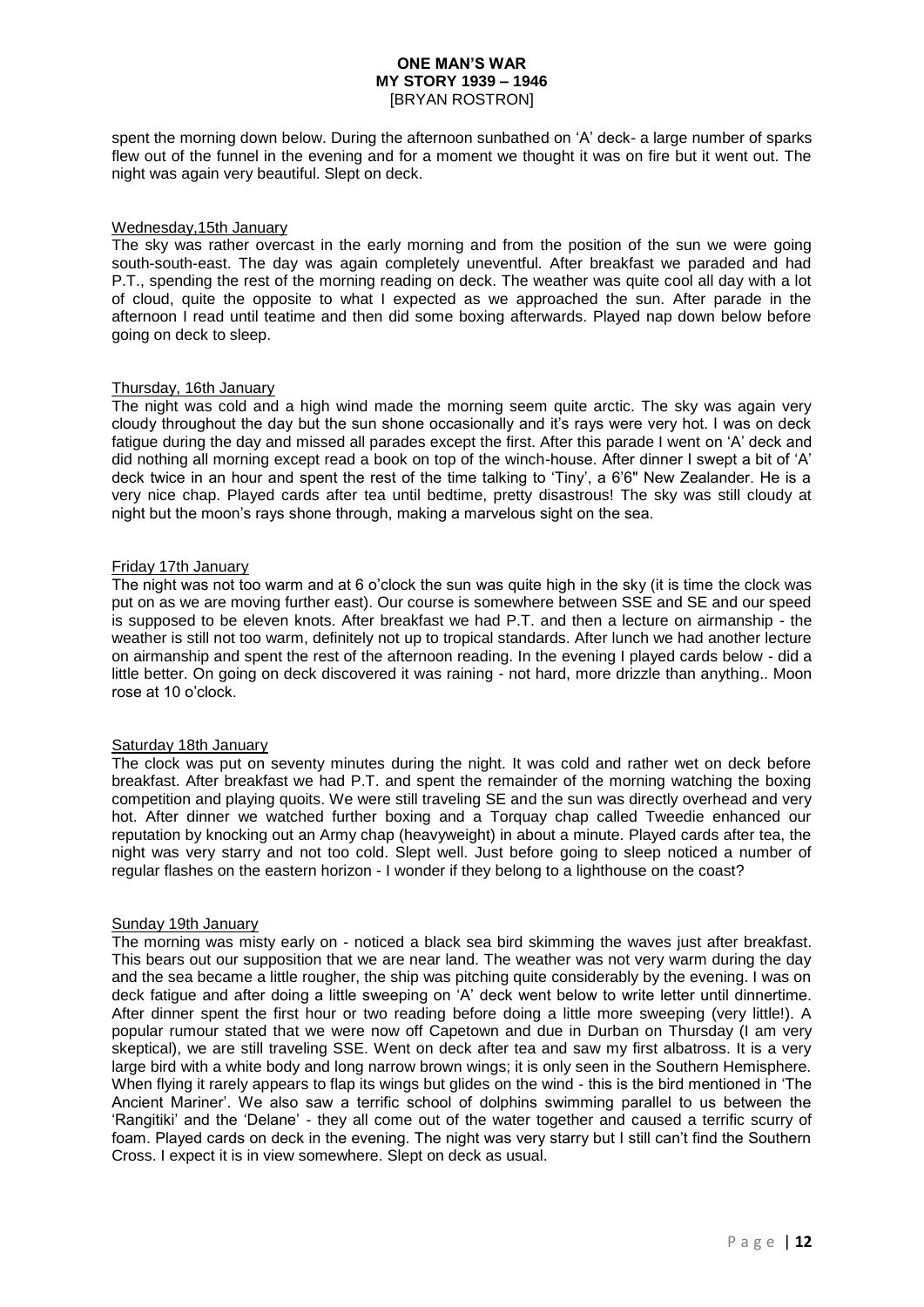#### Monday 20th January

The sea was still very choppy and the wind quite cold. After breakfast we went on deck and heard some booms in the distance, we ran to the rail and saw the light cruiser firing shells. We could see the flash from the gun muzzle, the puff of smoke and then the boom came about ten seconds later. The shells could be seen causing great waterspouts near the large cruiser which was putting up a cloud of smoke - I think it was only a practice, it really couldn't have been anything else. The middle of the day was terribly hot when out of the wind - the sun beat down and scorched everything. We had tug-ofwar heats in the morning. The German wireless announced that a convoy of three cargo boats and a troopship, the New Zealand 'Rangitiki' had been sunk. It shows they know all about us but it also shows what liars they are. The afternoon was still very hot and I spent it sunbathing on 'A' deck. After tea we had a V.D. Lecture from the M.O. and then played cards until about 9 o'clock. Slept on deck again, starry night.

### Tuesday 21st January

The sea was calmer during the day but still high enough to make the ship pitch a little. A third cruiser of the three funneled 'County' class joined us after breakfast. Just about this time I saw a large fish with a grey white belly and curved mouth swimming about ten feet from the starboard side. It was about fifteen feet long and I am pretty certain it was a shark. The P.T. Competition took place in the morning and the RAF won it. The day was again very hot and I did some sunbathing. About 4 o'clock an Anson flew round us - the first connection with South Africa and a very pleasant sight indeed. After tea we has a bit of a rag and played a sort of Rugby football on deck - about half a dozen life jackets, a box and a trolley went overboard. We had been moving SE all day but changed course twice in the evening until we were moving almost NE - we must be in the Indian Ocean now. Stayed down below until 9 o'clock and then went on deck to sleep. The clock was advanced one hour during the night.

### Wednesday 22nd January

There was a very heavy following sea during the day and the ship yawed, rolled and pitched violently - the bow and the stern made circles in opposite directions all the time. We were now moving NE, the sun was very hot until about 4 o'clock and the awnings, which were taken down a week ago, were again erected. Spent the morning sunbathing and reading and after dinner we had a Morse examination, it was very easy and I got 100%. Had another game of football on 'B' deck in the evening - another lifebelt went overboard. Stayed on deck and listened to the music before going to sleep. We now seemed to be moving East.

#### Thursday 23rd January

We were still moving East when we awoke and the sun rose very early, about 5 a.m. We were now well into the Indian Ocean and the sea had become a lot calmer since passing the Cape, although there was still a fairly large swell. We were held up yesterday by adverse currents and it isn't expected that we shall arrive before Saturday. After parade we spent the morning getting our webbing out of the forward hold, drawing out our deep sea kitbags and repacking the bags. The sun was hotter today, nearly as hot as Freetown but nothing so humid. In the afternoon I sunbathed on the boom until teatime, the sun still being very hot. About 4 p.m. we turned NE, it looked as though we were running parallel to the coast. After tea we watched a concert on 'A' deck, it was very good indeed. A Maori Haka team (or war dance) gave a genuine display of war dances and also sang some Maori songs, the last being a farewell song in our honour - it was beautiful, I should like to know the words. (NOTE: this haunting melody was taken up later in the war in the UK and became a huge hit under the title of 'Now is the hour for us to say goodbye'- I have never forgotten sitting under the stars that night listening to those beautiful Polynesian voices singing that song, it was the ultimate in nostalgia). The light cruiser disappeared sometime during the day, it probably went to Simonstown, the naval base near Capetown. There was a marvelous sunset and I did some washing before going on deck to sleep. (I forgot - we had an Airmanship examination in the early afternoon - very easy!)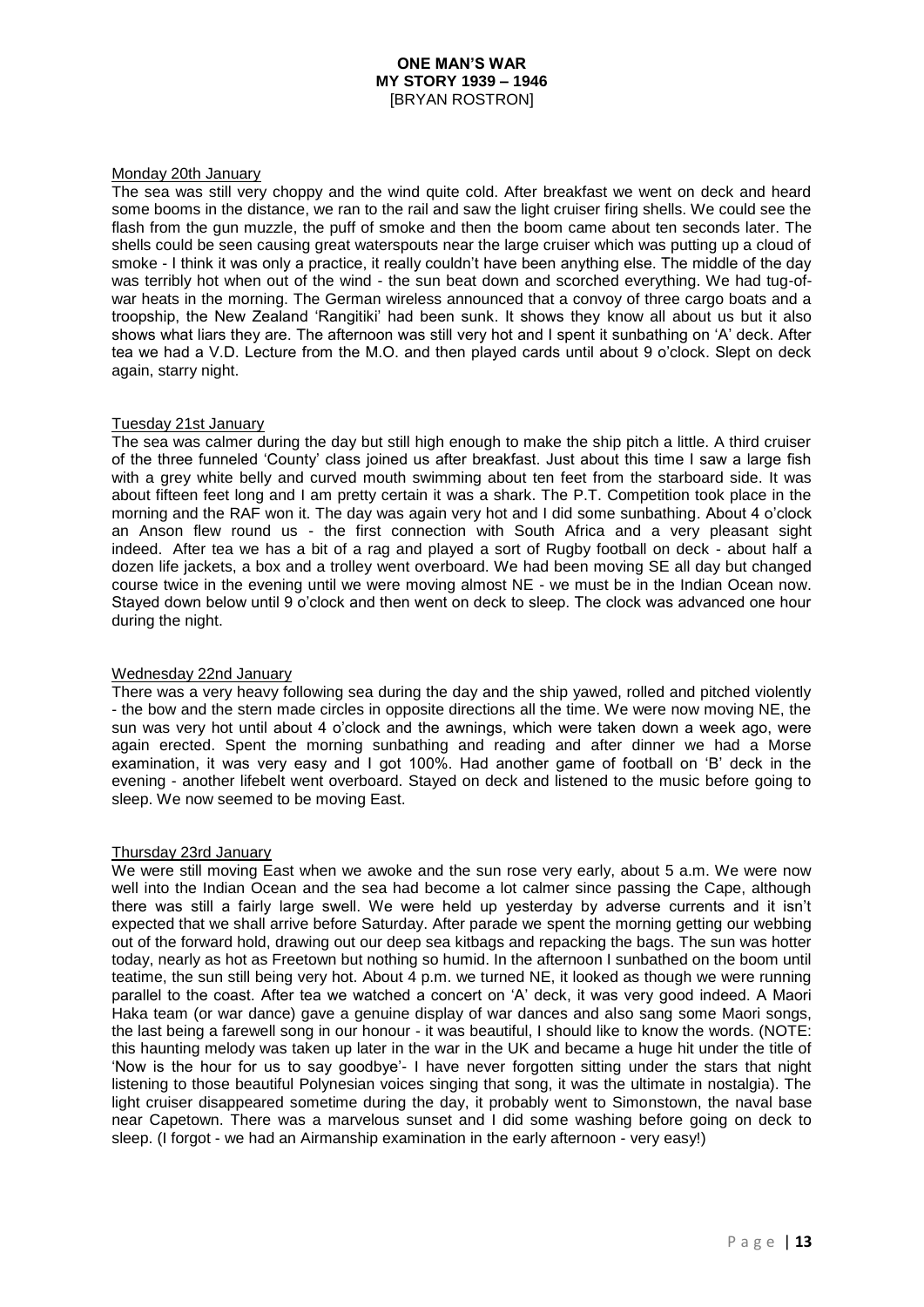### Friday 24th January

We were traveling NNE in the early morning and held the course during the day. After breakfast we paraded and I spent the morning sunbathing and watching the sports prize-giving on 'A' deck, it was again very hot indeed. After dinner we paraded in full shore kit - shorts, stockings, shoes etc, they looked very smart. At 3 p.m.we drew some pay, I had £3.3.0. We have now been out of sight of land for sixteen days, almost as long as the first part of the voyage. Went below after drawing pay and did a little packing as we should be landing tomorrow. An Anson flew round for quite a time just before tea. The boat slowed down considerably in the late afternoon and we just idled along. After tea we had a sing-song before turning in. About nine o'clock there were a series of lightning flashes in the west and it started to spot with rain.

### Saturday 25th January

Woke up about 3 a.m. and saw the lights of Durban stretching along the coast - a marvelous sight, rather like Mecca to the pilgrim. We had been out of sight of land for 16 days and 12 hours approximately, almost as long as the first half of the journey. It started to rain again so I went below about 5.30. The boat moved into the slight bay just before breakfast and we could see the skyline of Durban - it seemed to be very American, all skyscrapers. We moored about 9 a.m., it was still raining slightly but wasn't really unpleasant. We spent the morning getting straightened up down below ready to go ashore. Paraded at 2 p.m and went ashore after Tony has said goodbye to us - he went off on the 5 p.m. train, where to, I've no idea. It was marvelous to feel dry ground beneath my feet again, it was the first time for 39days 18 hours. All the buses were free and we had a great time, we wandered about and admired the city - it is undoubtedly the finest city I have ever seen and the roads are wonderfully set out, most of them take from four to six lanes of traffic. The people made a great fuss of us. A man and his wife bought Alex and I some cider in the Esplanade Hotel and shortly afterwards five of us (Ken Rolls, Michael Rutherford, Harold Alexander, Mike Bowley and I) were picked up by a man, his wife and two daughters in a large Hudson.(Shortly before this we all had tea in the Playhouse, a marvelous large airy cafe full of big beams and dark paneling - all the waiters were Hindus). The Wakefields (the people in the car) took us all over the place and showed us the surroundings of the city. Most of the better residential people live on the higher ground at the back of the town and we went all round there as they live up there. (The skyscrapers on the sea front are actually tall blocks of ultra-modern flats and they looked very attractive). After the ride we went back to their house for dinner, it was very good, the best meal I have had since leaving home. Later on we went out in the car to the Amusement Park, then to the Playhouse again and then they drove us back to the ship just in time for us to get in before twelve. Durban was absolutely full of troops, there were South African troops of all kinds, S.A.A.F., Australians (chaps who had jumped ship from the previous convoy and now took our places on the 'Rangitiki'), New Zealanders, Free French army (some with pill box hats, others with flowing red capes), French navy, British Navy, R.A.F., and some W.A.T.S, quite a collection. The rickshaw boys were very queerly dressed and quite a number of blokes went in them but I didn't. It was raining again during the evening but didn't affect us much. Slept on deck again, covered by deck chairs.

### Sunday 26th January

Got up early and had breakfast at seven; handed in our mess gear and hammocks before 8 o'clock and then spent the rest of the morning until eleven unloading kit and waiting to disembark. It was still raining when we finally said 'Goodbye' to the 'Rangitiki' and we were taken in lorries to Durban Dock station - the people gave us a great time, loaded us up with fruit of all kinds, books, tea, coffee, foodstuffs, cigarettes, matches, milk, lemonade and every sort of food possible and to crown it all, we were given a parcel containing a towel, face cloth, soap, first aid kit and other useful things. This was all voluntary and was typical of the generousness of these people - some of the people at home should see this, it would make them buck their ideas up! We got on the train with 300 Air Force chaps off the 'Orbita' - the carriages were good and there was nothing to complain about. We left about 1 p.m. and were hauled by an electric engine. The people of Durban waved and cheered to us as we passed through the town and in some places nearly every window in the large blocks of flats had someone waving through it. The country for about twenty miles outside Durban was very hilly and very pretty - the train bent round and round like a snake. All this part was quite wooded and there were quite a few beautiful waterfalls. The land straightened itself out a little later on and the rest of the day was uneventful. We arrived at Ladysmith about 8 p.m. Slept very well in the bunk.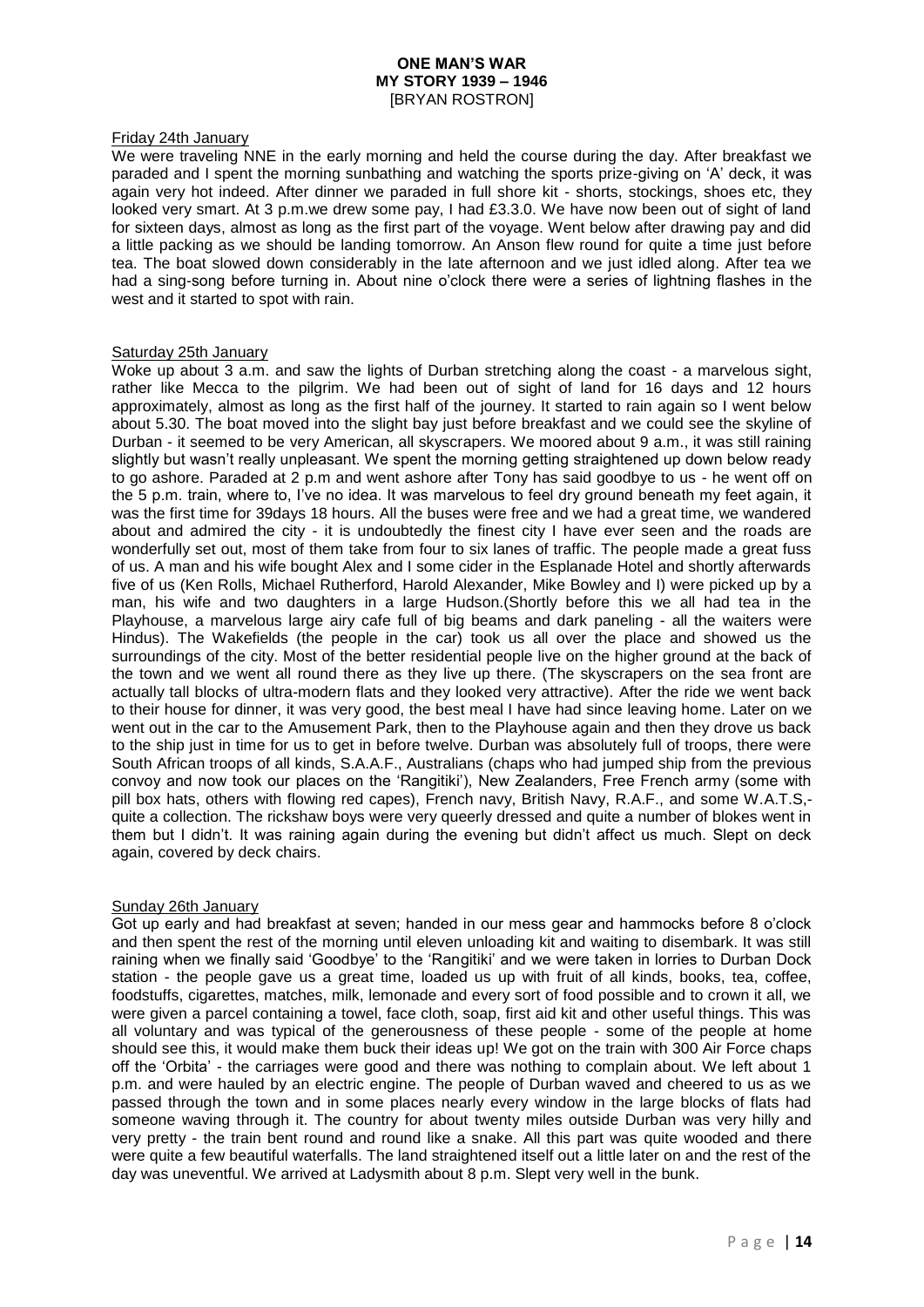### Monday 27th January

We were just passing through a place called Heidelburg when I woke up about 6 a.m. The country was pretty flat now and we traveled on at a pretty good speed, arriving in Johannesburg about 9 a.m. - there are a terrific lot of slag heaps looking like yellow sandstone scattered about the place and they rather ruin the landscape. We left about 10 a.m. and continued through the plains which gradually became sparser until by the time we arrived in Mafeking (5 p.m.) they were nothing more than scrub. The people of Mafeking gave us a terrific welcome and I think the whole white population turned out to greet us but we couldn't stay as the train was more than an hour late. The people of Zeerust, a very small town a little further back, also made a great fuss of us - grapes, peaches, bananas, food, lemonade etc - it is terribly good of them. We continued through this scrub, which doesn't seem to be any good to anyone, all the evening - it consists of sandy soil, very little grass and small stunted trees. Slept well again.

### Tuesday 28th January

Still going through the scrub - it is terribly lonely, no houses for miles on end. We continued via Figtree and Plumtree and the land got a little greener but still scrub as we approached Bulawayo. We arrived there about 4 p.m. and then went on to Induna arriving about 5 p.m. - our journey is at last over. Our billets were excellent, two to a room, clean sheets, cupboards, tables and good food.

**NOTE :** This is the end of the diary I kept since leaving the U.K. and I have made no attempt to edit it as I thought it better to leave it untouched as it represents the thoughts of an eighteen year old abroad for the first time.

When we settled in at Induna, we were the first course of pupil pilots at the station, the ground crew having traveled out in the same convoy on the 'Orbita'. It was decided that there were too many pupils for the course and after a week six of us were posted down to Kumalo near Bulawayo for onward posting to No 25 E.F.T.S. at Belvedere on the outskirts of Salisbury, the capital of Southern Rhodesia.

### No 25 E.F.T.S. Belvedere

We arrived at Belvedere on 13th February 1941. It was an old, formerly private, airfield right in the suburbs of Salisbury and the accommodation was excellent. We lived in round thatched huts called rondavels and the pilots mess was a very attractive building constructed very much in Cape Dutch style. see photographs)

We started flying the following day so my first flight ever was on February 14th, St. Valentines Day in a Tiger Moth, a small single-engined biplane.. As the weather was very hot during the day, resulting in bumpy flying conditions not suitable for learner pilots, all flying took place between first light, 6 o'clock and 10 a.m., the rest of the day being taken up by lectures. We were allocated a specific instructor we had been warned by the previous course that Flt. Lieutenant Hensman was the one to be avoided as he was a very hard man and failed more than he passed. To my horror I discovered that I had drawn the short straw and he was to be my instructor. However, I didn't find him too bad and, whilst he was rather taciturn, he was a good instructor.

One thing insisted upon was that, before flying, we had to drink a mug of hot sweet tea and eat two slices of toast. At half past five in the morning this took a bit of stomaching but I suppose it made sense. We flew every day with no weekend breaks and I really enjoyed the flying - it was all that I had expected it to be. On 27th February I did forty minutes dual with Hensman and when we landed he handed me over to a Sgt. Schofield. I wondered whether this was a check to confirm that I had failed as Hensman had given me no hints as to my progress or lack of it. Schofield asked me to do a takeoff, circuit and landing and we taxied back to the dispersal. He then climbed out of the front seat, taking the joystick with him and told me to do a circuit on my own. It is difficult to describe my feelings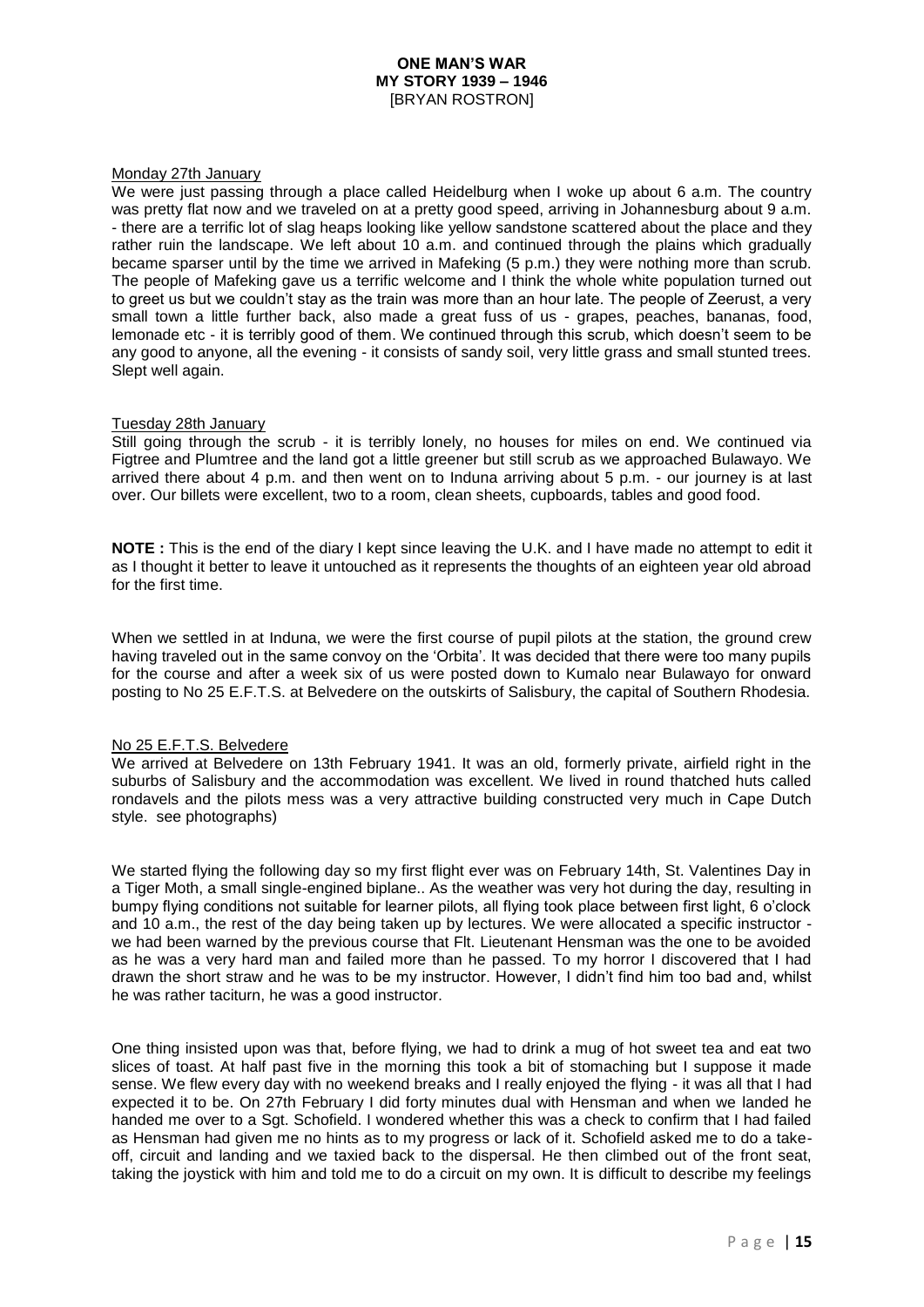as I took off on my own for the first time, but I can remember singing 'O sweet mystery of life at last I've found you' at the top of my voice all the way round - it was a good job nobody could hear me as my singing voice left a lot to be desired! I had done nine and a half hours dual instruction and was actually the first on the course to go solo which surprised me as, talking to the other pupils earlier in the week, I had the feeling that I was lagging behind them.

We continued flying and taking lectures almost without a break until March 28th with very little time off, although we managed to go into Salisbury a couple of times. It was a very interesting town, much smaller than I had expected, and very colonial with wide streets built on a grid system. The only place I can remember is Meikles Hotel which I think is still there.

We left Salisbury for Kumalo on 1st April and I had a total of 26 hours dual and 25 hours solo in my logbook.

# No 21 S. F.T.S. Kumalo, Bulawayo, Southern Rhodesia

Kumalo was a peacetime airfield on the outskirts of Bulawayo and, like Belvedere, grass with no tarmac runways. Accommodation was good in wooden huts and the food and facilities excellent. The aircraft we were to train on were Airspeed Oxfords, a twin engined low wing monoplane with retractable undercarriage. I started dual on April 7th and, on April 12th, after seven hours instruction, went solo - in this case I was one of the last to go, for some reason I found the Oxford more difficult, perhaps it was the complexity of the controls compared to the Tiger Moth. However, I made it eventually.

For the next three months we practised all the arts of war in the air, gunnery, bombing, formation flying, navigation both by day and night as well as single engined flying (a must!) and forced landings. It was a very good course and at the end of it we were reasonably proficient although how we would have coped in the UK with the blackout and poor weather is another matter. The weather in Rhodesia was the same every day, blue skies with little fluffy clouds and gentle breezes, perfect flying weather, and at night, with great visibility and brightly lit towns there was no danger of getting lost. As the Oxford really needed a crew of two, we flew in pairs and my co-pilot was a boy from the Bolton area, Harry Nuttall. We spent the whole course together but I don't know what happened to him afterwards and we lost touch completely, which was a pity - I often wonder if he survived the war.

Whilst at Kumalo we were given three long weekend leaves and went on the train overnight to Victoria Falls, arriving about six in the morning. It was a wonderful experience and we saw the Zambesi in flood, normal and in the dry - the difference between the river in flood and in the dry was unbelievable. On the first two occasions we stayed at the Victoria Falls Hotel which was quite an experience as it was a throwback to the days of colonial empire with wonderful food, servants everywhere and was surprisingly reasonable in price. On the last visit, we went a little further and crossed into Northern Rhodesia and stayed in the North Western Hotel in Livingstone. The hotel was a single storey building, built in a square with a veranda all round and a garden in the middle - very much an African type of construction.

We finished the course at Kumalo on 1st July and I was made sergeant and received my wings probably the proudest day of my life to date. I had now flown 62 hours as first pilot on Oxfords which, added to the 25 hours on Tigers, gave me a total of 87 hours.

We left Bulawayo by train on the morning of July 10th - the train was reminiscent of those shown in the films of the Wild West, two-bedded compartments with an open platform at the end of each coach. I shared a compartment with Ben Boyd, an Irish sergeant pilot who had been training as a medical student at Trinity College, Dublin before deciding to join the RAF. He didn't need to, Ireland was not even in the war. All day long we meandered through the featureless bush of Bechuanaland and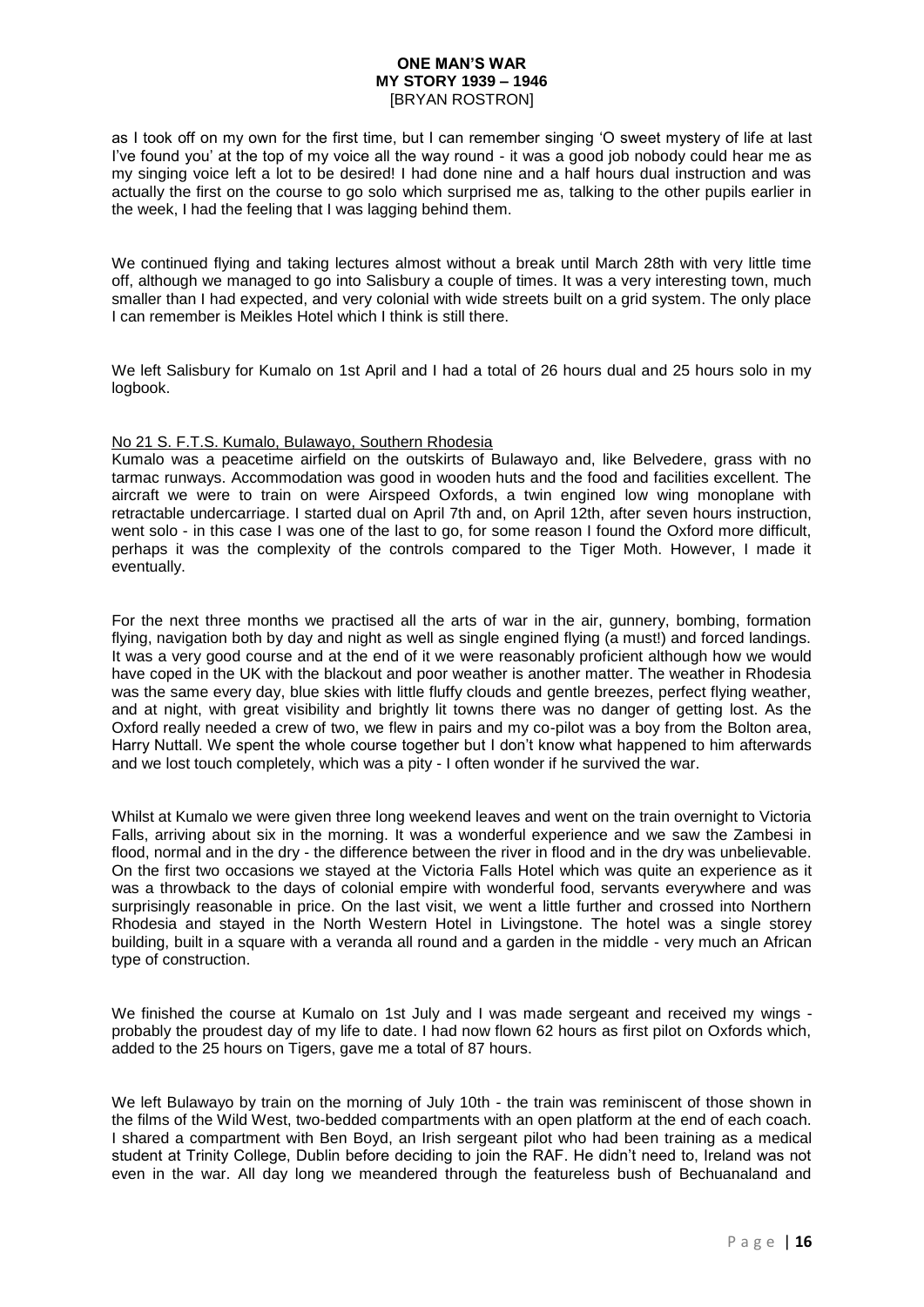arrived in Johannesburg early on the morning of 11th July. We had the day at our leisure in Jo'burg as the train did not leave for Cape Province until 9 p.m. so we decided to hit the town and spent most of the time in various bars. By the time 9 o'clock arrived we had drunk rather more South African wine than we should have done and fell into the train ready to sleep it off. When I woke up in the morning, there was no sign of Ben so I checked with all the other pilots and nobody had seen him. As he was definitely in the compartment when we left Jo'burg we were very worried and, at the next stop, reported him missing. We thought he must have fallen off the train as his tunic was still in the compartment and he couldn't go far without it. The mystery was solved when we arrived at our next posting, George in Cape Province, the next morning. Apparently the last coach in the train was a slip coach which was detached from the main train as it was going along. When the main train passed the junction, the points were switched and the coach gradually slowed down and stopped on the branch line where it was picked up by an engine and continued on its way to a place called Bethleham, the end of its journey. Apparently Ben had got up in the night to go to the toilet, couldn't find the compartment again and decided to sleep in an empty one he found, unfortunately in the slip coach! There was only one train a week from Johannesburg to George so he had to go back to Jo'burg and arrived a week late, not exactly at the top of the popularity stakes as far as the powers-that-be were concerned.

However, no further action was taken and he joined the course having missed the first week.

# No. 1 School of General Reconnaissance George, South Africa

We arrived in George on 12th July for a three month course in General Reconnaissance. George is about half way along the coast of Southern Africa between Capetown and Port Elizabeth and was, at that time, the headquarters of a very right wing party called the Ossewa Brandwag. Not all South Africans were sympathetic to the Allied cause, not having forgiven Britain for the Boer War, and the O.B. were very pro-German which could have caused problems with us but, apart from not being allowed out at night unless in sizeable parties, we had no trouble. Perhaps the fact that the RAF played the town team at rugby fairly frequently helped to defuse the situation. There wasn't much to do in George itself except visit the local cinema, known for some obscure reason as the 'bioscope' - it was here that I experienced my first smoking ban, there was no smoking in the cinema, about fifty years ahead of its time!

The course was very interesting, concentrating mainly on navigation and at the end of it we were given our Second Class Navigators Certificate. The funny thing was that I didn't receive mine until the end of 1943 when it suddenly appeared in Italy from the Air Ministry. All the flying was done by staff pilots in Avro Ansons and we spent hours over the sea plotting courses and practising searches and other maritime exercises. Not very far from George was an area of exceptional beauty on the coast called the Wilderness which boasted two very good hotels, the Wilderness Hotel and the Fairy Knowe Hotel and we spent quite a number of weekends down there, it was a great change from service life as we had managed to acquire some civilian clothes and could lead a normal life for a change. Four of us also bought an old American car, an Auburn, from the course who left ahead of us, it cost all of £25, and we passed it on to a later course when we left for the same amount. We had a lot of fun in our time off and actually went up to Oudtshoorn in the Little Karroo on one occasion to see the ostrich farms for which the area was very famous. The road back was rather hairy, and, coming down the Drakensburg mountains, we had a front tyre blow out half way down the pass. Fortunately we weren't going very fast and had a spare so all was well.

I also got to know a family who lived in some style at a place called Mossel Bay just along the coast in the direction of Capetown and spent several weekends at their home - their hospitality was superb. It was here that I played my first round of golf, at Mossel Bay Golf Club - the first of many in my life!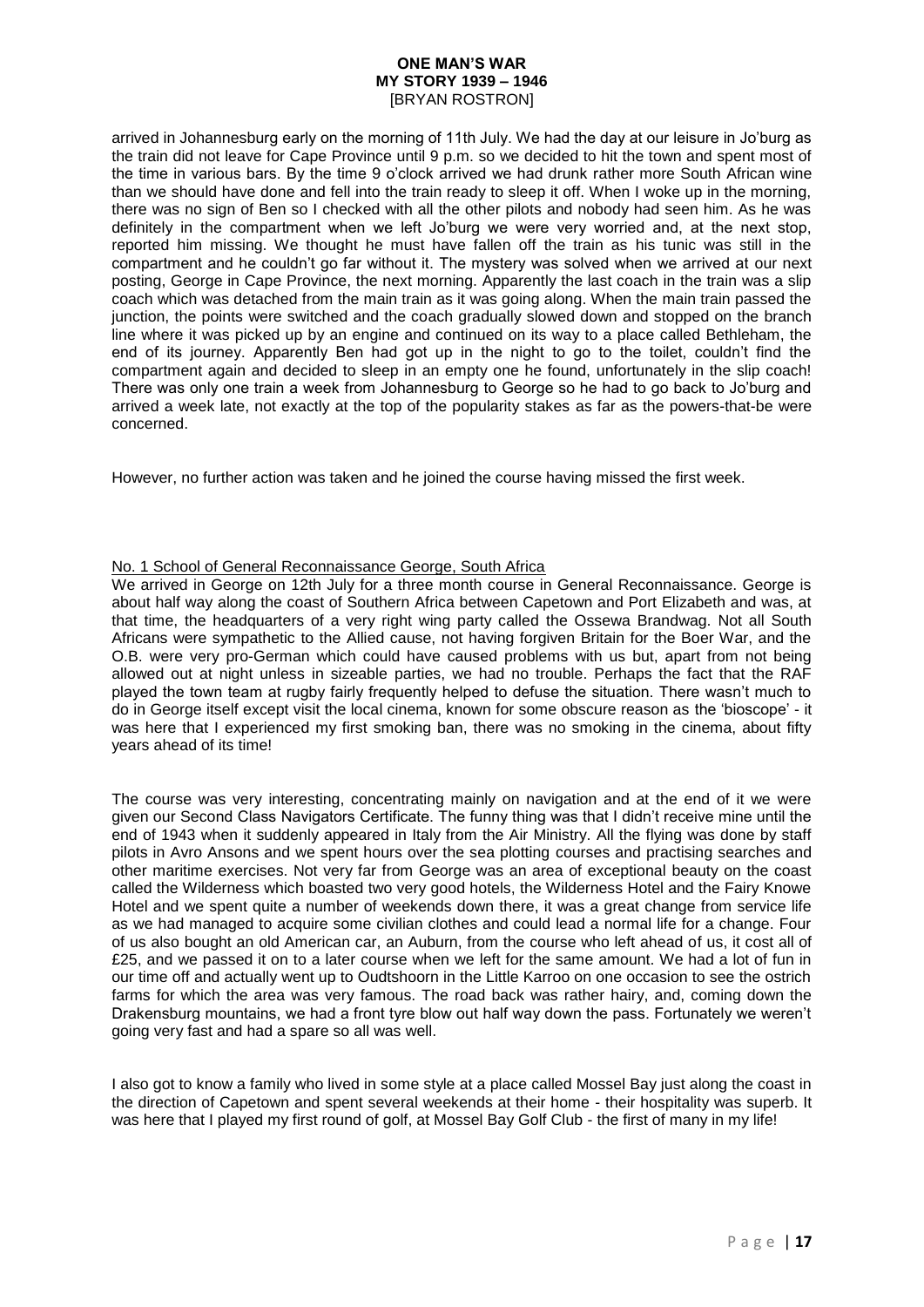However, all good things come to an end and on 4th October we had to pack up and travel to Capetown for a boat back to the UK. My stay in George had been most enjoyable, quite stress-free but there was a war on and it was time we joined in again.

### Transit Camp, Capetown

We arrived in Capetown on 5th October and were billeted in the Transit Camp at Pollsmoor, on the racecourse at Newlands, in the shadow of Table Mountain. Capetown was a most attractive city and, as it was springtime, all the flowers were in bloom and the climate was marvelous. We had made friends with some nurses from Newlands Hospital and for the time of our stay were given a conducted tour of the whole area. One place that stays in my memory was the Del Monico restaurant which had a very high vaulted ceiling with imitation stars flashing against a black background - it is strange that I should remember that and not all the other popular features of Capetown. We were expecting to return to the UK on a Union Castle boat which did the trip in seventeen days unaccompanied, but when we arrived at the docks, the Union Castle boat was there, but we went past it to see a small cargo boat, the Henderson Line 'Sagaing' moored further down the quay - this was to be our home for the next seven weeks although we didn't know it at the time. However, I am getting ahead of myself as I kept a diary of the voyage and, as in the case of the 'Rangitiki', have copied it as it was written at the time.

### The Voyage of the 'Sagaing'

# Saturday, 11th October 1941

Still at Pollsmoor - up at 8.0 a.m. for usual parade Were told we had the day off so Bill and I went out in Louvain's car which she had lent us. Went to the hospital and picked up Louvain and Betty - they said we were to ring up camp immediately. We did so and were told to return at once. Louvain ran us down to the station (Mowbray) and we took the train to Retreat and arrived in camp at 11.30 a.m. Were cleared straight away and arrived in Capetown at 1.0 p.m. to be told to report at the Embarkation Office at 2.15 p.m. Ben, Ron, Bill and I went to the Del Monico and had a huge meal the last in Capetown. Reported back at 2.15 p.m, changed to English money, the first I had seen for nine months and went on board the 'Sagaing' at 3.0 p.m. Very nice little boat, about 8000 tons, I should think. We are traveling second class in cabins, three to a cabin with stewards, cupboards, bedlights, fans, water laid on and mirrors - what a difference to the 'Rangitiki'. Severed connection with African soil at 5.0 p.m. and set sail for Trinidad. Apparently we are going to England via Trinidad and Halifax - what a trip! Had dinner at 6.0 p.m. with waiters, menus, five courses - marvelous, the food seems to be very good. South Africa, in the shape of Table Mountain, finally disappeared into the dusk at about 7.10 p.m.. I was very sorry to see it go, I have had a very happy time in South Africa. Went to bed about 8.0 p.m., the sea is quite rough but I haven't felt any ill effects so far. 8 p.m.- and I had a date with Louvain at 8.0 p.m., some chance of keeping it!

### Sunday, 12th October

Woken up at 7.0 a.m. by steward with some hot tea and sandwiches - what a contrast to being woken at 6.0 a.m. by a shower of water as we were on the 'Rangitiki'. Had a bath and went to breakfast at 7.30. Sea still quite rough, the sun is shining and it is quite warm. We are going something like NW at about 8 - 10 knots. Changed into flannels - it does not matter what we wear on the boat. Weather became very hot during the day so I spent the whole day sunbathing on the top deck. We are apparently doing 14 knots, not 10 knots as I thought, and the official tonnage is 7958 tons. The sea is not very rough but the old boat is rolling all over the place - what she will do in the North Atlantic I hate to think. We are due in Trinidad about 1st November - quite a long time yet. Food is very good. Spent the evening talking to Wally and went to bed about 9.30 p.m.

#### Monday 13th October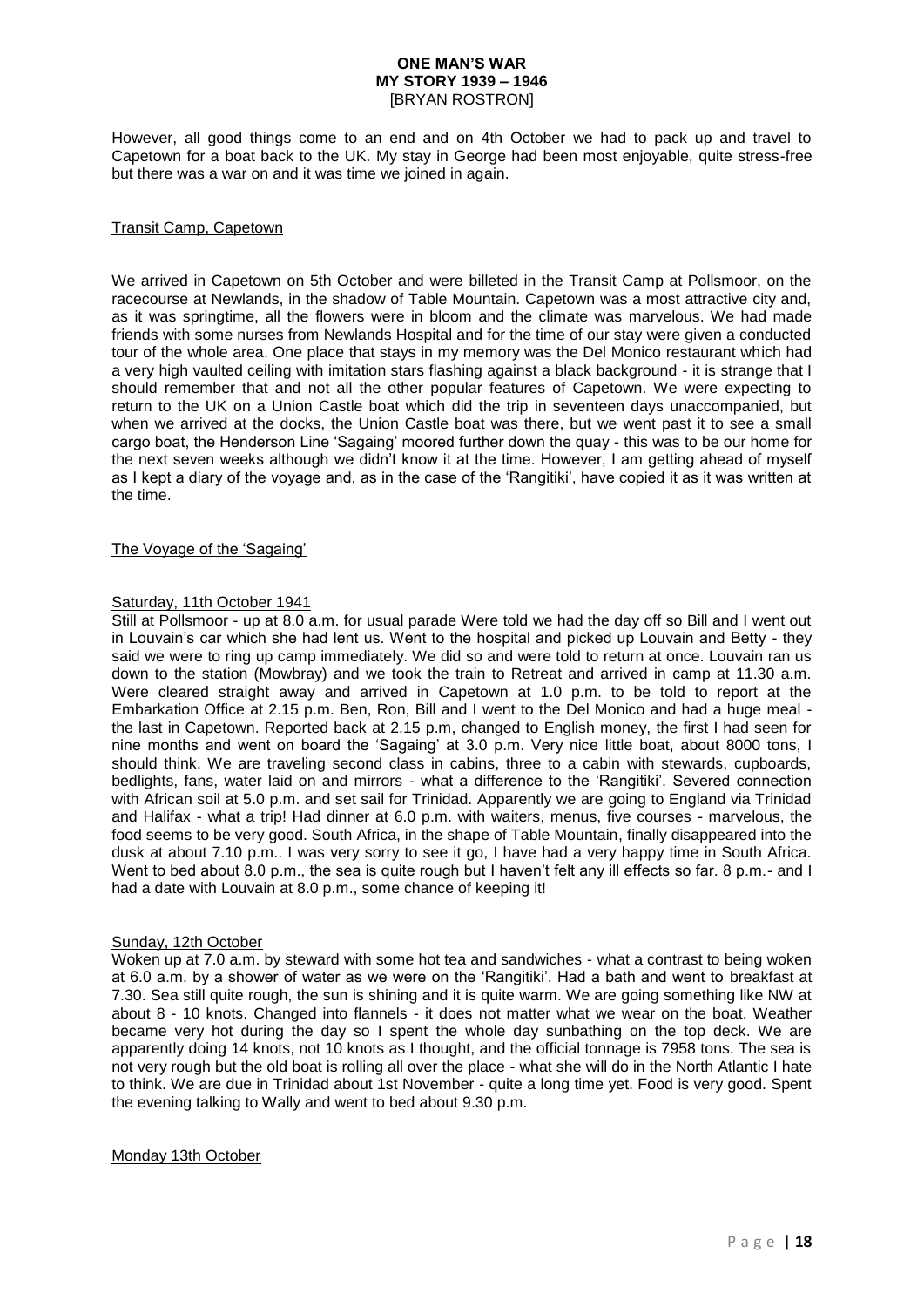Slept well, clock was retarded one hour during the night. Was up at 7.0 a.m., very nice day once more and we are still going NW. Weather became very hot during the day and so I alternated between sunbathing and putting photographs in my album all day. Went on watch on bridge from 8.0 p.m. to 10 p.m. - quite a pleasant two hours. We are still going approximately NW and our speed is 13 knots. Sea became much calmer towards the evening. We are not going to Trinidad but to St. Lucia and from there to some port in Virginia and then on the Halifax - quite a pleasure cruise.

### Tuesday 14th October

Up at 7.0 a.m. - had a good breakfast. Spent the morning reading, sea quite calm and weather cloudy. Direction and speed of ship still about the same. Spent the afternoon sunbathing on deck and did some PT at 5.0 p.m. Went on watch from 6.0 p.m. to 8.0 p.m. In bed about 10 p.m. - slept well.

### Wednesday 15th October

Up about 7.0 a.m. Weather hotter now, we must be getting near the tropics. The clock was retarded again during the night, we are now on G.M.T. Played deck tennis and sunbathed during the morning. Went on guard from 2 p.m. to 4 p.m. - very hot spell. The sea is very calm these days and the ship is hardly rolling at all. Spent the evening reading and went to bed about 9.30 p.m. Slept very well.

### Thursday 16th October

Up at usual time and had usual bath. Weather rather cloudy but very hot when the sun shines. The sea is very calm and we haven't seen a ship since leaving Capetown - it gives one some idea of the vastness of the South Atlantic, we shall probably be sailing for another fortnight before we sight land. Our course and speed are still the same but we are going to St.Lucia, not Trinidad. Spent the morning reading and went on guard from noon until 2 p.m. Spent the afternoon down below reading and played chess with Massey in the evening. Clocks back a further hour tonight.

### Friday 17th October

Weather hot again but still cloudy. Sea very calm. Spent the morning playing deck games and went on guard from 10 a.m. till noon. Ship was sighted to south about 1 p.m. and we altered course away from it immediately - apparently no ships should have been sighted anywhere near here. Spent the afternoon on deck, I have become rather burnt, a little too much sun. Went into the smoke room with Wally after dinner and then slept on deck - slept very well.

#### Saturday 18th October

Very cloudy day, the sun hasn't shone much at all. Went on watch from 8 a.m. to 10 a.m. - I'm afraid I read a book most of the time. Spent the rest of the morning reading in my cabin. Read all afternoon, there is nothing better to do. The ship's steering gear went wrong in the middle of the afternoon and we went right round in a circle - it's a good thing we were not in a convoy. Went down into the engine room and stokehold before dinner, it was ever so interesting, but was it hot! Slept on deck again went to bed about 9.30.

#### Sunday 19th October

Up at 5.45 a.m. as I was on watch from 6 a.m. till 8 a.m. Weather quite cool and very cloudy with occasional rain even though we must be well in the tropics - quite unexpected on the whole. Read in my cabin most of the morning except for two lots of lifeboat drill. The ship did another accidental circle this morning, I only hope it isn't going to become a habit, it might be awkward later on. The sea has been very calm all day. Sighted another ship just after lunch and altered course to avoid it. Read all afternoon and evening. Went to bed about 8.30 p.m. Clocks retarded another hour.

#### Monday 20th October

Called at 2.45 and went on watch on the bridge from 3.0 a.m. to 5 a.m. Very cloudy all the time and some rain. Weather cleared after sunrise and became very hot. Stayed below all morning reading.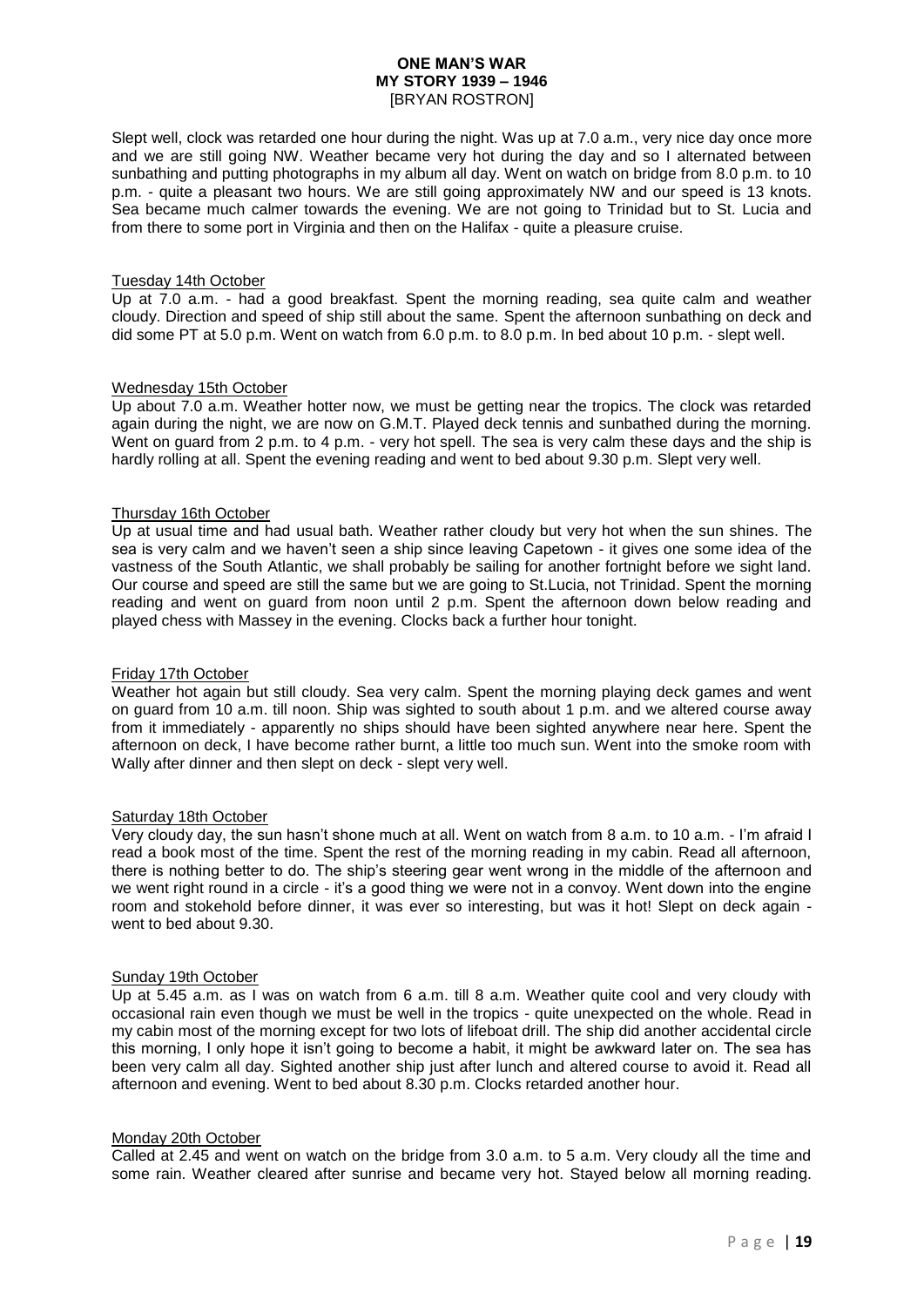Wrote a letter in the afternoon and played a few games of chess. We did a series of very small zigzags at about 6 p.m. for no apparent reason. Talked to Ben for a while and then went on deck to sleep.

### Tuesday 21st October

Up at 6 a.m. and did P.T. before breakfast - quite a good idea. Spent most of the morning reading except for going on to the bridge to see the navigation. We are going right across the Atlantic to about 45 miles from Bahia and then creeping right round the South American coast. At 8 a.m. today we were about 400 miles off the coast. Spent the afternoon down below and went on watch from 4 p.m. until 6 p.m. Went on the bridge after dinner with Wally and did some star identification. Went to bed on deck about 9.30 p.m. (Saw a whale spouting at the end of my watch - thought it was a sub!)

### Wednesday 22nd October

Up at 6 a.m., sea still calm but with a little more wind than yesterday. Spent the morning sunbathing on the bridge from noon to 2 p.m. - sighted two ships about 1.45 p.m. and altered course to avoid them. We are now right amongst the coastal shipping. Spent the afternoon below. We passed within a mile or so of a large American liner going south - a very pleasant sight! It has a broad yellow funnel with two thin black bands and a blue diamond between them, it's name was 'Argentina'. When the sun set we were steering about NNE. Slept on deck.

### Thursday 23rd October

Fine day, sea calm with little wind. Up at 6 a.m. and went on guard from 8 - 10 a.m. - very uneventful, didn't see a single ship. Apparently four were sighted in the early morning. Sunbathed till lunchtime, the sun is directly overhead now and very hot. Slept most of the afternoon. We have started to zigzag and our mean line of advance is forty miles off the Brazilian coast. Went on deck for a while after dinner - very pretty as there is a new moon. Slept on deck at night.

### Friday 24th October

On watch from dawn to 6 a.m., so was up about 4.30 - very pleasant in the early morning. Only saw one ship, an oil tanker to the east. Spent the morning sunbathing and writing letters. We are now zigzagging in a north westerly direction so we must have rounded the corner of South America during the night. The sea is still very calm and the sun is very hot. Slept most of the afternoon and then went on deck after dinner to look at the stars. Went to bed about 10 p.m. and slept on deck.

#### Saturday 25th October

Got up at the usual time and spent the morning doing a jigsaw puzzle with Dai - one way of passing the time! Still traveling more or less NW, probable arrival at St. Lucia is next Friday. Weather not quite so hot today as we are traveling away from the sun. Read a book all afternoon. Some excitement caused when a ship was sighted ahead which immediately started going round in circles and doing very queer evolutions - it was flying a 'not under control' signal - we did nothing about it. Was on watch from 6 p.m. to 8.p.m., a very pleasant watch indeed. We 'crossed the line' at about 7.30 p.m.., I didn't see it! Played cards till about 11 p.m. and then slept on deck.

### Sunday 26th October

Very hot day but a few clouds began to appear after lunch. Spent the morning sunbathing and writing letters. We gradually overtook a boat on the same track (NW) as ourselves and she turned out to be a Swede 'Anna Svenge'. Was on watch from 2 p.m. to 4 p.m. Sky clouded over and we had some rain. Slept below at night owing to the wetness of the decks and didn't sleep too well, it was so hot.

#### Monday 27th October

Rather cloudy day again with quite a high wind - quite a lot of water came over the forward well deck. On watch from 10 a.m. to 12 noon, nothing happened. Saw a lot of flying fish, bigger than I have seen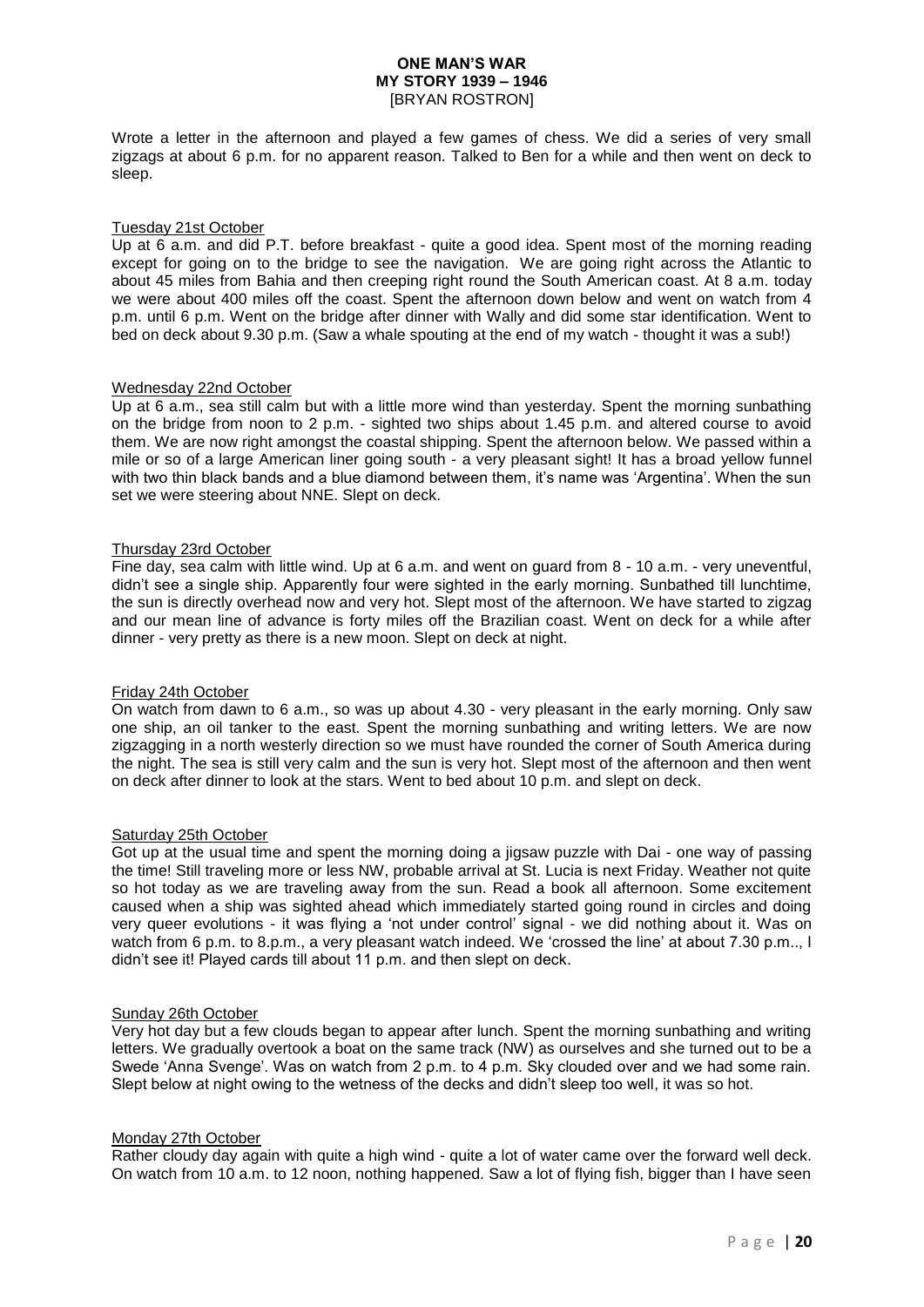before, they are about a foot long. Slept most of the afternoon and then played bucket quoits reached the third round of the knockout competition. Played a game called 'Finance' in the evening and then slept on deck.

### Tuesday 28th October

Rather cloudy again, but not much wind. Still going NW; we expect to arrive in St Lucia on Thursday. On watch from 6 - 8 a.m. - uneventful. Whilst I was on deck last night a ship passed about a quarter of a mile away showing no lights. Spent the morning reading in the cabin. Slept most of the afternoon and then read till dinnertime. Went on deck about 9.30 p.m. to sleep - a very bright moonlight night.

### Wednesday 29th October

Overcast weather in the morning. We are expected to arrive in St. Lucia tonight. Spent the morning and afternoon reading. Saw the lights of Barbados to starboard about 7 p.m. Was on watch from 10 p.m. to midnight and spotted St. Lucia light at 11.09 p.m. Slept on deck.

### Thursday 30th October

When I woke at 5.30 a.m. we were just arriving off Port Castries, the chief town of St.Lucia. Laid off until about 7.30 a.m. whilst two ships came out and then went into the harbour, piloted by a native pilot. The island is very hilly with no plains and the hills just run straight down into the sea. The vegetation is very tropical and luxuriant everywhere. Castries harbour is very small, shaped rather like a bottle with the town at the end, and what a town! Ramshackle old buildings and nothing but natives. We went alongside about 8.30 a.m. and immediately hundreds of natives materialized from nowhere with baskets. The ship started to coal up by means of these natives carrying baskets of coal on their heads up a narrow gangway (which they erected after much toil and trouble) and tipping the coal into the ship's bunkers. Nearly all the natives who did the coaling were women! They stood for ages queuing to get up the gangway with a huge basket of coal weighing at least a hundredweight on their heads and they kept it up until nearly midnight - were those women tough! Went ashore about 9 a.m. and had a look round the town accompanied by swarms of native boys - apparently we are the first RAF to visit the island. Saw very few whites, all the shop people being natives. Posted some letters and postcards at the Post Office - natives there too. An American Army plane kept flying over the town during the day, apparently from an Army base on the other side of the island. A seaplane base is being built near Port Castries for the US Navy and we saw a lot of the much-vaunted US Marines about. Had lunch on the boat and then took a boat across to the Vigi Club on the other side of the harbour. It was quite a nice place, it is the country club of the island and the visitors' book was very interesting - US Navy, US Army, Royal Navy, and people from all over the place, we were the first RAF to sign. Returned about 6 p.m. to the boat and then went to the Hotel St. Antoine for the evening - the view was wonderful, it is right on a hill overlooking the harbour and we could see miles, right across to Martinique. I also saw my first fireflies. Returned about 11 p.m. and went to bed.

### Friday 31st October

Sailed from St. Lucia about 6 a.m. and went in a westerly direction Passed a Brazilian boat going in about 7 a.m. We could still see St. Lucia and Martinique until about 11 a.m. when they disappeared over the horizon. The weather was quite hot and the sea exceptionally calm all day. Read a book all afternoon and went on watch from 4 p.m. to 6 p.m. We were going NW now, having altered course before lunch. Did a crossword for a while after dinner and went to bed on deck at 9 p.m.

### Saturday 1st November

Still going NW - we are expected to pass through the straits between the Dominican Republic and Puerto Rico this evening. The weather is still warm and the sea exceptionally calm - in fact, the Caribbean is the calmest sea I have ever seen. Spent the morning writing and went on watch from noon to 2 p.m. We had sighted Puerto Rico to starboard at about 10.30 and we gradually approached from the south east until at 4 p.m. we were about 15 miles away and could see houses and trees - it is quite a large island. Saw some sharks in the sea about 4 p.m. - they followed the ship for a while. We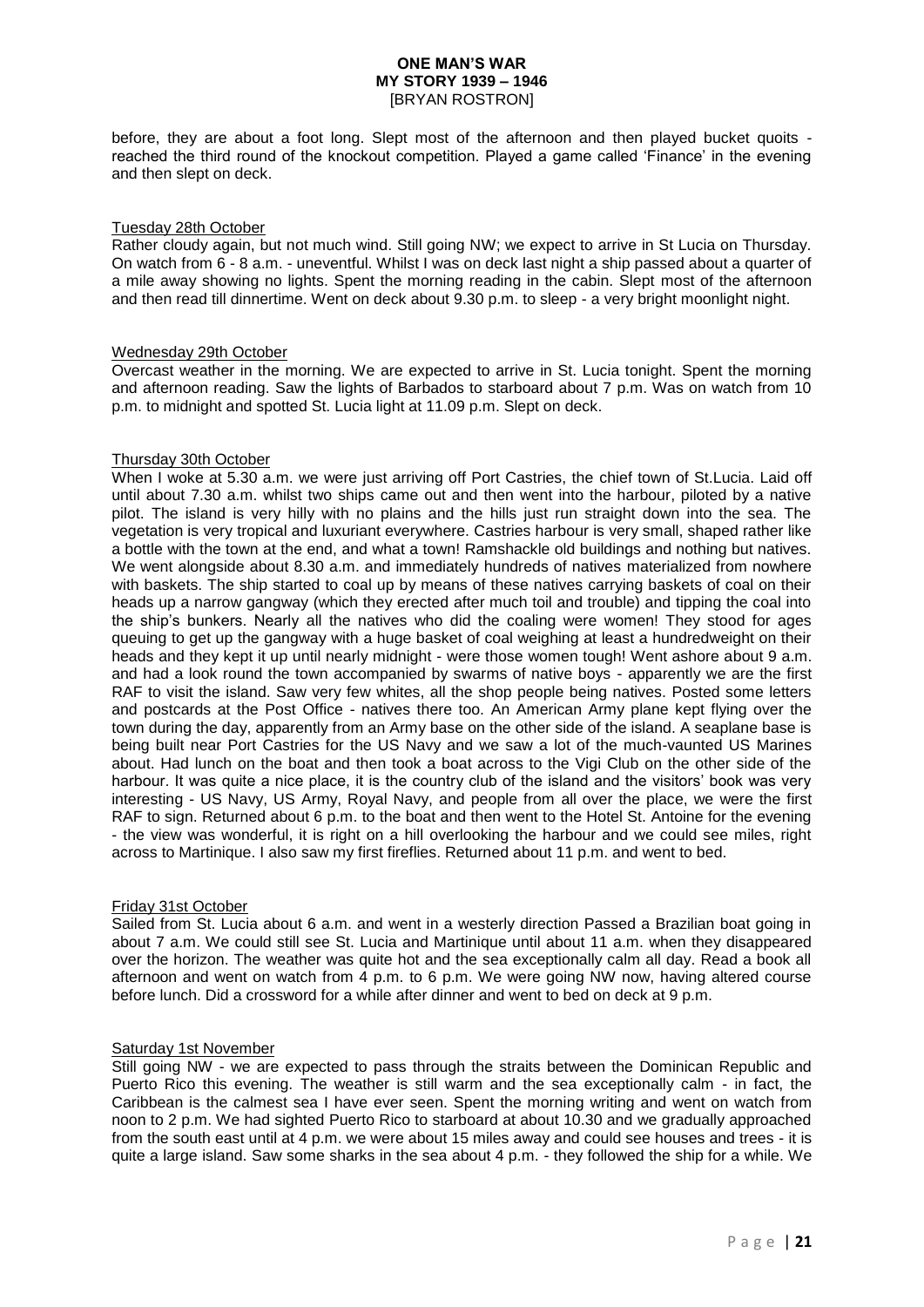turned due north about 6 p.m. and went between the Dominican Republic on the port and Puerto Rico on the starboard. Weather became bad later on and we had some rain. Slept on deck, sea choppy.

### Sunday 2nd November

Fine day with not much cloud. Was on watch from 8 - 10 a.m.- very uneventful. The sea had calmed down in the night and there was just a heavy swell all day. There has been a lot of seaweed in the sea - I wonder if it comes from the Sargossa Sea? Read a book most of the afternoon - no ships to be seen at all. Went to bed on deck about 8.30 p.m.

### Monday 3rd November

Should have been on watch from dawn to 6 a.m. but dawn did not break till 5.45 a.m. so I didn't bother to get up . The sea was oily and glassy all day, hardly a ripple. Spent the morning reading and playing patience - it gets the time on! We started zigzagging again as an enemy submarine had been reported in the vicinity. Read most of the afternoon and sunbathed for a while. We seem to be moving north now. It was Dai's birthday so we had a drink in the bar in the evening. Went to bed about 11 p.m.

### Tuesday 4th November

The sea was very calm all day, just like a mirror and we kept encountering large patches of seaweed throughout - a reminder that we are on the edge of the Sargossa Sea. Went more or less north all day without zigzags and saw quite a number of ships. Stayed on deck most of the day as the sun was shining and it was quite hot even though it was appreciably lower at midday. Went to bed about 9 p.m. and slept below.

### Wednesday 5th November

Was on watch from 4 a.m. to 6 a.m.- it was quite warm and the sea was calm but, after I came off watch, the sky clouded over, the wind sprang up and it began to rain. Played deck games most of the morning on the shade deck - it continued to rain and became colder. Saw five oil tankers during the morning and we had to alter course for one about 11 a.m. The rain ceased about 4 p.m. and we arrived off Chesapeake lightship. We then altered course westwards and sighted the Virginian coast about 5.30 p.m. Carried on until 6.30 p.m. when we picked up the pilot and came into the bay, dropping anchor off the shore at 8 p.m. The clocks were retarded one hour on arriving to agree with American time. Very sorry we couldn't go ashore this evening - it is really annoying to be anchored within four hundred yards of the shore and be unable to land. Wrote a letter and then went to bed about 8.30 - down below.

#### Thursday 6th November

Up-anchored at 8.30 a.m. and continued up the roads to Newport News, arriving about 10 a.m. - there was a large bridge across the river further up. We tied up against a big coal wharf and commenced to coal up. As the ship had not been through the Customs we were not allowed to leave the dockside, but wandered about quite a bit. Stayed on deck till about 4 p.m. when it started to rain so we went below. Rained till about 8 p.m. - a lot of American girls came on board about 8.30 and we had a party - it was a pretty good effort. I got friendly with a civil servant called Olive Freeman from Clarksburg, West Virginia and spent most of the evening with her. All the girls were southerners and spoke with a glorious accent - the real Southern drawl that I thought only existed in the pictures. They left about midnight and we went to bed about 2 a.m.

#### Friday 7th November

Cast off at 9 a.m., the day was quite cold but very clear. As we went down the river aircraft of all kinds, destroyers, troopships, the cruiser 'Omaha' and lots of ack-ack could be seen - the Yanks seem to be getting ready for war. Arrived off Chesapeake light about noon and continued ESE till 10 p.m. when we turned NE. Saw quite a lot of ships during the day and the weather was cold with the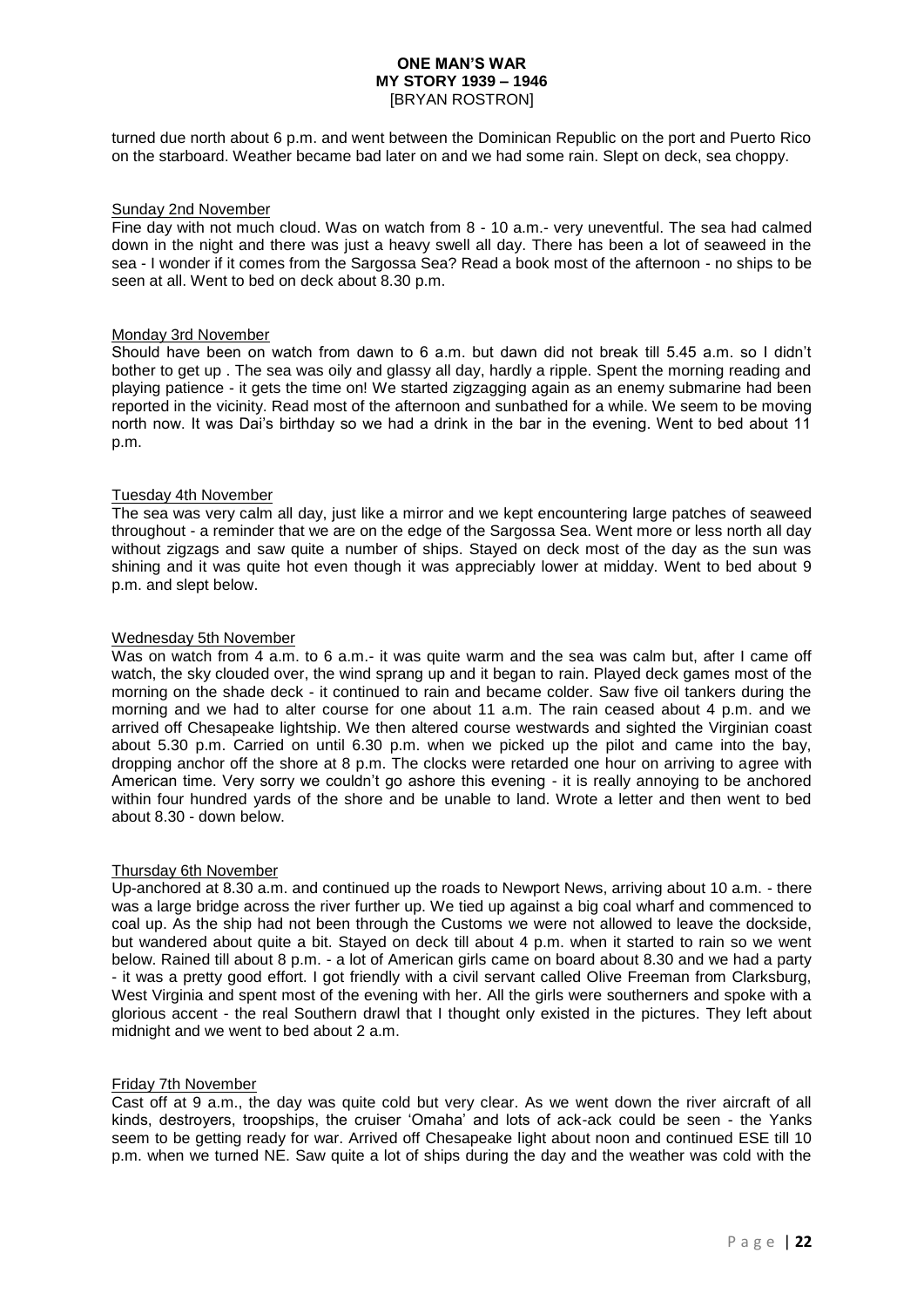ship rolling all over the place, the good old Atlantic swell! Went on watch at 8 p.m. and 3 a.m. for an hour each time.

### Saturday 8th November

Up at 7.30 and went on watch at 11 a.m. - saw one or two ships. The ship rolled very badly and plates wouldn't stay still on the tables. Read all afternoon and went on watch at 7 p.m. and 2 a.m. - very boring. Saw one or two whales during the day.

### Sunday 9th November

Had breakfast and then went back to bed until 10 a.m. when I went on watch. Very cold all day with some rain and a rolling sea. Slept nearly all afternoon and went on watch at 7 p.m. and 1 a.m. or rather, I should have been on watch at 1 a.m., but the watch was cancelled as we were lying off Halifax.

### Monday 10th November

Up about 7 a.m. - we came into Halifax harbour during the morning and anchored in the middle of the harbour just after lunch. Halifax seems to be a typical port - rather like

Liverpool or London and it is a wonderful natural harbour of terrific size. We weren't allowed to go ashore during the day.

### Tuesday 11th November

Received some pay and changed it into Canadian money then went ashore in a boat, landing just as it was striking 11 a.m. There was quite a big parade going on in remembrance of Armistice Day. Had a large lunch in the Green Lantern for 75 cents and then went to the Capitol to see Bob Hope in 'Nothing But The Truth'. Came out about 4 p.m., had some coffee and cakes with Pete Blanchard and then went to see 'Target For Tonight' at the Orpheus. Went back to the boat which had moved into dock at No. 2 Pier about 10 p.m.

#### Wednesday 12th November

Went ashore to do some shopping in the morning - it started to rain about 11 a.m. and became pretty cold. Went to see two small films at the Garrick in the afternoon and then had a meal at the Green Lantern with Bill and Sis. Called for Jean Crockett (a nurse Sis had met at a dance last night) and her friend Vi and took them to see Bob Hope.

### Thursday 13th November

Fine day with quite a nip in the air. Got up late and had lunch at the Green Lantern. Called for Jean and Vi and went for a walk to a park nearby - it was full of pine trees, just like Canada should be. Saw the U.S. Battleship 'New Mexico' and two cruisers in the harbour as we came back. Went to Jean's place till 7 p.m. when Bill took Vi back to the hospital and then went to the Casino to see 'Lydia (Merle Oberon) - it was a very good film. Took Jean home and then returned to the ship.

#### Friday 14th November

Only allowed off until 10 a.m., so I dashed into town and had breakfast at the Green Lantern - quite a feed for 40 cents! Did a little shopping and then returned to the ship. Hung about till after lunch and then we were allowed to go ashore till midnight, providing we turned up for pay at 5 p.m. Called for Jean and Vi and went to the Green Lantern till 5p.m. Went back to the ship for half an hour to draw £5 and then went to Jean's home. Vi went back to the hospital at 7 p.m. and we went to the cinema with two of Jean's friends, Catherine Kennedy and Annabelle Something-or-other. They were both nurses and good sports. We went to the Green Lantern after seeing 'Meet Mr Jordan' and then took the girls home.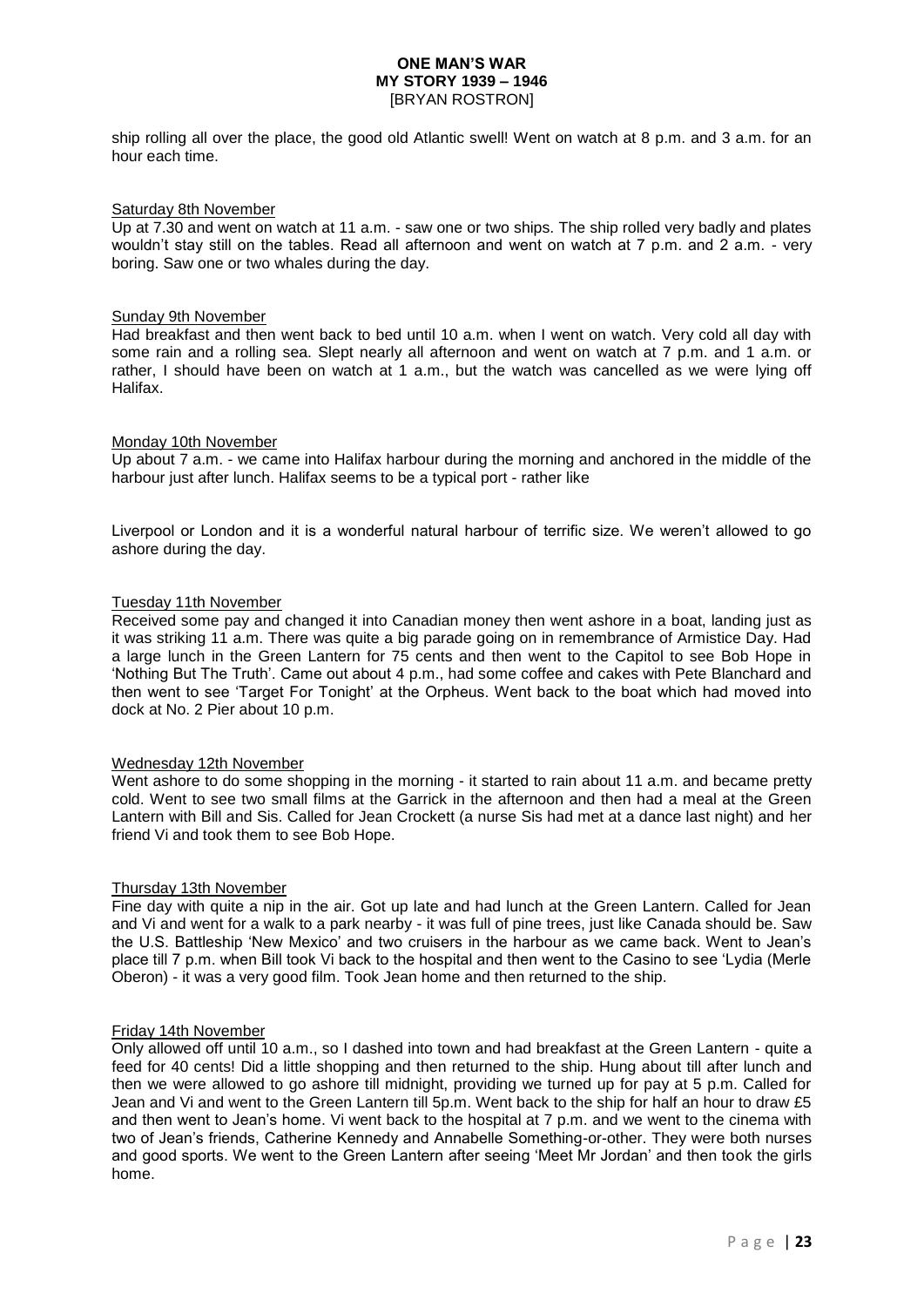**Note:** Reading this diary in 2001 for the first time in nearly sixty years, I think I must have been a real cinema buff!

# Saturday 15th November

Didn't get up till late. There is a crowd of New Zealand pilots on board, they seem decent guys, also a Canadian and some new RAF P/Os. Took mail bags on board all morning and set sail about midday. The weather was fine but cold. Joined the convoy about 4 p.m. - it consists of about sixty merchant vessels of low tonnage, escorted by a destroyer and a corvette! We are on the port flank about the middle - I only hope we shan't be attacked - we shall be the first to get it! There is a F/Lt on board and he seems to be laying down the law somewhat - I don't suppose the rest of the trip will be a picnic. Did two watches - one at 8 p.m. and another at 4 a.m. - damn cold!

### Sunday 16th November

Slight swell during the day with a cold northerly wind. We traveled slightly south of east all day and about 10 a.m. went right round in a circle and came up behind the convoy, taking up a position at the end of the third column from the port side - still not a good position but much better that the other. Went on watch at 4 p.m. - it rained like blazes all the time. Visibility was about 200 yards at 6 p.m. and we dropped behind the convoy. Slept well.

### Monday 17th November

Much rougher now with a strong wind, we have lost the convoy and are tearing along with another ship looking for it. Visibility improved about 11 a.m. and we found it again - the escort now consists of four destroyers, two of them the four funneled American type. The weather was clear all day but the swell increased - the safety shields were put up on the cabin windows. Stayed around all day reading and playing cards - went on watch at midnight, the weather was clear but it was very cold, well below freezing point. Slept well.

### Tuesday 18th November

Went on deck at 7.30 a.m. and saw a lot of snow-covered land on the port side, it turned out to be Cape Race, the most easterly point of Newfoundland. The weather was very cold and rough throughout the day - the well decks and rigging were coated with about six inches of ice. Very uneventful day except the sea became really rough and the ship bounced all over the place. Went on watch at 4 p.m. (old time), this being actually 5 p.m. as the clocks had been advanced one hour at 2 p.m. Went north all day making very heavy weather. I read and played games all day, there was nothing better to do. The ship's siren blew once or twice during the evening due to ice, it shook us a bit at first as we didn't know what had happened. Went to bed about 11 p.m.

#### Wednesday 19th November

Very cold day once more, we have gone north all day at a speed of about 5 knots. The escort consists of two four funneled destroyers. Went on watch at 10 a.m. then spent the rest of the day playing 'Bulls and Bears' down below - one way of passing the time. A series of loud crashes were heard in the evening - possibly depth charges. Had a bath and went to bed early.

#### Thursday 20th November

On watch at 2 a.m. and the weather seemed nothing like so cold. Slept most of the morning to recover from the effects of the watch. The wind, which was terrific yesterday, died down a lot and the sea became much calmer. We altered course to starboard twice in the morning and ended up by going slightly north of east. We moved up one in our column, the American tanker taking last position. Slept all afternoon and then went to a sing-song in the smoke room with the New Zealanders - they certainly can sing.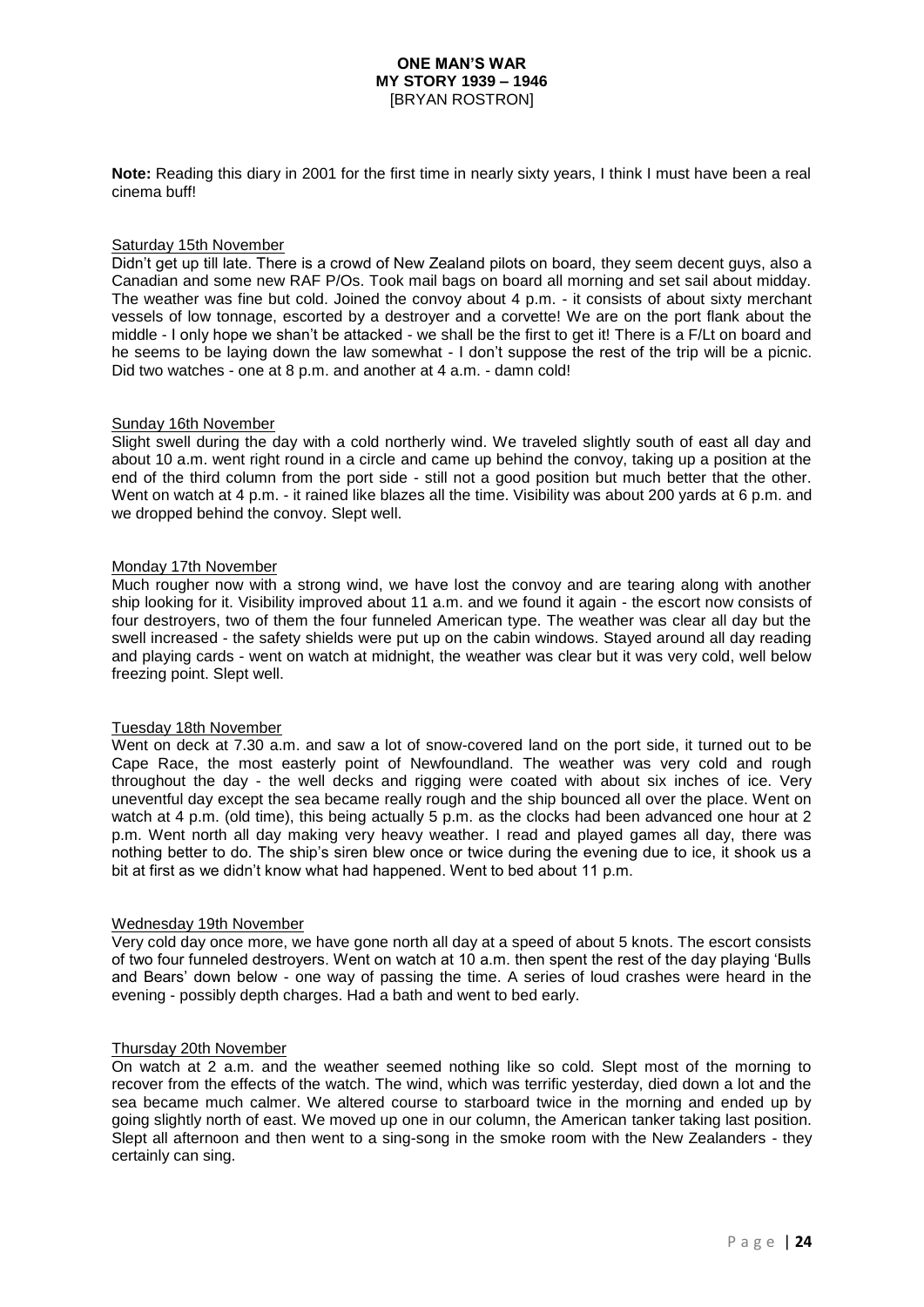### Friday 21st November

Much warmer today with very little wind; the sea is quite oily but there is a big swell. Still going NE and our speed is something like ten knots. Went on watch at 10 a.m. - very uneventful. The convoy has closed up considerably now and there are very few stragglers. Spent the afternoon reading and went to bed about 8 p.m. - the wind started to get up again soon afterwards.

### Saturday 22nd November

On watch at 1 a.m., couldn't see a thing and only succeeded in getting wet. Stayed in bed until 9 a.m. then went on P.T. We had a following sea all day with very large rollers - I expect our groundspeed was quite high. The weather was warm with lots of small showers. The sea freshened towards evening and the ship began to roll and pitch a lot. Was on watch at 4 p.m. just as it went dark nothing happened. Spent the evening in the smoke room and went to bed about 11.30.

### Sunday 23rd November

Up at 6 a.m., on double watch with Ron Ridler - entirely without incident. We still had this following wind and sea and it was gradually getting rougher all day. Spent the day reading, I should have been on watch at 2 p.m. but the clocks were advanced at that time. The sea became very rough after dinner and waves were breaking right over the ship - our cabin window stopped a green one and flooded the place out so we retired to the lounge. The rolling became very bad later on until it was almost impossible to stand up at times - the ship was tilted over about forty five degrees - it is a good job they repaired that leaky plate in Halifax or I am sure the ship would never have stood up to the pounding. One of the Navy chaps said that this was one of the roughest seas he had ever seen and he had served over thirty years in the Navy! We had a ship's concert in the evening and then I played cards until 2 a.m. when I went on watch.

### Monday 24th November

Spent a very rough watch as the rolling seems more pronounced on deck. Slept in the music room afterwards as the cabin is still swilling with water. The sea was not quite so rough during the day but, even so, it was still pretty hectic. One of the aft lifeboats was washed away in the night and one of the davits went too, torn straight out of the deck! The aft port rescue float was also lost and all the fittings and runners on the hawsers to which it was attached were smashed to smithereens. Spent the morning reading, went on watch at noon with P/O McColl and then slept all afternoon. Whilst we were watching, someone accidentally fired a rocket from the bridge - there was a lot of panic for a moment or two. Played cards till 11 p.m. then went on watch, we were then heading due east and the Northern Lights could be seen very clearly to the north. The clocks were advanced one hour at midnight, making us one hour behind G.M.T. (Our noon position was supposed to be 57N 30W).

### Tuesday 25th November

Very big swell all day but not such a strong wind - both on the starboard quarter. We continued east all day. Our escort is still the same as before and the number of ships is unchanged. Went on watch at 10 a.m. with Ron - the only thing of interest was five minutes rain. Slept all afternoon and went on watch at 8 p.m. - very bright moon made things ideal for submarine attack, but nothing happened, thank goodness! Stayed up till about 2 a.m. talking to Bill and then went to bed. The ship was now rolling horribly, far worse than ever before and it was very difficult to sleep - the coal was shifting in the bunkers and things were sliding all over the place.

### Wednesday 26th November

Still pretty rough with the ship rolling very badly. Went on watch at 9 a.m. - we were still going east and continued in this direction all day. Five ships and the four destroyers from Halifax left us about 9 a.m., presumably to Iceland, the American tanker and small American ship going with them. The weather was quite warm and the wind has abated somewhat, although we kept on rolling badly all day due to the following sea on the starboard quarter. Slept all afternoon and then went on watch at 5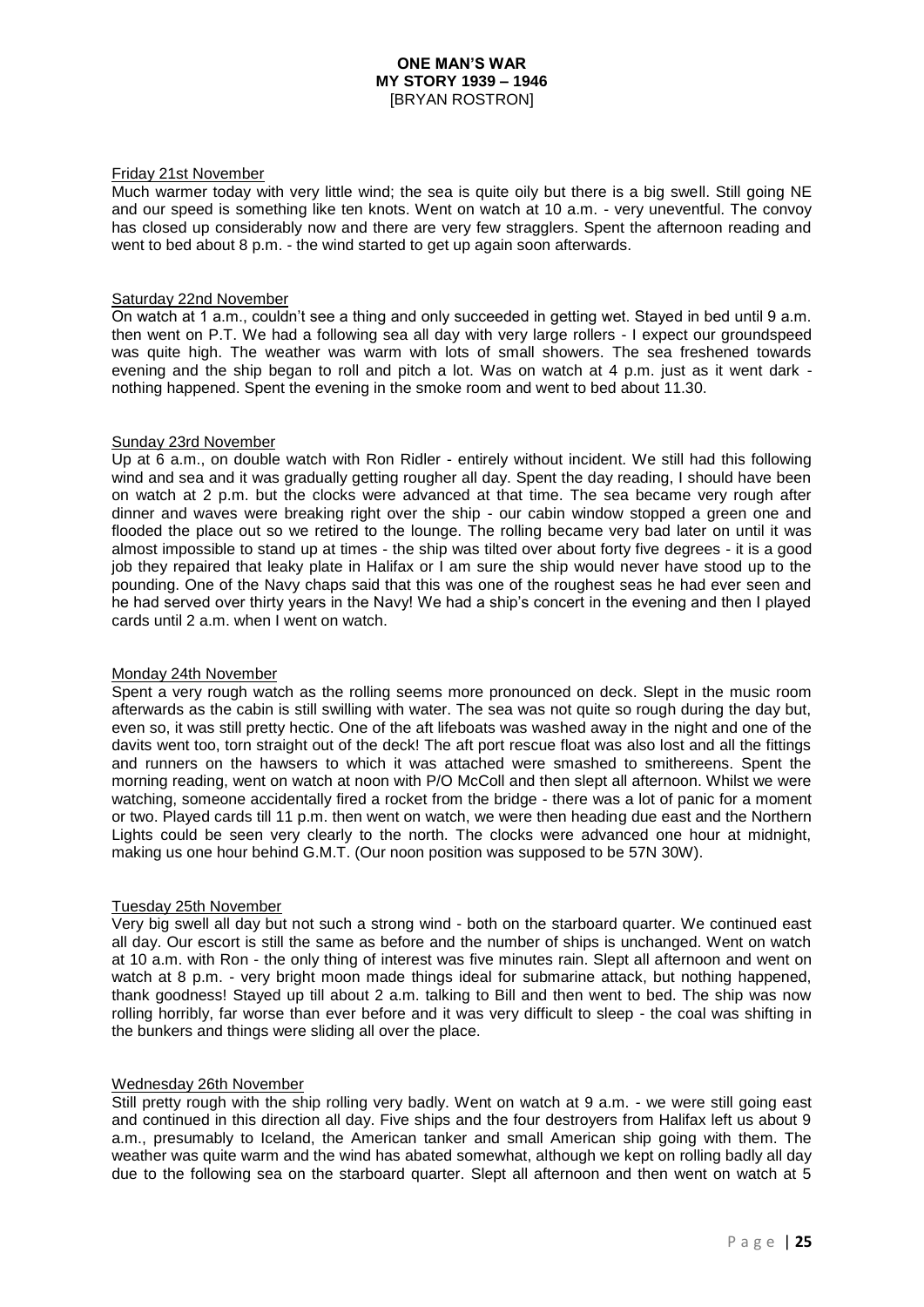p.m. - it was dark and the moon was shining brightly, the ships making a perfect target for U-boats. A ship on the starboard side of the convoy fired a rocket at 5.45 p.m. and we don't know whether or not it has been torpedoed. Spent the evening packing my kit and went to bed about 11 p.m.

### Thursday 27th November

Didn't sleep very well, so got up early - the sea was much calmer and the weather quite warm. We still went east at about nine knots - went on watch at 8 a.m. with McBean, nothing happened. Our escort now consists of one destroyer and about five or six corvettes, three on the port flank. Spent the day reading and playing games below, and went on watch at 4 p.m., just as it was going dark. The sea was quite calm and there was very little wind - even the awful rolling of the ship had almost stopped. Spent the evening walking round the deck with Brian Blachford. There was a bright moon again - another perfect night for submarines. About 10 p.m. we saw two orange flares fired in quick succession on the starboard side of the convoy - I wonder if another ship has caught a packet? Clocks were advanced another hour at midnight, making us G.M.T. once more.

### Friday 28th November

On watch at 7 a.m., the sea was calm and it was a fine day. We were still going east and at 7.25 we sighted the Butt of Lewis, the most northern island in the Hebrides. Shortly afterwards a Hudson circled the convoy for a while. We rounded the Butt of Lewis and went south through the Minches, keeping close to Lewis. The ships were now in two lines and we were near the end. The mainland was sighted about 10.30 a.m. and throughout the day we could see it to port. The water was flat calm in the Minch and we also had Hudsons from the RAF station at Stornoway on Lewis flying around. Went on watch at 3 p.m. - we were just near the south end of Lewis. Went to bed early in the evening.

### Saturday 29th November

Up on watch at 5 a.m., with land on both sides and the ship going south. Land to starboard quickly disappeared and that to port could only be faintly seen during the morning. I stayed in bed until 11 a.m. and when I went on deck we were going south east at speed. The ship had left the two lines and was tearing along the port side. Continued south east until about 4 p.m. when we turned north east and rounded the Mull of Kintyre, five ships in all. The rest of the convoy continued on the Liverpool. There was quite a mist in the evening and we carried on up the Firth of Clyde, passing Arran on our left. Went below in the evening and went to bed about 10 p.m.

#### Sunday 30th November

We arrived at Gourock on the Clyde at the end of a journey lasting exactly fifty days - rather different to that of seventeen days taken by the Union Castle boats!

**NOTE:** In the memoirs of Winston Churchill written after the war he writes that the storm in the North Atlantic in the latter part of November 1941 was the worst storm throughout the entire war - just our luck, but it probably kept the U-boats down!

### Back in the United Kingdom.

We disembarked from the 'Sagaing' on November 30th 1941 after saying goodbye to the Captain and crew who had been so hospitable to us during the voyage and went by train to Bournemouth, arriving at No. 3 P.D.C. the following day. There were no posting instructions for us so we were given a very welcome fourteen days home leave. I went by train to Buxton on 2nd December and saw my mother for the first time for over a year, during most of which she had had very little idea where I was because letters were taking anything up to three months to arrive. Unfortunately none of my close friends were on leave at the same time as by now they were scattered all over the world but I had a very restful leave.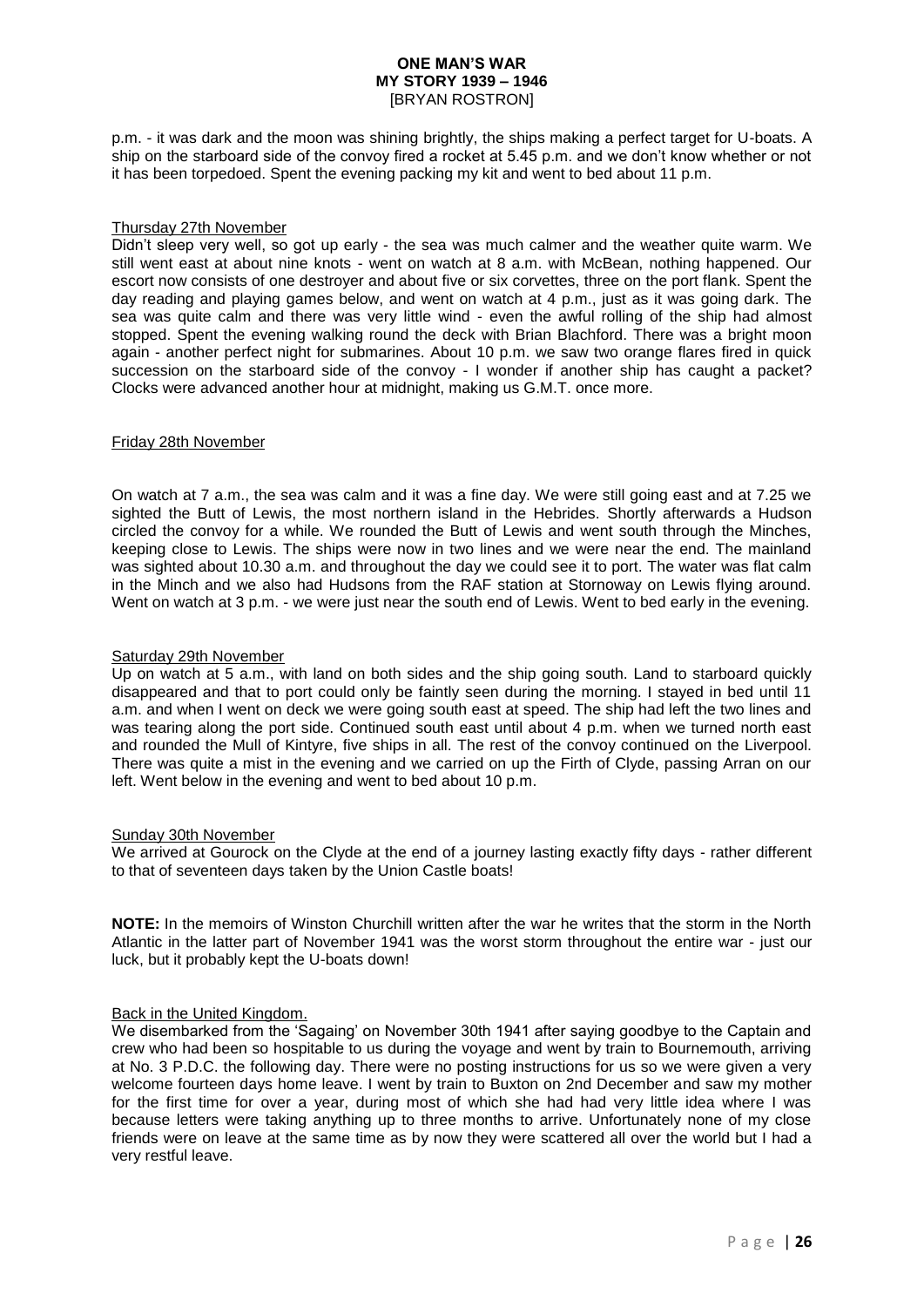I returned to Bournemouth on the 16th to find that I had been posted to a blind approach course at Dyce, near Aberdeen starting on 21st December, so it was back in the train and off to Aberdeen whilst I was in the UK I seemed to spend most of my time in trains going up and down the country! Gourock to Bournemouth, Bournemouth to Buxton, Buxton to Bournemouth, and Bournemouth to Aberdeen - it would have helped a lot if the P.D.C. had been somewhere in the middle of the country.

### No. 1509 B.A.T. Flight, RAF Dyce

Dai Bowen and I arrived at Dyce on 21st December after a long and very cold train journey from Bournemouth to find Dyce covered in snow, quite a change from South Africa. We flew together with a staff pilot in Oxfords learning the intricacies of landing aircraft completely blind using a beacon and beam system - it seemed to work well, but, fortunately, I never had to use it in earnest during my RAF career. The course finished on New Years Eve 1941 and we were posted to No. 1 (C) O.T.U at Silloth on the Solway Firth, so back on the train once more. We finished flying in the early afternoon and left Dyce the same evening to catch a train for Carlisle at midnight - I think Dai and I were the only sober people in Aberdeen that night as the Scots really like to celebrate Hogmanay.

### No 1 (C) Operational Training Unit, RAF Silloth

When we arrived at Silloth, we found that Ben Boyd, Bill Bogg, Ron Ridler and Massey from Kumalo, George and Sagaing days had also arrived, the rest of the course being made up by Australians who had been two courses behind us at George but who had been lucky enough to come by Castle boat and had so caught us up. Amongst the Aussies were Don Beaton, Jim McHale, Frank Livingstone, Keith O'Brien and Bill Weatherly who were with us on 459 Squadron RAAF in the Western Desert later in the year.

Why the RAF, in their wisdom, decided to put an Operational Training Unit at Silloth on the Solway Firth (otherwise known as Hudson Bay because of the number of aircraft that went into it) I will never know. It is one of the wettest places in the UK, has the mountains of the Lakes to catch the unwary to the south and one or two nasty little hills on the opposite side of the Firth to ensure aircraft straying too far to the north would come to a sticky end. Perhaps the theory was that, if you survived Silloth, nothing the Germans could throw at you could be any worse! I think our course (No.20) proved the point as, out of seventeen crews, only fourteen survived.

On January 9th 1942 I took to the air for the first time in a Hudson and wasn't terribly impressed as all the training aircraft were ex-operational and should have been consigned to the scrap heap but I suppose the powers-that-be thought we might as well smash up old clapped-out aircraft and keep the new ones for the operational squadrons.

We flew in pairs, as the Hudson needed an extra pair of hands to fly it, mainly to operate the flaps and undercarriage, and I was joined by an Australian sergeant, Frank Livingstone. It was strange flying again, as I hadn't flown solo since 1st July but it soon came back and after five hours on Hudsons I went solo, much to my surprise as I didn't really have much of a clue, but it was a question of 'get on or get out' so I didn't have any option. Chuck Collins joined me as navigator of February 9th and I was wondering what to do about the rest of my crew when Lee Barrett and Jimmy Craig approached me in the Mess and asked if they could fly with me.

I said I would be delighted and we first took to the air as a crew on 18th February by which time I has amassed the grand total of fourteen hours on Hudsons. Over the next few months I didn't think about it again, but, one night, when we were in the desert with 459, sitting staring at the stars as the Mess had run out of beer, I asked Jimmy why they had asked to be crewed up with me and his reply surprised me - apparently they had spent all their spare time at the end of the runway watching the trainee pilots landing and decided that I looked one of the safest - I was flattered!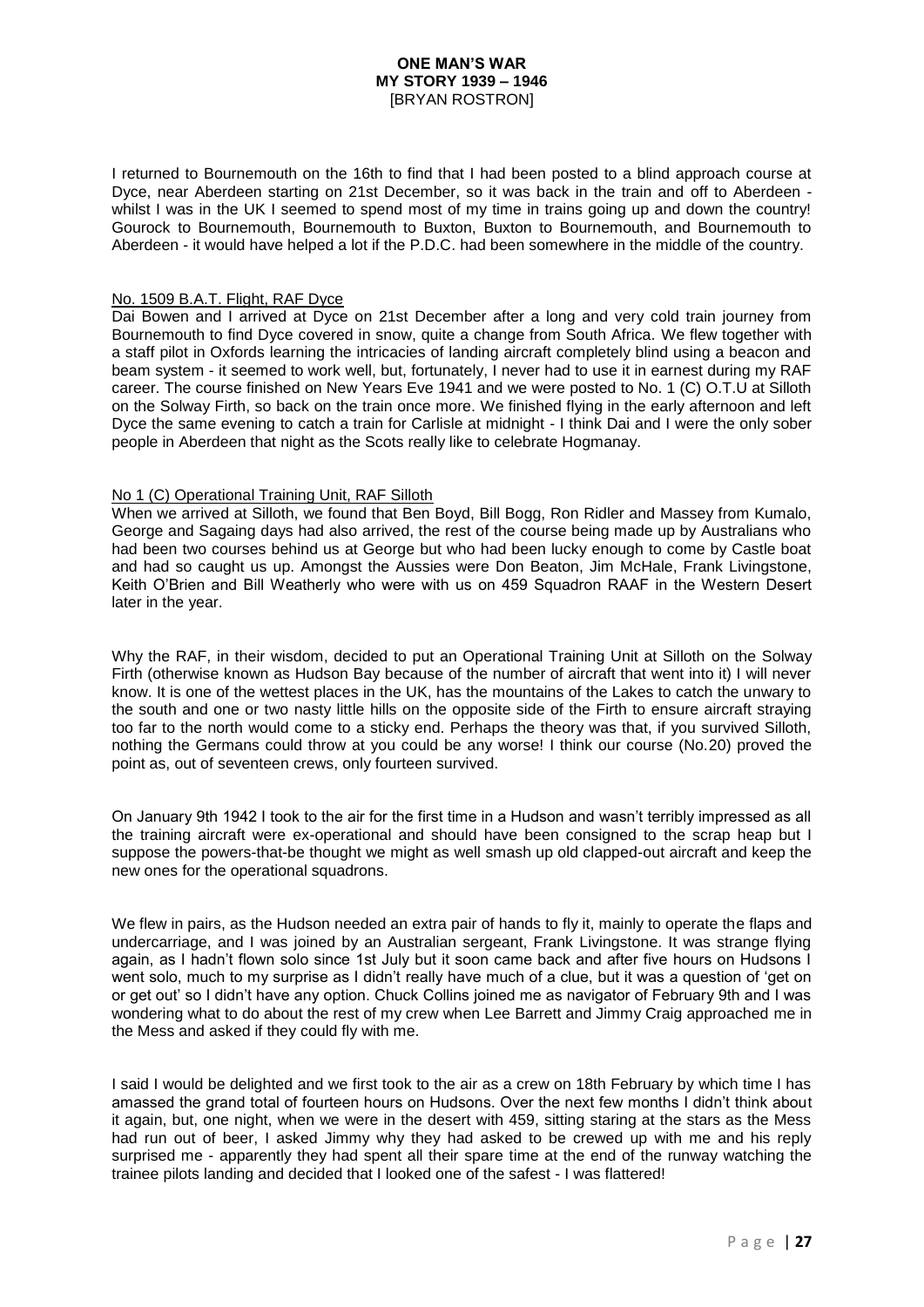The rest of the time at Silloth was spent dodging the weather and the mountains - looking through my log book I see a lot of the exercises were curtailed due to bad weather although we did manage to complete a night cross country flight which entailed flying down the Irish Sea to the Kish lightvessel off Dublin, up to the Mull of Kintyre and back to Silloth. We felt very pleased with ourselves as our total night flying up to that time was three hours. The same night, Bill Bogg, who had been with me all the way from Babbacombe onwards, collided with another aircraft over the Solway Firth and both crews were killed. The visibility was very poor at the time and I don't think Bill had a chance. He was the first close friend to be killed and we were all very upset but, unfortunately, he was just the first of very many.

The next day we spent fifty minutes on a live bombing exercise and that was it - the course was over and we were officially a fully operational crew and off we went to join No. 500 (County of Kent) Squadron at Stornoway. When I think of it now it was unbelievable - I had a grand total of 51 hours on Hudsons and we had flown together as a crew for 37 hours. I suppose in mitigation for the RAF, they were very short of crews at that time and were pushing us through as quickly as possible in the hope that some would survive once we started operational flying. We thought we knew it all, or perhaps, hope springs eternal, but we must have been as green as grass and had no conception of what lay ahead which was probably just as well.

Since leaving Aberystwyth I had kept up a long range and very spasmodic correspondence with Norman Lingard, with whom I was very friendly at Aberystwyth and who had completed his pilot training in the U.K. To give an idea of the conditions obtaining at the time, here are details of a letter he wrote at the end of December which eventually reached me at Silloth.

Sergeants Mess,

R.A.F. Station Bottesford

December 18th/41.

Dear Bryan,

Thanks a lot, old pal, for the fags and your letter which arrived yesterday - it's damn good of you to think of me and to send me the fags - jolly welcome too, as we were rationed to 30 per week here they don't go very far, I can tell you - they are not Players either - at least not always- perhaps 10 Players and 20 Star. This week it was 20 Kensitas (lousy) and 10 Players Weights (lousier still), so you see your S.A. Cigarettes will taste like Passing Clouds or Players No.3. Actually, I rather like C.toC. I was bunked with a South African at Waddington and he used to receive bags of them, I helped him smoke them and thought they were pretty good, a change from the usual Virginia taste. Anyhow, its damn nice of you to send me them and I do hope I shall come across you some day and thank you personally and have a good chin-wag together. If you ever get this way, do drop in - it's a new 'drome with runways, near Grantham, so lob down if you get the chance and if you let me know where you are I'll do the same. Gosh, it was grand to hear that you were home - bet you were glad to see Old England again too. You were lucky, you know, with there being so much activity in the Middle East - but you always were a lucky sod - you were lucky to get to Rhodesia and see a bit of the world, and here I've been seeing England, a thing I could do on my own dough after the war is over - still, it does have it's compensations, its nice to get home now and again.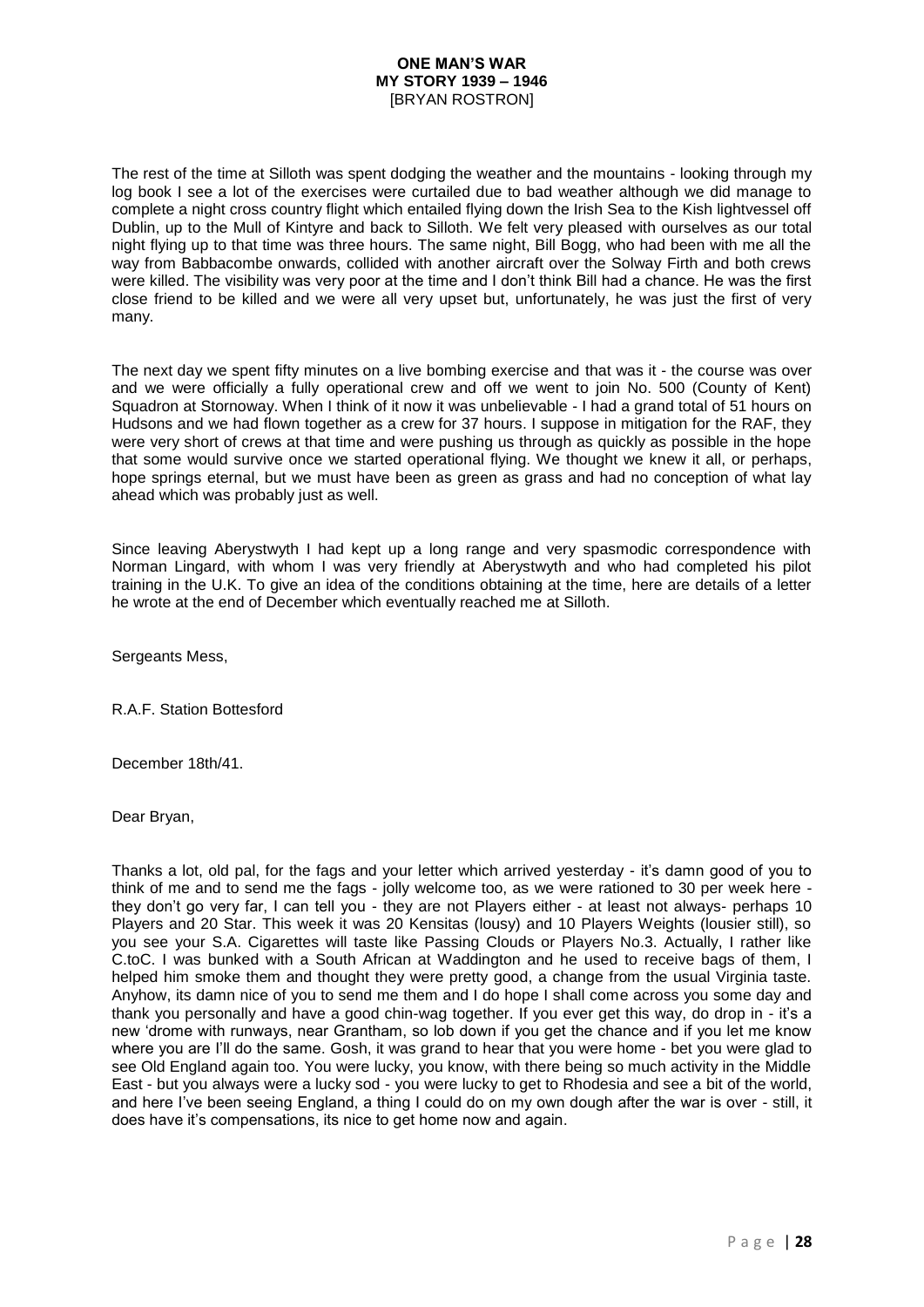We are doing a lot of formation flying and bombing at present (draw your own conclusions) and for this I'm with my old captain as 2nd pilot again, I'm not experienced enough for formation flying in these kites but they want all experienced crews for this job, so I'm back with my old crew - what a crew it is too - the grandest fellows you could wish to meet - what good pals we are - we always hit the high spots together - we're a crew outside the plane as well as inside. It's going to be really exciting, don't you wish you were coming?

Well, I'll have to finish now, or else I won't get any supper and I'm still as hungry as ever, so 'Cheerio' for now and here's hoping that I shall see you soon - let me know where you get to and what you get on - you might even get somewhere near here and then we could make a date - I've got my motorbike here.

Here's wishing you the best of luck and everything for Christmas and the New Year, All the best, Norman.

P.S. I'm due for leave on Jan 13th for 7 days, so if you are at home then, give me a tinkle and we'll meet somewhere.

I wrote back to him early in January telling him I was at Silloth but received no reply and it became obvious that the big operation he was on had cost him his life. I saw his name in the casualty lists as 'Missing believed killed in action' which were published later in the year. It was a great shame as he was a super chap, but that was the way things were during the war, particularly in the RAF.

## No 500 (County of Kent) Squadron, Stornoway

We left Silloth on 31st March and arrived at Stornoway on 1st April. Those facts conceal a typical wartime train journey - we were given our travel warrants on the morning of March 31st and caught a train, packed to the doors as usual, from Carlisle bound for Scotland late in the afternoon. We wandered slowly north and arrived at Inverness the following morning feeling rather jaded. Eventually we caught another train which meandered through the glens until we finally ended up at the Kyle of Lochalsh, from where a steamer went via Portree on the isle of Skye to Stornoway, arriving late on April 1st. April Fools Day was a suitable date to arrive in Stornoway, as, to my very inexperienced eye, it looked like the end of the earth and I thought the RAF were playing a joke on us. Nobody really knew what to do with us as we were just a spare crew and spent most of our time trying not to get in the way. I did eventually go on one operational flight as second pilot on an anti-submarine patrol way out into the Atlantic. The weather was awful with a howling gale blowing (it reminded me of the Sagaing), there was a very low cloud base, it was raining hard, the seas were mountainous and the chances of seeing a submarine in those conditions were absolutely nil - I don't know why we bothered but it made me realise that there was an awful lot of the Atlantic and I had already seen as much of it as I wanted.

The weather was pretty bad the whole time we were there with very strong winds and we soon realized why our billets, Nissen huts, were anchored down with huge steel hawsers - they would have taken off otherwise.

After three and a half weeks of sheer boredom, the RAF suddenly woke up to where we were and posted us just about as far away from Stornoway as they could, to No. 279 Squadron at Bircham Newton in Norfolk, so we went through the procedure of getting our clearances prior to leaving the station. This chore was completed just after lunch on April 25th and the truck deposited us, complete with all our gear, at Stornoway docks early in the afternoon. The only snag was that the steamer didn't sail until midnight so, having nothing better to do, we went into the nearest pub. I think it was called 'The County Hotel', although I can't be sure of that. What I am sure of is that I have never seen so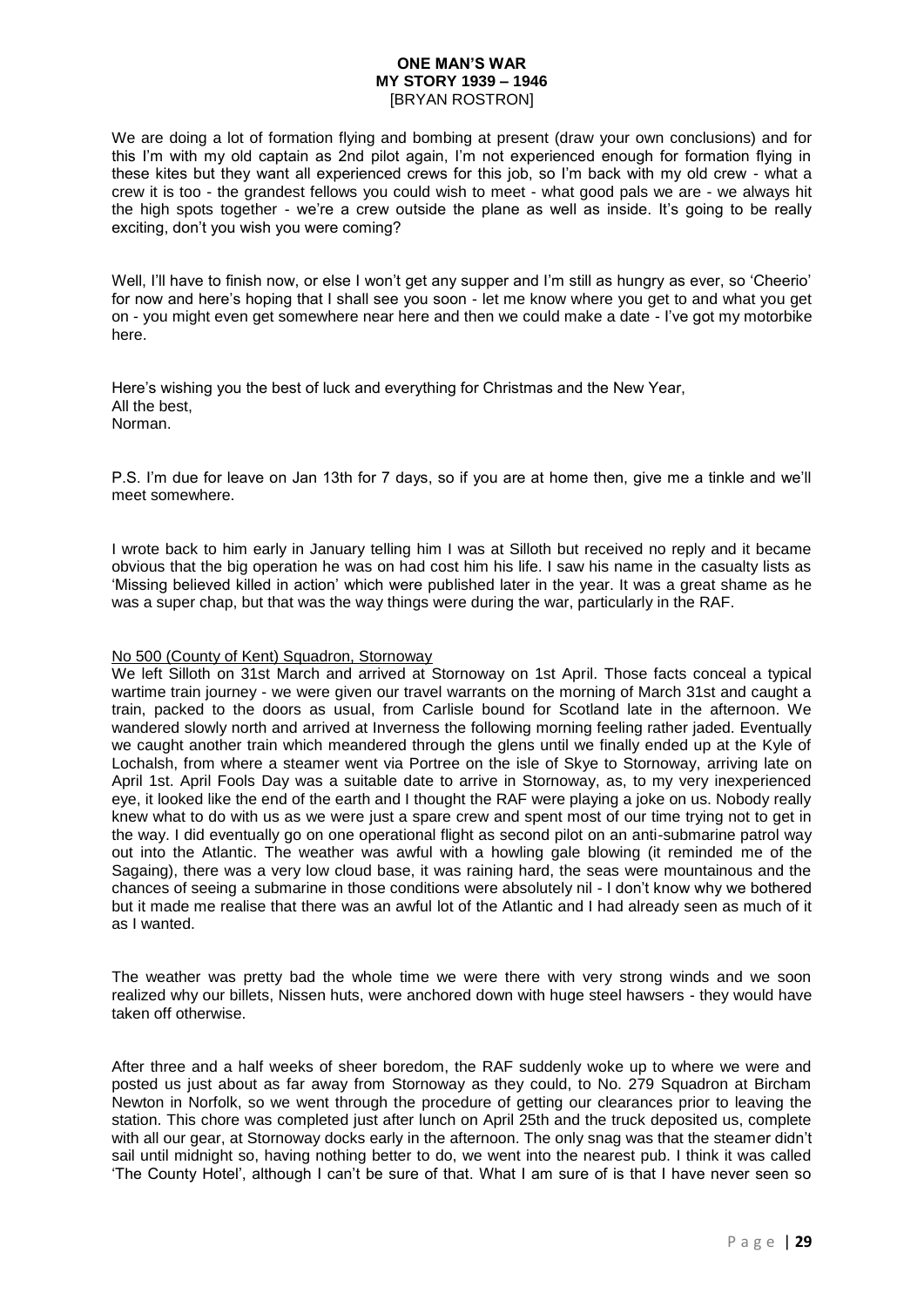much whisky in one bar in my life, there were cases and cases piled up behind the bar and shelves were full as well. At that time of the war, whisky was in very short supply and usually kept under the counter. After the war there was a film called 'Whisky Galore' about a ship carrying a large amount of whisky bound for the United States which ran aground on an island in the Hebrides and the locals helped themselves to the cargo. I believe this film was loosely based on fact and I have often wondered whether the glut of whisky in Stornoway was a part of this cargo.

Mainly due to it's unavailability, I hadn't drunk much whisky before and Jimmy initiated me into the old Scots custom of 'half and half', - a wee dram of whisky followed by a half pint of beer. We thought this was a great idea and one thing led to another until by 6 o'clock we weren't terribly worried whether the boat sailed or not. I remember walking (possibly a poor description!) out of the pub and into a cinema just down the road. I have no idea what was showing, but we sat on the front row looking straight up at the screen before falling asleep.

Fortunately the programme ended about 10 p.m. and we were thrown out into the night which was just as well as otherwise we would probably have missed the boat, with disastrous consequences for our burgeoning careers! I don't remember a lot about the boat journey as I slept on deck surrounded by my kit (I'd had plenty of practice sleeping on deck on the Rangitiki and the Sagaing), but I do remember a lot of very noisy sheep in a pen about two yards away.

### Bircham Newton and Docking

Arriving at the Kyle of Lochalsh on the morning of 26th April we once again suffered another interminable train journey via Inverness, Glasgow, Carlisle, Preston and all points south to London Euston. In London we changed stations and finally arrived in Norwich, the nearest station to Bircham Newton on April 28th, three days after leaving Stornoway. Once again, nobody wanted to know us and we were billeted at a satellite aerodrome, called Docking, a few miles away. The only good thing was that the Australian crews we had trained with at Silloth were already there awaiting aircraft so that they could fly out to the Middle East to form a new Australian squadron and we were told that we would be taking an aircraft to the Far East.

We stayed at Docking for nearly six weeks without doing a thing from a flying point of view and we began to wonder just what was the point of it all. We also began to realise that life in the services was mostly utter boredom punctuated by periods of frenzied activity, some of which might be dangerous!

Docking was really out in the sticks, a few miles from Hunstanton, but we had no transport, so couldn't go anywhere. What made it even more galling from our point of view was that the Hudsons flying out of Bircham Newton were very much at the sharp end as, apart from 279, there was a Canadian squadron, I think it was 407 R.C.A.F., who were carrying out low level shipping attacks off the Dutch coast and getting quite a hammering in the process.

From what we heard, they were going in about fifty feet and, after attacking, escaping along the deck or in the low cloud which was fairly prevalent at that time. Their casualties were pretty high and the more we heard, the less we liked it - the North Atlantic out of Stornoway began to look more attractive than had first appeared, at least, the Atlantic didn't get up and bite you! Little did we know that within six weeks we would be doing exactly the same thing along the North African coast with the added hazards of unlimited visibility and no cloud cover. Never was the old adage 'When ignorance is bliss, 'tis folly to be wise' more appropriate.

However, back to Docking. It was great from my point of view to meet up with the Aussies again, particularly Bill Weatherly, Col. Stinson, Keith O'Brien, Freddie Madsen, Frank Livingstone and their crews who we had known from Silloth days. We had a visit from an Australian Wing Commander, Keith Hennock, who was forming the Hudson squadron in the Middle East, No. 459 R.A.A.F and he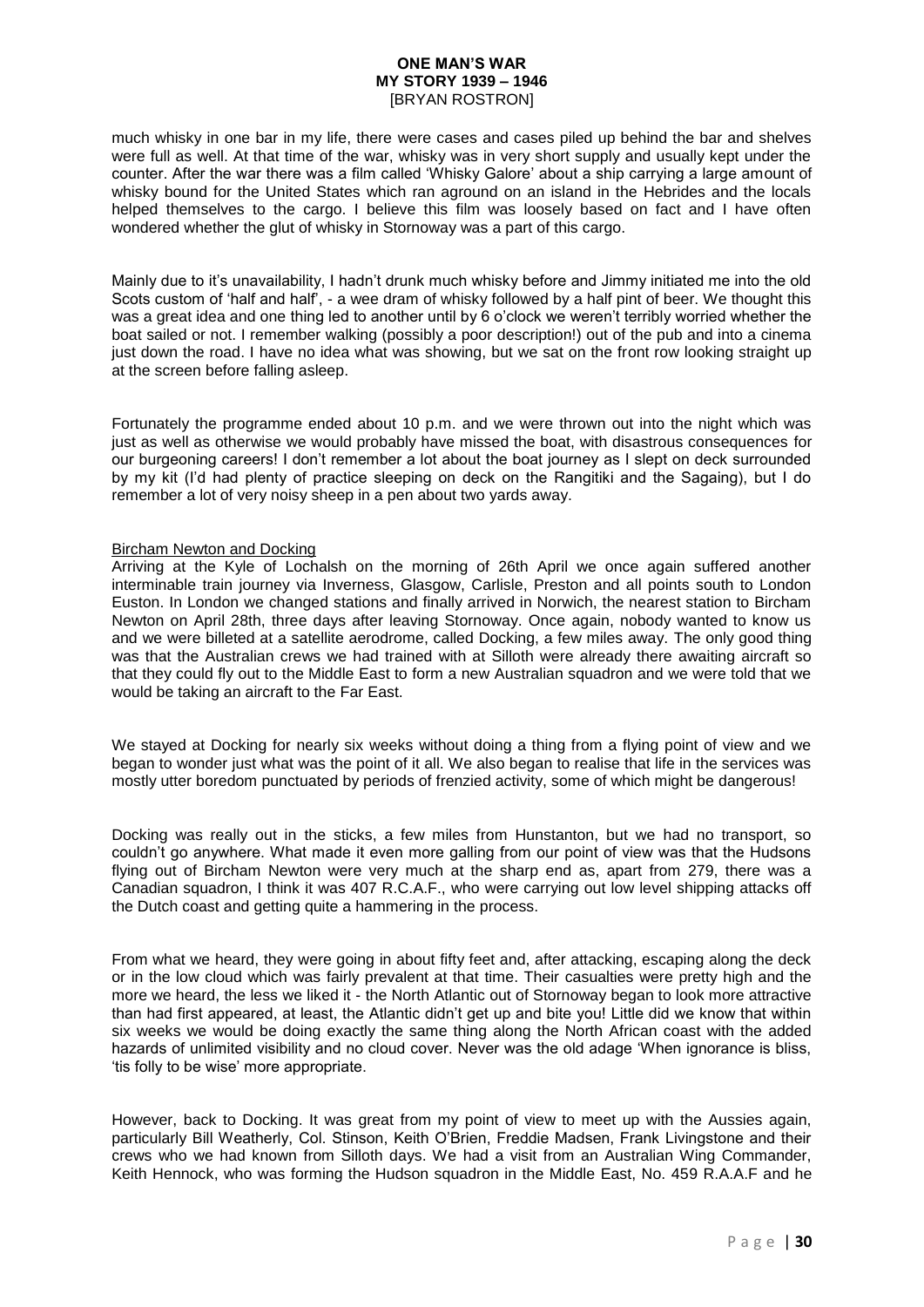said the Australian crews would be posted to that squadron. I asked whether we were included but was told that it was only for Australian crews. A pity!

Towards the end of our stay at Docking someone took pity on us and we were given a 48 hour pass, so about a dozen of us went off to London to see the bright lights (anything was better than Docking). One of the Aussie Wop/AGs, Harry Kelly, who flew with Jim McHale, had become somewhat disenchanted with the low level of catering in the Mess (the Australians were missing their steak and eggs for breakfast) and English wartime fare wasn't going down too well, so he decided to do something about it and the night before our visit to London he paid a nocturnal visit to a local farmer and returned with four chickens. The farmer probably put down their disappearance to a fox! He plucked the chickens in the billet which wasn't really a good idea as the whole place was full of feathers when he had finished and it was difficult to get rid of the evidence. However, be that as it may, off we went to London complete with the freshly plucked chickens.

We all stayed at the Strand Palace Hotel, which was a real den of iniquity at that time, and proceeded to paint the town red. Before dinner on the first night, Harry took the chickens to the chef and asked whether he would cook them for us. The chef entered into the spirit of the occasion and when we were all seated at one long table in the very large dining room, surrounded by servicemen of every nationality and not a few top brass, all tucking into the set menu of spam and reconstituted mashed potatoes, the doors of the kitchen opened and out came the chef in his tall white hat followed by three of his minions, each carrying a large salver containing a roast chicken. They paraded right round the dining room to the obvious amazement of the rest of the diners (it certainly stopped all conversation) before delivering the chickens to our table with a flourish. It was a memorable meal.

One very funny thing happened during our stay - a Canadian rear gunner, who was staying at the Strand Palace, attached himself to our party and was having a ball with a local lady whose morals left something to be desired. On the Sunday evening (we were due to return the next day) he found he had spent all his money and couldn't pay his bill. He mentioned the predicament to his girl friend who told him not to worry as she would soon sort out the problem. She went down to the foyer, found one or two willing clients (I don't know exactly how many) and came back some time later with enough for the bill and something over for the rest of the night. We never saw him again and I often wondered what happened to him - if he was from 407 I doubt if his life expectancy was very long.

### No. 1444 Ferry Training Flight, Horsham St. Faith

Everything, good and bad, eventually comes to an end, and we were posted down the road to No.1444 Ferry Training Flight at Horsham St.Faith, just outside Norwich on the 13th June, three days after my 20th birthday. We were to collect a brand new aircraft and fly it out to the Far East. On June 16th, almost three months after we had last flown, we took delivery of Hudson Mk.3 FH 266 I for Ink. It was almost like learning to fly again after three months idleness, bearing in mind our low total of hours on Hudsons but, against that, new aircraft in which everything worked was a huge bonus. We had a thirty minute familiarization trip and then we were on our own.

Our first solo flight was on 17th June when we were sent to do circuits and bumps at Attlebridge, a satellite of Horsham St. Faith. Unfortunately for the flying practice, when we got there we found that they had a very good NAAFI and we only managed two circuits in one and a half hours, the rest of the time was spent drinking tea and eating buns. Perhaps not what the C.F.I. had in mind. The following day we really got down to business and were sent on a long cross-country flight, planned to last eight hours. When you consider that our longest previous flight was just two hours, it was quite a jump but off we went all round the north of Scotland. On the way back, somewhere in North Yorkshire, we were told that the whole of East Anglia was fogbound, so we diverted to Driffield after seven hours. The fog didn't clear so we stayed the night and returned to Horsham the next morning. This little experience taught me a lesson and from then on I always carried my washing kit in my flight bag on any long flight. During the next couple of days we did a further two and a half hours flying and then, on June 25th, fully qualified(?), we went off to the war.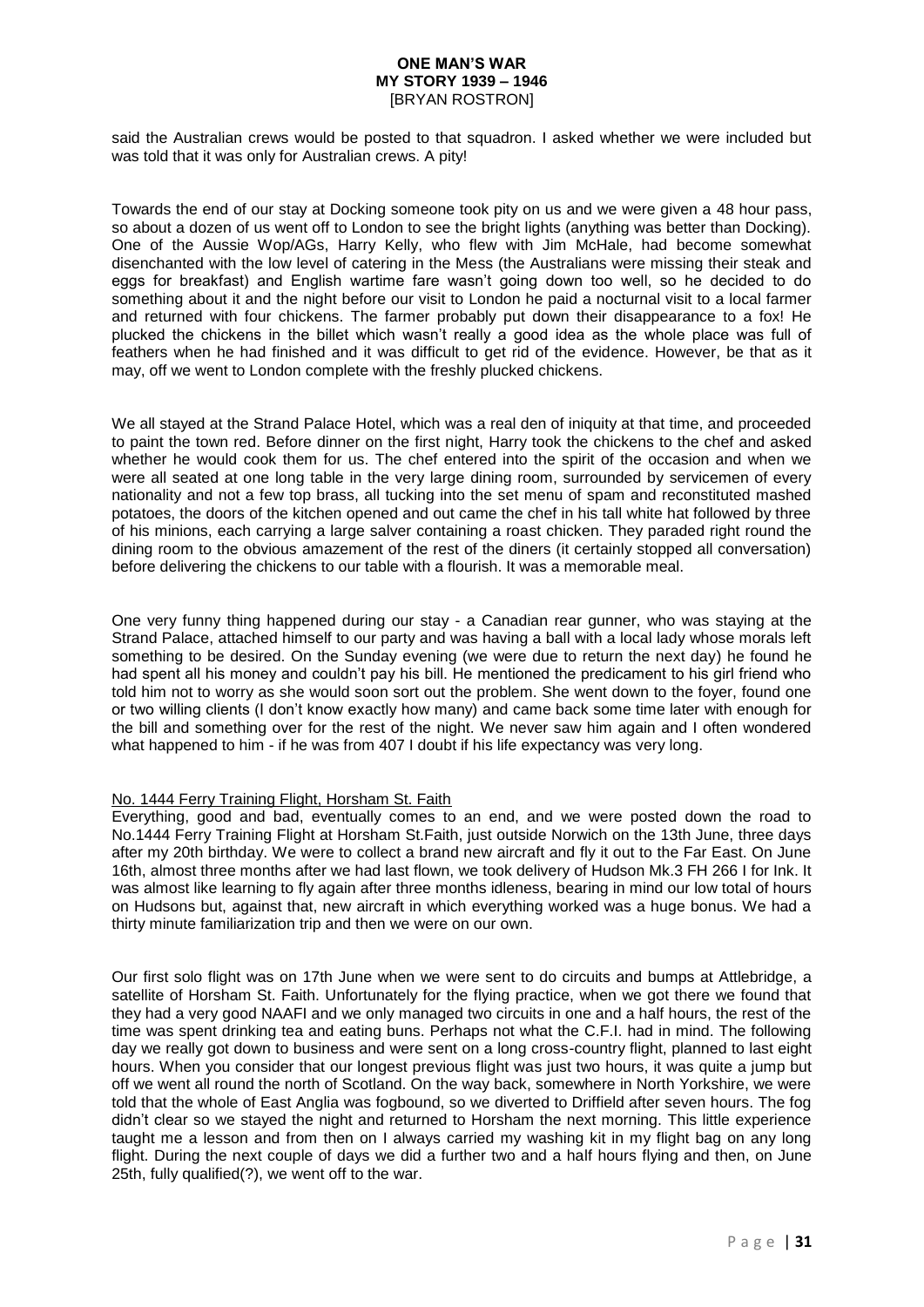### United Kingdom to the Middle East

The first stop was at Lyneham where the aircraft was given a final checkout by the engineering staff and loaded up with spares for the Far East. We stayed there two nights and then, on the 27th, flew to our final stop in the U.K., Portreath in Cornwall.

The weather was pretty awful, typical English summer weather in fact, with low cloud, rain and strong winds. We spent the night at Portreath and then, at 8 a.m. on the morning of June 28th, set off for Gibraltar full of faith, hope, youthful optimism and an awful lot of ignorance! The strong wind was a great help as it was from the west and straight along the runway. The aircraft had a full load of fuel, quite a bit of cargo in the form of spares, and all our kit and was considerably heavier than anything I had ever flown before. We had barely reached flying speed at the end of the runway, but the strong wind helped, and, as the runway was at the edge of a cliff, we more or less fell off the end before staggering into the air. We went straight up into the clouds, the cloud base being about 200 feet, and slowly climbed up until Chuck gave me a turning point and a course for Cape Finisterre, assuming we were over the Scilly Islands. Just as I turned the cloud broke up for a few minutes and right below us were the Scillies. We thought this was a good omen even though it was to be our last sight of England for about three years.

The flight down to Gibraltar was quite uneventful although we had to keep a very careful watch crossing the Bay of Biscay as the Luftwaffe were well aware of aircraft such as ours en route to Gibraltar and were maintaining constant patrols in the hope of shooting us down.

Arriving at Gibraltar I was a bit put off by the length of runway available. The runway had been built on the narrow neck of land joining Gib. to the mainland and was obviously too short for very large aircraft, so it was in the process of being lengthened by building it out into the harbour on the western side. Unfortunately, all the heavy building equipment was parked at the beginning of the extension, reducing the effective length even further and I landed with my heart in my mouth, a hundred yards left and very hot brakes. As we turned off the runway a Wellington followed us in and wasn't quite so lucky, going right off the end into the sea with, as far as we knew, no survivors. We spent the night in transit quarters in Gib and even experienced an air raid although nothing happened and it was probably a false alarm. It was interesting to learn from the locals that the Germans had observers in Algeciras just across the bay in Spain who logged all aircraft and shipping movements through Gibraltar.

The next morning, June 29th, we were briefed to fly from Gib. to Mersa Matruh in Egypt, this being the absolute range of the aircraft. We started up and taxied to the very end of the runway as we were very heavily loaded again and didn't have the benefit of a cliff to fall off at the other end. Just as I was opening up the engines a series of red Verey lights came from the control tower and a jeep came over to us with a 'follow me' sign. We went back to dispersal to be told that Rommel had just captured Mersa Matruh and that there wasn't much point in taking off just to be taken prisoner when we landed.

There was some discussion as to whether we should fly to Malta the following day, refuel and go on immediately to the Canal Zone or be routed round West Africa which would have taken quite a time. In the event, it was decided that we should go via Malta and we took off the following morning, our load having been increased still further by a number of cases of bully beef for Malta, the island being under siege and rapidly running out of food. I think we were the last 459 Hudson to go through Malta as all the eventual replacements went the West African route and took anything up to a month to arrive in the Middle East.

The flight was fairly uneventful until we were about thirty miles from Pantelleria, an island being used by the Italians as an air force base. We suddenly realised we were on a converging course with a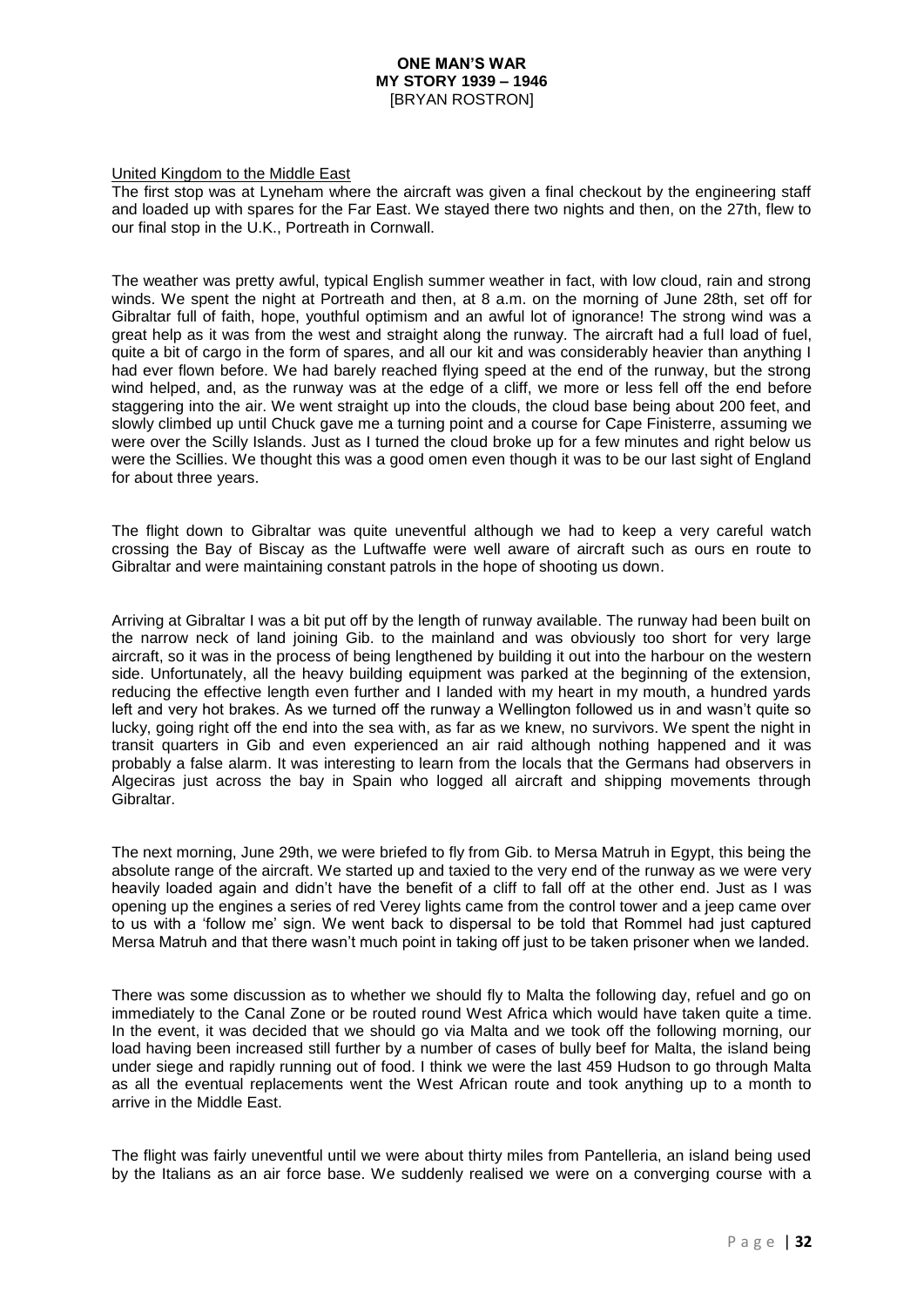Savoia Marchetti three engined aircraft of the Regia Aeronautica. Full of derring do we altered course towards it with all guns set on 'fire' but it turned away and dived towards Pantelleria. We didn't think it was a good idea to follow, particularly as I was getting a lot of Scottish invective over the intercom which I finally translated as meaning that the turret had jammed and Jimmy wasn't in the least bit interested in getting into a dog fight.

It was dusk and we continued towards Malta - there was no difficulty in finding it as the air raids were almost continuous at that time and Malta was one long firework display, dispensing with the need for navigation. The Luftwaffe were doing the bombing based in Sicily, about thirty minutes flying away, and could make a round trip every couple of hours which meant that Malta was getting a terrible pasting. When I called up the tower at Luqa I was told they couldn't put on the runway lights as the airfield was being bombed continuously and would I circle a rock about ten miles to the south of the island until it was safe to land. I did this for about half an hour, having a birds eye view of the bombing but, interesting though this was, the fuel situation was beginning to get critical and I called up again to say that, unless I could land in the next fifteen minutes, I would have to go into the sea. We were given a course to steer to take us over Luqa and when the controller saw us he put the runway lights on for 30 seconds so that I could line up the gyro. We then did a short low circuit and when we were about 100 feet on final the runway lights came on and we landed more by good luck than good judgement. The lights went off the moment we touched down and we taxied to the end of the runway but nobody wanted to know us as the bombs were still coming down on the airfield so we just had to sit there, scared to death, hoping the aircraft wouldn't be hit.

Eventually, after about ten minutes of sheer panic, a hero in a jeep came out and guided us into a blast pen where we stayed until there was a lull in the bombing. It was ten o'clock at night and the original idea was for us to be refueled and continue straight on to Egypt, a further eight hours or so, which would have made our flight from Gibraltar to Egypt a very long day, some sixteen hours flying. Somehow, I don't think that would be allowed nowadays as we would have been well out of hours, but things were different then. However, the question didn't arise as the turret was unserviceable and we weren't allowed to continue until it was repaired so we spent the night in a convent close to Luqa. The bombs kept coming down and I doubt if there were more than fours hours during our 24 hour stay when the skies were clear. Fortunately the convent was built of huge blocks of pale coloured stone with walls about two feet thick, so we had a reasonable nights sleep. Our main worry was that if the aircraft was damaged beyond repair we would have been taken on the strength of the Malta squadrons which, at that time, didn't offer a lot of future. The following morning we went back to Luqa and very quickly learned the local air-raid drill. Everyone carried on as usual until the bombs actually began to fall then dived into the nearest slit-trench, of which there was a goodly supply. Once the bombs had stopped everyone dashed for the nearest cover, either a building or an aircraft wing, to avoid the bits of shrapnel which were coming down from about twenty thousand feet and could do quite a lot of damage if they hit you.

The bully beef had been unloaded from our aircraft and received with delight by the locals and the turret was well on the way to being repaired so we were briefed to leave late in the afternoon, our departure to coincide, hopefully, with a lull in the bombing. This duly happened and we left for Egypt in the evening with collective sighs of relief as we hadn't really enjoyed our brief sojourn in Malta. We also left with a feeling of tremendous admiration for the courage and tenacity of the Malta garrison and the local population who were experiencing conditions far worse than those during the height of the blitz in the UK and who were half starved in the bargain.

The flight to Egypt was completely uneventful and we landed at Kasfareet in the Canal Zone in the early hours of the morning after a flight of eight and a half hours. Nobody bothered about us and we spent the rest of the day and night in the transit mess. I had been given a movement order at Lyneham to deliver the aircraft and crew to H.Q. Far East in Delhi and we had talked about it during the trip. At that time, the fortunes of the Allies were at their lowest ebb during the war, the Germans were at the gates of Moscow and Stalingrad, Rommel and the Afrika Corps were forty miles away from Cairo at El Alamein and the Japs were running riot all over the Far East. The Allies didn't have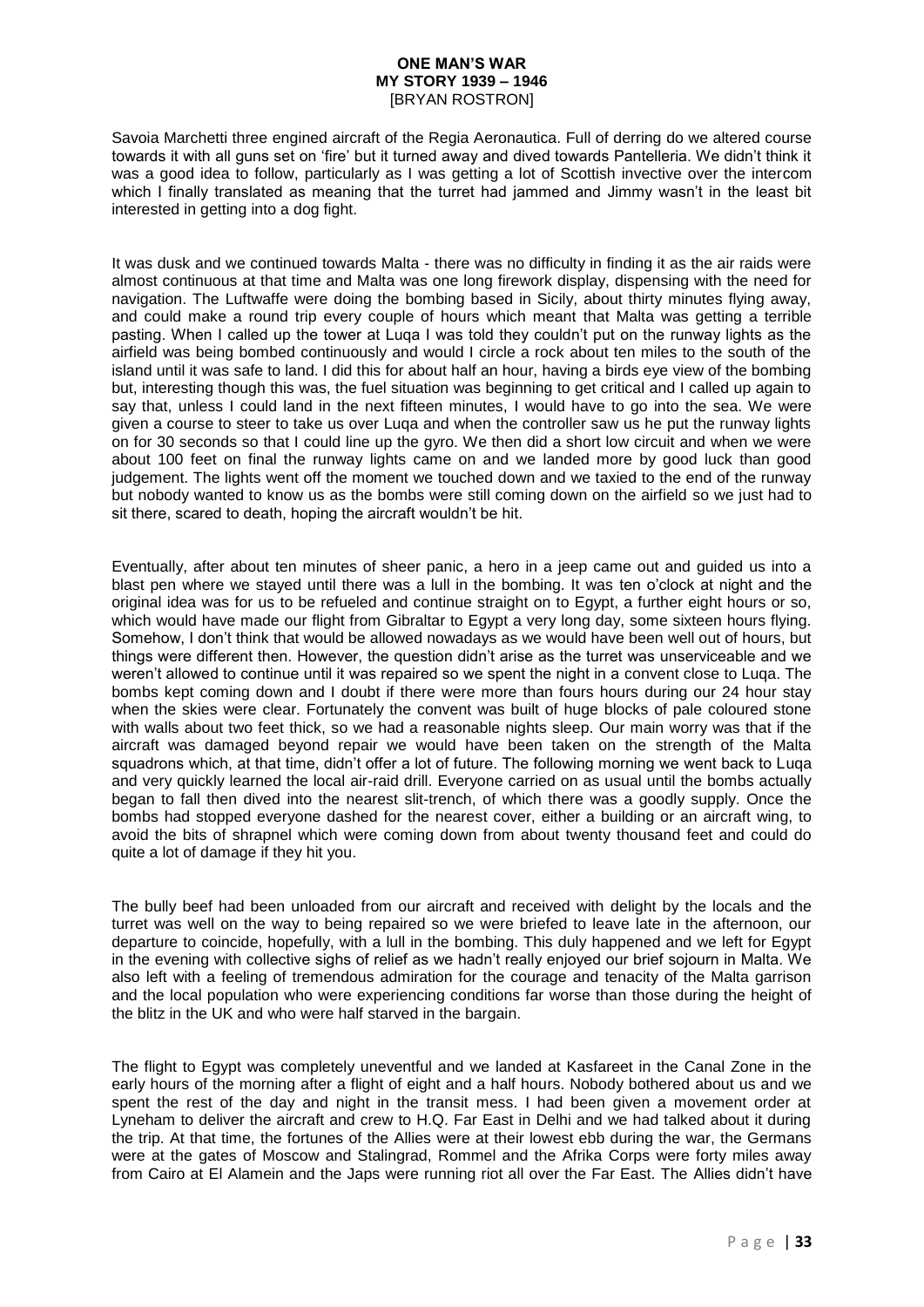the manpower or material to do much about it at the time and things looked very bleak. We didn't know when, if ever, we should be able to return home and the thought of going even further away to India didn't appeal very much.

The next day I went along to the Movement Office to ask for a further briefing but before I had the chance to say anything, a very young Pilot Officer asked me if we were going to 459. All the Australians had come through during the previous week and he thought we were the next instalment. We had heard that HQ Middle East was in a complete panic with Rommel being so near and were supposed to be moving down to Kenya (this may have been a rumour) but we thought quickly and I said 'Yes, we are going to 459. Where are they?'

We felt pretty safe as apparently something like 25% of reinforcement aircraft fell by the wayside. either crashed, shot down or delayed for other causes and they probably wouldn't miss one more so off we went to LG Z, which was situated about thirty minutes flying time away in the desert East of Cairo and north of the very mis-named Sweetwater Canal. We had a look at the canal later on - there were dead animals floating about in it, the locals used it for washing, drinking water and toilets all at the same time. The Sweetwater Canal!

### No. 459 Squadron RAAF, Middle East

LG Z was just a flat piece of desert marked out by oil drums and a few tents. When we landed, [Wing](http://www.454-459squadrons.org.au/459members/hennockks.html)  [Commander Hennock,](http://www.454-459squadrons.org.au/459members/hennockks.html) who we had met at Horsham when he was forming the squadron came up, and in typical Aussie fashion, asked us what the hell we were doing there. When I told him we were supposed to be going to India but would rather stay with our Aussie friends he wasn't very impressed until I told him the aircraft was full of spares. He took the Movement Order, tore it up and said 'You're in'. And that was how we came to find ourselves the only RAF crew on 459 Squadron RAAF.

There weren't enough tents for all the personnel but that didn't deter the Australians. About five miles away was a large army camp with lots of empty tents (I think it was being used as a transit camp) so the first night we were there a party took a gharry and came back with about twenty tents which was a very satisfactory solution to the problem.

Once we were housed, or rather 'tented', the next problem was water as there was very little available for washing. This was solved by taking gharries with as many people as possible to the same army camp where they had permanent showers.

As the journey took about twenty minutes it was felt that we might get de-hydrated on the way so we each took two or three pint bottles of good Aussie beer as a precaution. The only snag was that, as we were driving across the desert, the dust was appalling - we were all standing up on the flat of the truck completely covered in dust and, after we had had our shower and arrived back at LG Z we were just as dirty as before, but not quite so thirsty!

One night we were invited to the same army camp to meet the Gurkas who were there before moving up to El Alamein. Apparently they had put the fear of death (literally) into the Italians who would run a mile to avoid these little bland men who were absolutely ferocious in action. They showed us their kukris which were razor sharp and would cut a silk handkerchief, and, before being returned to it's scabbard, blood had to drawn so they pricked their thumbs. I have never forgotten that evening and have admired the Gurkas ever since.

For the first week we did very little flying and just settled in to our new surroundings as the squadron was just starting operations. The Sergeants Mess consisted of a few trestle tables in a large marquee and this didn't sit too well with the macho image of the Australian male and his drinking surroundings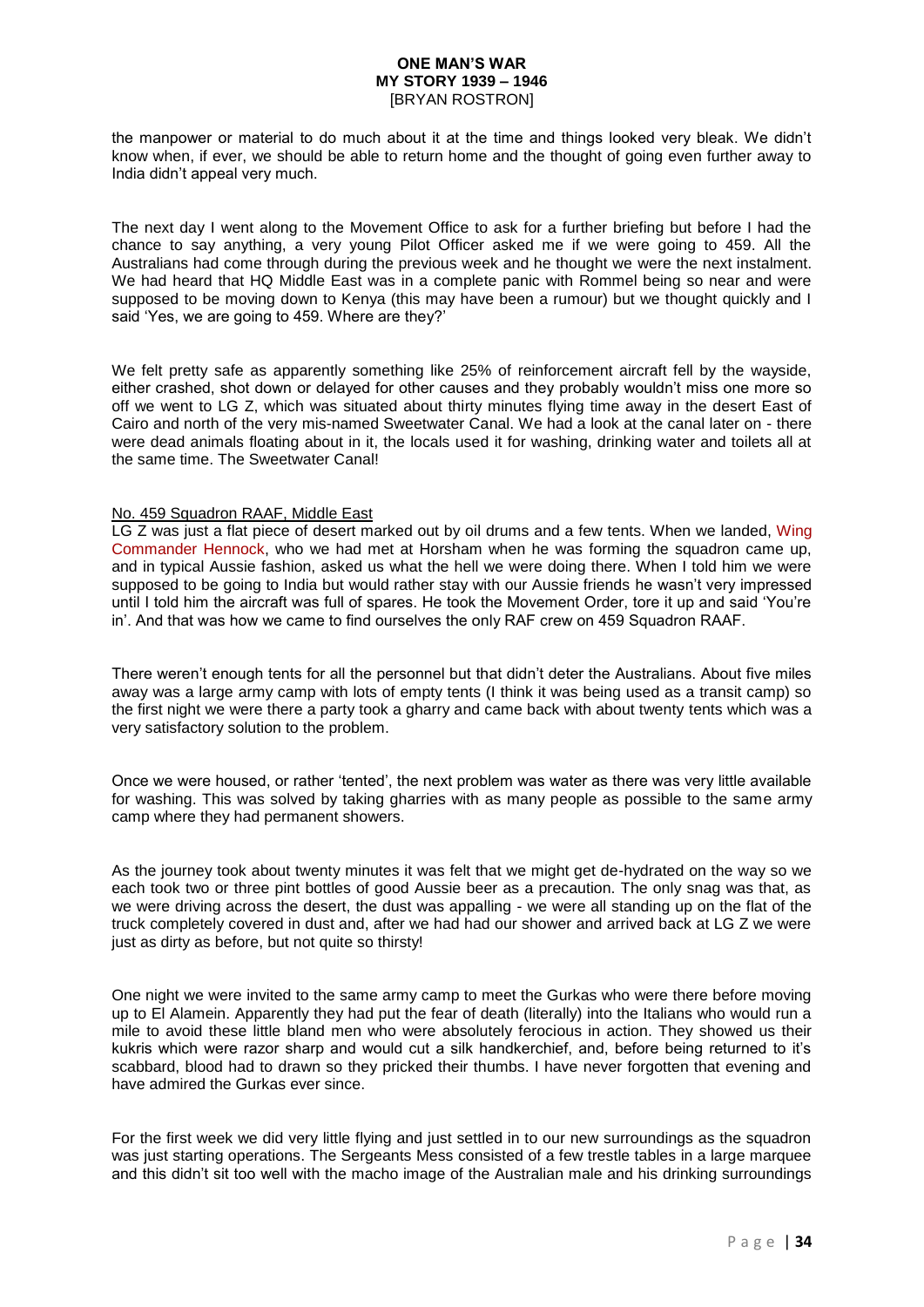so, goodness knows how, a large supply of bricks and mortar arrived and a magnificent bar was constructed inside the tent. It had everything a bar should have, including an unlimited supply of beer, about which more later. When the squadron finally left LG Z late in November, the bar was left out in the desert in solitary splendor and I imagine it is still there as I can't see anyone taking the trouble to knock it down. It may be that the sands of the desert have swallowed it up, in which case some archaeologist in the dim and distant future may excavate it and spend a lot of time and effort in deciding just what he has found - I would bet that whatever conclusion he reaches will be well wide of the mark.

Coming to the very important question of beer supplies. At that time there wasn't much beer available in the desert, but 459 had some very astute people in the stores and they soon discovered that there were large quantities of Australian beer being held in three depots in and around the Canal Zone. The beer had been sent from Australia for consumption by the Australian 6th Division who, if rumour had any truth at all, were a very hard drinking lot of battle hardened characters who would have torn the place apart if their beer supplies had been disrupted. I don't really know how true this was, but I do know that we registered the squadron for beer supplies at all three depots independently and, as a result, drew three times our normal ration. This meant there was never a beer shortage whilst we were on the squadron.

When we finally got down to flying again after about a week, we did a few hours local flying with bombing and gunnery practice to familiarize ourselves with desert conditions. At that time, early July, the squadron was just starting operations and, for this purpose, operational crews were detached to LG 226, a strip on the western side of the Delta, about 40 miles from the front line at El Alamein, LG226 being much nearer to our patrol areas than LG Z.

We were told that the main purpose of our operations would be to stop and sink 'F' boats which were coming down the African coast bringing fuel for Rommel's tanks and armoured vehicles. His supply lines overland were so stretched and the nearest port which was reasonably secure was Benghazi, so to bring fuel overland in the quantities required was almost impossible and he had to resort to being supplied by sea.

To this end, the Afrika Corps used 'F' boats, which were very large barges - I have no idea how much fuel each one carried, but I imagine it was quite a lot. They sailed singly in the hope that they would escape detection and were armed with a large number of Bofors and Oerlikon anti-aircraft guns which threw up a formidable barrage at anyone unfortunate enough to get in range.

The official briefing laid down by Group Captain Rivington, a first world war pilot attached to 201 Group was as follows: 'The war situation now is extremely desperate with the Eighth Army having their backs to the Nile Delta confronting an advancing victorious Afrika Corps. The outcome of the looming battle at El Alemain threatened another disaster for British Forces - the Suez Canal captured and the war lost to the Allies. In view of the long and arduous land supply lines for the Germans, Rommel was left with no alternative but to bring vital fuel for his tanks by sea, in the form of 'F' boats long barges heavily armed with anti-aircraft weapons'. Revington continued 'We just do not possess the air power necessary to knock out their shipping by high level bombing only low level mast high attacks dropping your bombs into the sides of ships will succeed. I am ordering you to carry out low level attacks at night or dawn - that will give you the best protection. I regret being unable to give you fighter protection, there is none available. You will have bombs fitted with eleven second delay fuses which will allow you to clear the target before your bombs explode'.

That was the theory, but the eleven second delay was somewhat problematical and we went in fear and trepidation of being blown up by our own bombs. However, that was how we had to operate and we couldn't do much about it.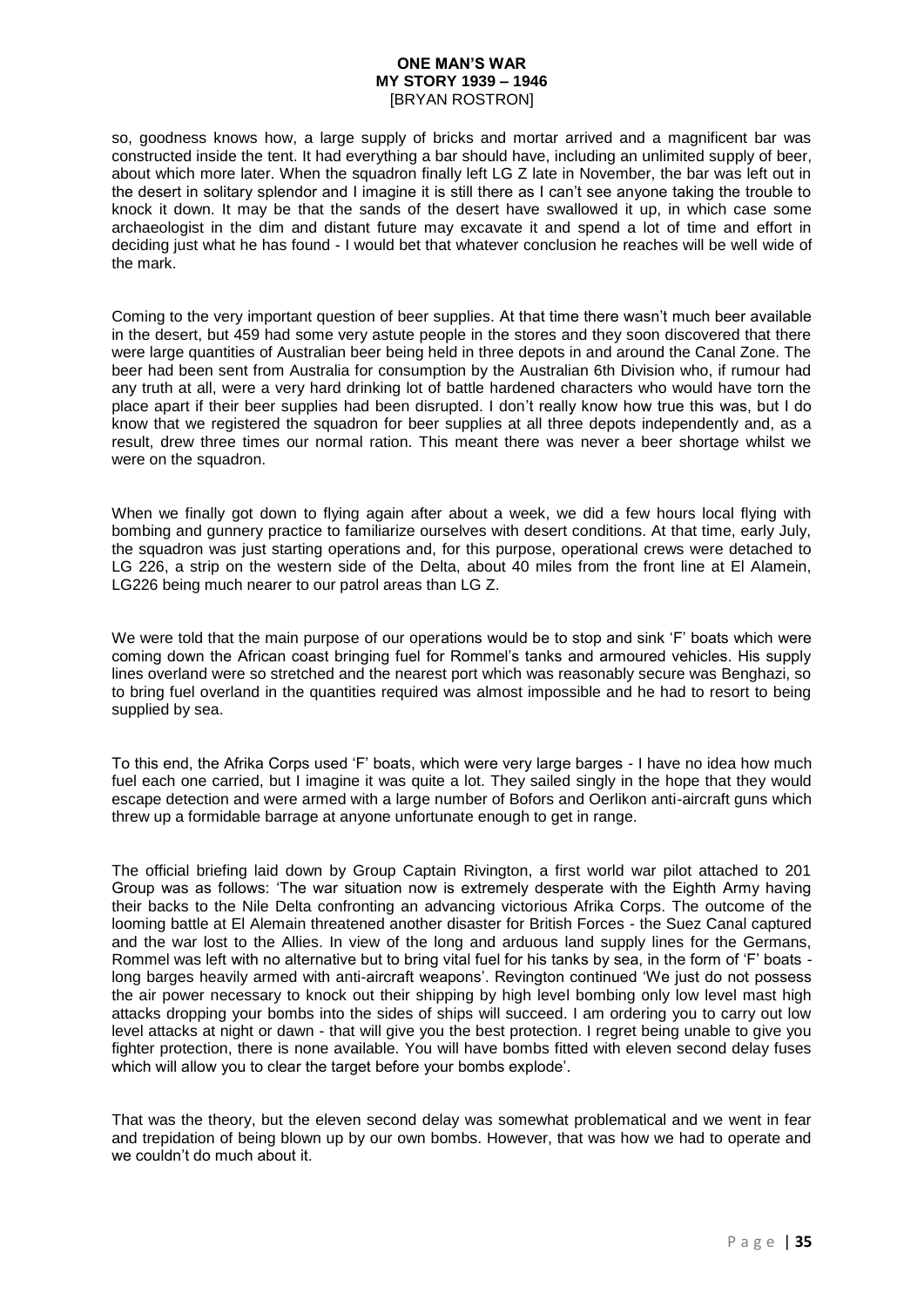459 Squadron was attached to No. 201 Group which had been charged with the duty of making sure that no 'F' boats reached Mersa Matruh, the nearest port to the west of El Alamein. As far as I can remember, the Group consisted of a Wellington Squadron (No. 70), a Beaufort/Beaufighter torpedo squadron, a Maryland reconnaissance squadron (No. 203) and ourselves.

The programme was that the Marylands carried our long range sweeps covering the area between the coast of Cyrenaica as far as their range permitted towards Greece and Italy. If boats were located, these would be tracked until they were within the range of the Beauforts, the Wellingtons and ourselves. The Beauforts would attack at last light, which would give them some chance of survival, the Wellingtons would bomb during the night and, if there was anything left, we would bomb from fifty feet at first light. This sounded all very well in theory but I don't think it worked very well in practice, certainly not so far as we ourselves were concerned, as the boats we were involved with seemed to have slipped through the net and the first thing anyone knew about them was when we reported them.

From a Group point of view, one thing in our favour was that we had just been equipped with one of the first airborne radars, called A.S.V., and this, in theory, would enable us to pick up 'F' boats at some distance and thus cover a much greater search area. Once again, theory and practice didn't always match up as the sets were notoriously temperamental and, once in the air, nobody had the slightest idea how to repair them if things went wrong, the only advice given was 'give it a good clout, it might knock something back into place'. The other factor was that we were flying very low down to avoid being spotted and the sea return tended to obscure everything else. Still, I suppose it was better than nothing although I don't think anyone had a great deal of faith in it, certainly not at the beginning, as radar was still something of a mystery.

Our turn to go on operations came on July 18th and we flew up to LG 226 wondering what was going to happen next. The short answer was - nothing that day and we hung about all the next day waiting with a certain amount of apprehension until about six o'clock in the evening when a runner came along and told us to attend briefing immediately.

The resultant entry in my log book reads:

# **July 19th Hudson 111 V8992 Self Crew Offensive patrol - Derna**

# **1.10 hrs day 7.00 hrs night Comments: Nil sighting, flak over Mersa Matruh.**

This rather bold statement covers a multitude of sins and omissions, and when I think back we were so green it is a wonder we came back at all.

We took off at ten o'clock at night to fly off the coast and do a sweep in a north-westerly direction from Tobruk to Derna, our objective being to find any shipping which might be in the area. All went well, we duly reached our patrol area and carried out the search. The weather was clear with no clouds and the visibility very good even thought it was the middle of the night. When we finished the patrol we were somewhere off the coast of Cyrenaica at it's most northerly point and everything was going to plan. I remember thinking then that this operational business wasn't perhaps as bad as we thought little did I know!

Although I didn't realise it at the time, the seeds of disaster were already being sown. I asked Chuck for a course to steer to bring us to a point twenty miles out at sea roughly due north of LG 226 so that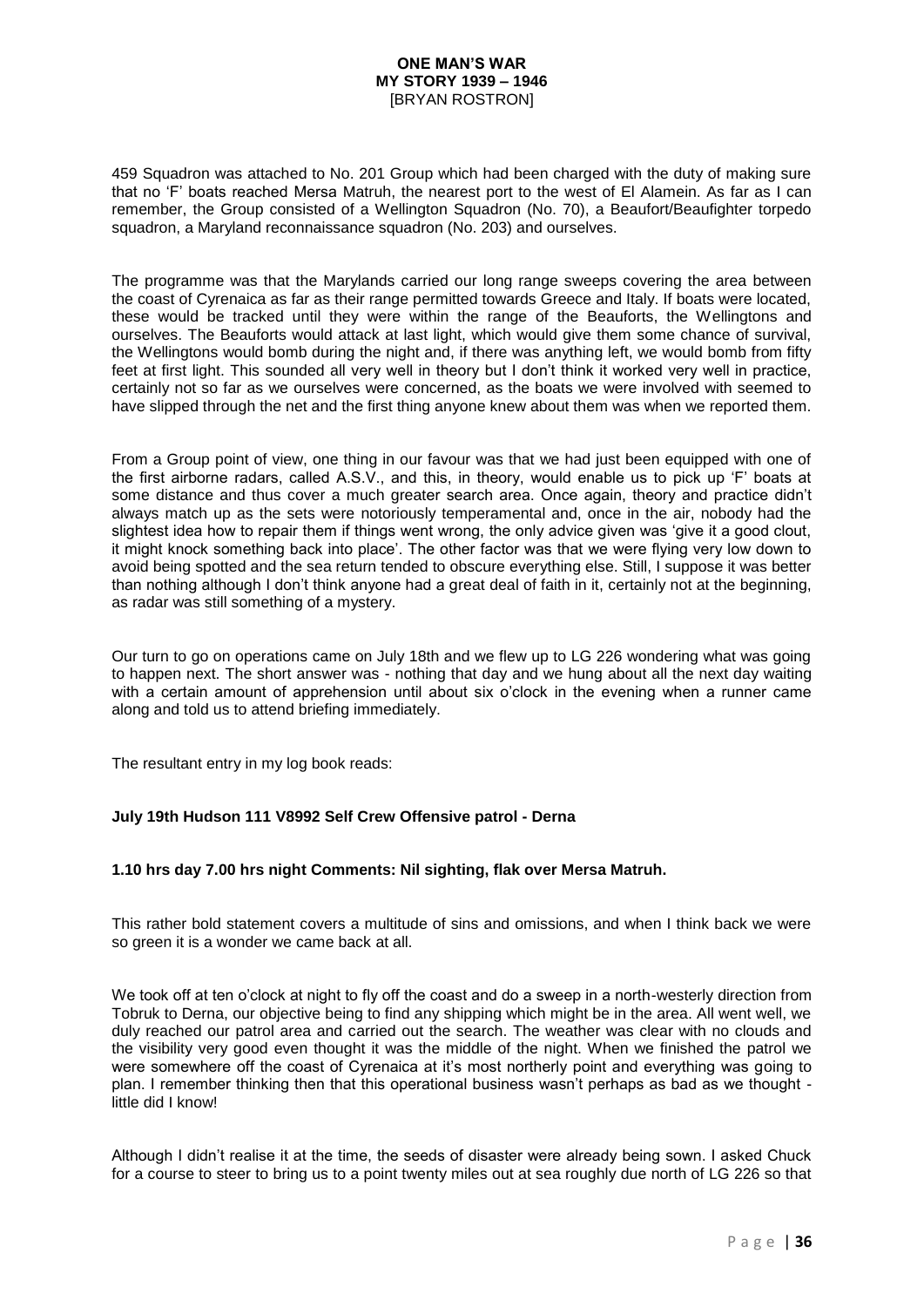we could then turn south and return to base keeping well clear of the front line at El Alamein. He gave me a course and an E.T.A. to the turning point and off we went. The resulting shambles taught me a lesson I have never forgotten and for all future flights, however insignificant, I always made a note of the approximate courses and leg times so that I could make a rough check on the navigator's instructions.

Chuck somehow misapplied the variation and the direction of the wind so the course he gave me, instead of running roughly south-east parallel to the coast, was almost due east and we headed off into the middle of the Med. He also made a mistake in the E.T.A. which he gave as one hour sooner than it should have been. When the time of E.T.A. duly arrived we flew on for about ten minutes but could see no sign of land on our right so, thinking that we might be a little further out to sea than expected, we turned due south expecting to hit the coast somewhere near Alexandria in a few minutes.

We flew south for about an hour with still no sign of land by which time we hadn't the faintest idea where we were but the only solution was to keep on a southerly course until we eventually made landfall somewhere on the African coast. After a further twenty minutes we saw the coast (it was about thirty minutes before first light by now) and the coast appeared to be running NW to SE so we did a bit of quick thinking and, bearing in mind we had flown for an hour and a half beyond our calculated turning point, came to the conclusion that we had overflown the Nile Delta and were running down the coast towards Port Said at the entrance to the Suez Canal. In the hope of identifying where we were, we came down to 200 feet and flew south east. After a few minutes we began to fly over large quantities of tanks, guns, tents and all the paraphernalia of a large army, so we thought, 'This must be the build-up of Eighth Army reserves waiting to go up to El Alamein'. When they started shooting at us our immediate reaction was 'Bloody pongos, they don't know their own aircraft when they see them' so we carried on eastwards at 200 feet in the hope that they would see the error of their ways. After a mile or so the shooting stopped and there was a stretch of empty desert and then a further concentration of tanks and guns. These did not fire at us so we assumed they had seen the light.

Dawn had broken by now although it was quite hazy and we suddenly realised the coast had turned north east. This threw us completely and we assumed we were flying up the coast towards Palestine! What had happened to Port Said and the Suez Canal in the meantime we couldn't understand.

Suddenly, out of the murk appeared a small airfield so I did a quick circuit and landed with the intention of finding out where we were. The place appeared deserted except for a few strange looking biplanes, there was not a soul in sight and nobody took the slightest interest in us. There was a small control tower and we thought we might even be behind the German lines as we didn't recognise the aircraft, so in best Wild West fashion I drew my revolver and went into the building. There was a man asleep on a camp bed in a strange uniform, so I stuck the gun in his ribs and shouted 'Wake up!' The resulting burst of British profanity made me realise we weren't in enemy territory, so I quickly pocketed the gun before he saw it. It turned out we had landed at Maryut, a very small Fleet Air Arm station on the outskirts of Alexandria and the aircraft were Swordfish. We quickly climbed back into the aircraft and headed for LG 226, about thirty miles away.

When we were debriefed we conveniently forgot to mention that we had flown right over the German reserve and front lines at 200 feet and nobody ever found out that we had landed at Maryut so, from an official point of view our first operation with 459 was quite uneventful whilst, in actual fact, it was a complete shambles - the landing at Maryut never appeared in my log-book! In did teach us a number of lessons which stood us in good stead on later operations - it was a very good learning experience, particularly as we lived to tell the tale.

I felt very sorry for Chuck and he certainly didn't get his lines crossed to that extent again.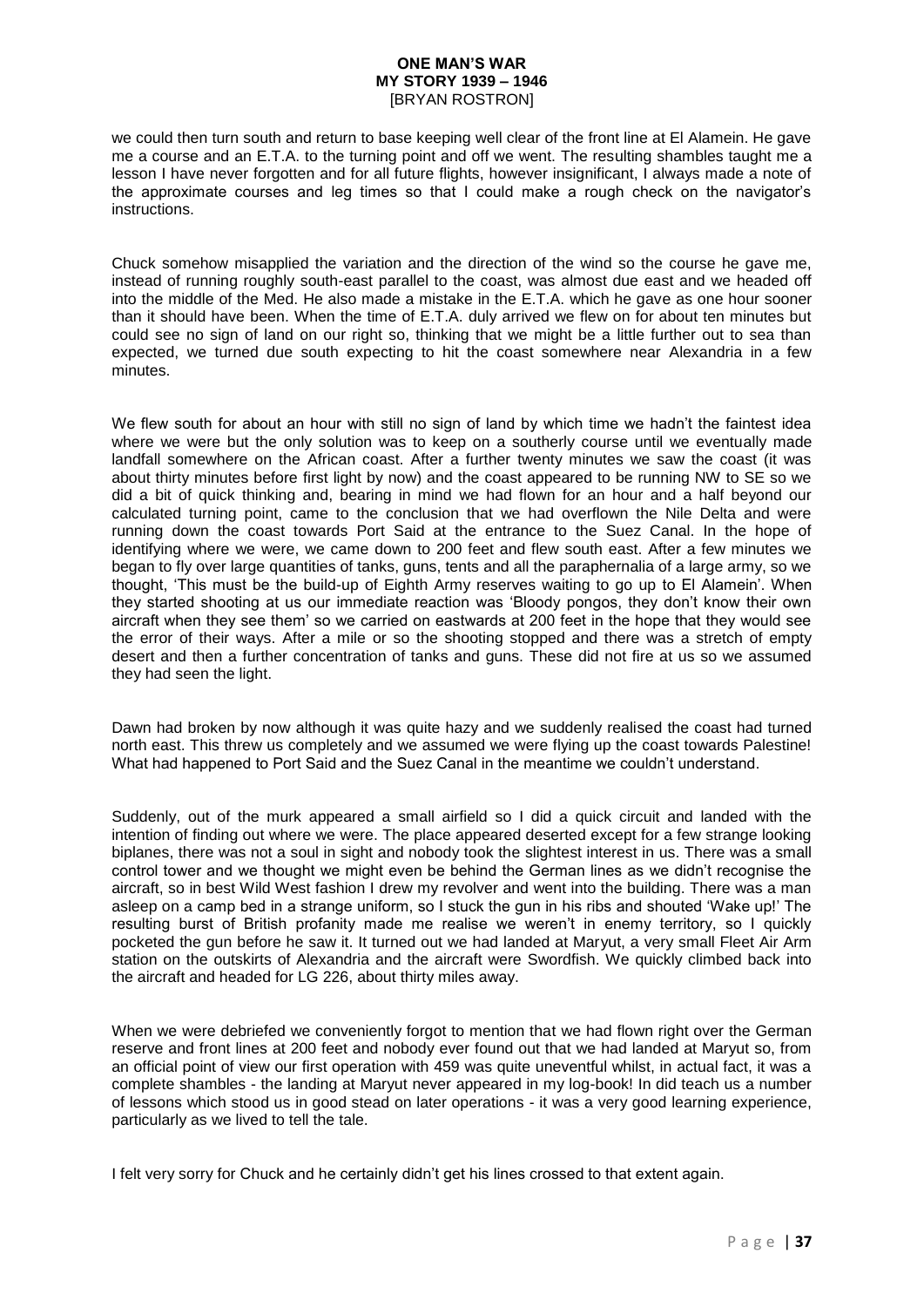After the trauma of our first 459 operation things calmed down a little and we didn't fly the next night, but the following day, 21st July, we received the dreaded call to briefing about noon, which meant a daylight operation. Apparently a number of 'F' boats had been sighted off Mersa Matruh and it was decided to mount a daylight formation shipping strike, taking off as soon as possible. I can't remember who led the formation, but it soon became pretty obvious that formation flying wasn't one of the squadron's strong points and we straggled all over the sky, all five of us, shepherded by four Beaufighters who must have been wondering what was going on. Fortunately the 'F'boats were probably the figment of someone's imagination and after flying up and down the coast we returned to base. I see in my log-book the following day that there is an entry 'Formation flying practice' so obviously someone on high also thought that our formation left a lot to be desired.

The following day we flew back to LG Z having completed our first operational detachment - we hadn't covered ourselves with glory but we had done all that was asked of us and we had certainly learned a lot! I have since checked with the 459 Squadron Roll of Honour and I see that, from June 30th until August 25th, some seven weeks, the squadron lost fifty three aircrew, a very high casualty rate which was not sustainable in the long term as we weren't getting any replacements, the crews who were following us having to take the long trip via West Africa and the Sudan and back up to Egypt. By the time they arrived, the shipping strikes were over and we reverted to anti-submarine patrols. Amongst the crews we lost were some very old friends from training days, Lockie Staines with Willie Woodcock (RNZAF), Len Gamble and Bluey Killham; Frank Livingstone and his crew including Herbie Lake and 'Doover' Cruikshank. I was very sorry we lost Frank, he was a very good friend and we shared our initial pilot training at Silloth before we split up to join our own crews. Frank was particularly unfortunate as he took off behind another aircraft from Edku near Alexandria on a strike when the first aircraft crashed on take-off and exploded, Frank being caught in the blast and also crashing. Keith O'Brien, another friend from Silloth was also lost, crashing in

very bad weather on return from patrol.

Two other crews, Tony Gurry and Syd Wickham, went missing during this period and were presumed lost, but we learnt a long time afterwards that both were shot down in the sea, rescued, and spent the rest of the war in P.O.W. Camps.

When I was out in Sydney in 1998 I spent some time with Bill Weatherly, one of my oldest friends from Silloth days and we met up with Tony and Syd, both of whom had very interesting tales to tell. Syd was shot down and picked up by the Germans almost immediately and treated very well even though he had just been doing his best to sink them. He is now living in Sydney, a few miles from my son Andrew, and is in a pretty poor state of health. Tony is living outside Melbourne and, when I saw him, looked very frail. (He since died in late 2001). He spent two days drifting about in a dinghy before being picked up, which I don't suppose did him very much good in the long term. Syd has since written about his experiences and I would like to include his article in my memoirs as it indicates very graphically what could happen.

### THE STRIKE by F/Lt Syd Wyckham

On the 28th July, 1942, I was alerted for an immediate strike against 'F' boats which were carrying supplies to the Afrika Corps at El Alamein (poised for a decisive strike at the Nile Delta). Our Hudson aircraft, 'R', was already armed with depth charges. We took off at 1110 hours with three other 459 aircraft in V formation. We were to fly behind enemy lines and close to the coast. Although we were promised fighter escort they did not appear until we were attacking.

Near Sidi Barrani in the Bay of Sollum and about one mile from shore I saw two 'F'boats and circled to attack with the flight falling in almost line astern. With bomb doors open I made a diving approach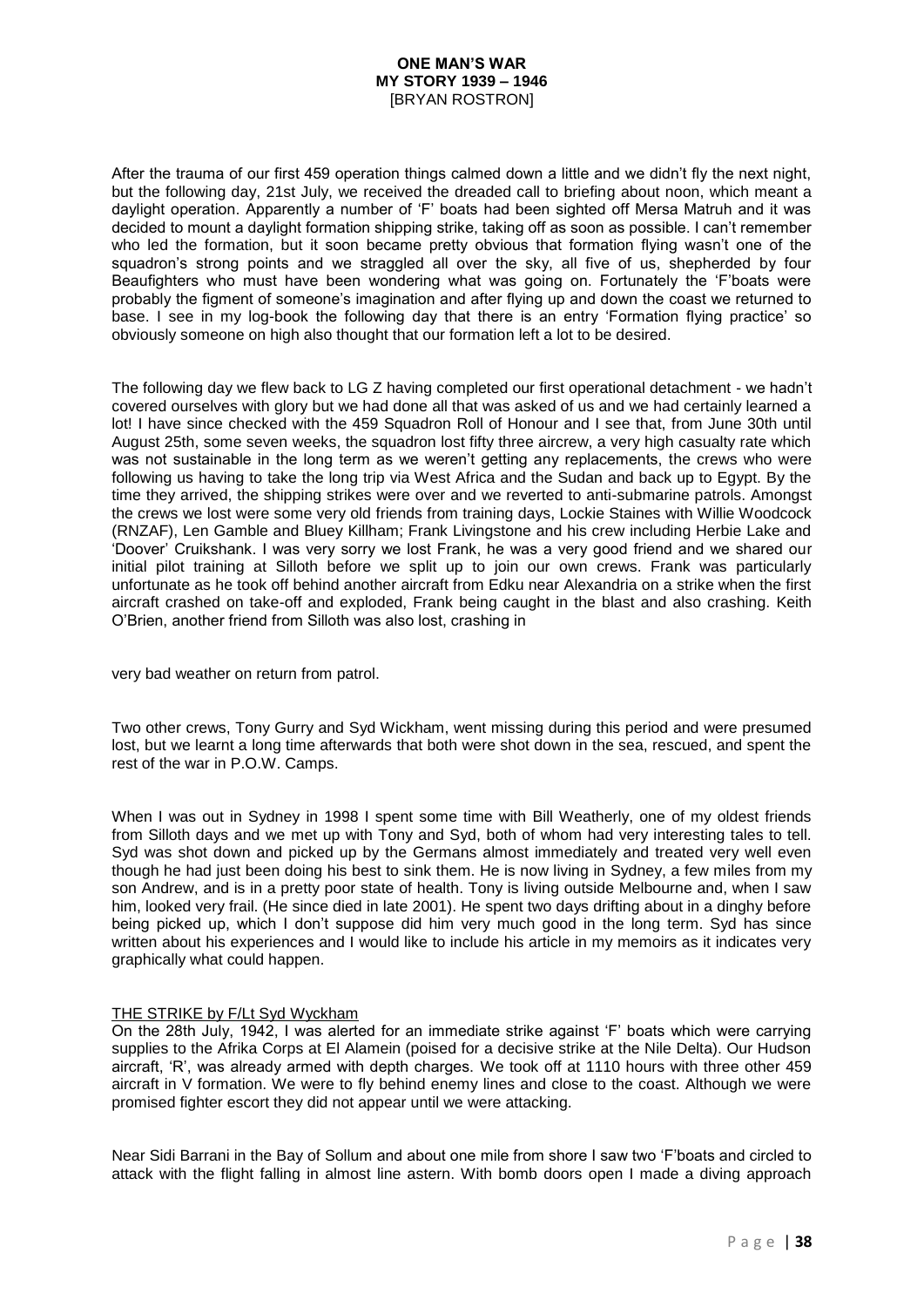slightly one their port bow which would give us a run to seaward after attacking and allow 'stick bombing' on both craft.

I saw cannon shells hitting the water off my port sied as I levelled out at about thirty feet. The "all hell broke loose". I circled a forward gun platform in my gun sight and held the firing button down. The tracer, clearly visible, sprayed across the gun platform and bounced off the deck. Ron Godfrey, my navigator, who was sitting beside me. hit my arm to go no lower or level out because at this stage of an attack I was always firing the front guns. We received more hits and Ron was blown through the seat. He must have died instantly. I released the depth charges. I could smell petrol and flames were sweeping up through the open front. Oil, soot, flames and blood covered everything and I couldn't see through the windscreen. The engines were dying and more throttle had no effect. I had released the depth charges as the ships disappeared under our nose and I didn't know whether they had cleared the bomb bay. Then, knowing it had to be a wet tail I selected bomb doors closed and released my escape hatch. The aircraft was losing height but there was no way of knowing where the water was. I tried to slip one side of my shoulder harness with the thought of looking above the windscreen but I don't know if any of this happened for I was experiencing a violent spinning sensation and then everything was black. The thought went through my mind "so this is what it is like to die".

I opened my eyes and vomited salt water, then slowly my brain started to function and I could see water, only water. I realised the flotation material in my Mae West was keeping my mouth just above water level and with each wavelet I was sucking some in. I turned around to see the aircraft about fifty feet away with Fred Stutt (W/AG) and Jack Evans (W/AG) at the open rear door.

The immersion switch to inflate the dinghy in the door has failed to operate so Fred, who had his boots ripped off when his feet were jammed getting out of the mid upper turret, climbed back inside and released the dinghy manually. It was perished and sank. Jack then went back inside, collected two 'one man' dinghies and swam them over to me. All this time, not knowing that the depth charges had released, I was yelling "Get away from the aircraft" in case the charges exploded. The aircraft slowly stood on her nose, as if in final salute, then settled back and sank tail first beneath the sea. I waited for the dreadful percussion which I knew would crush us. Nothing happened and slowly my head cleared and sanity returned. It was quiet, very quiet, except for the lapping sound of the water against my Mae West and the faint sound of the rest of the strike force in the distance. Suddenly I felt abandoned.

Fred and Jack handed me a 'one man' dinghy which I couldn't inflate so I let it sink. Three of us in a 'one man' dinghy! I clearly remember being in the water and thought that is where I stayed during this incident but I have been assured by Fred and Jack that they put me in the dinghy - I have no recollection. Yet I do recall people in the dinghy, little realising all these years later that I was the only one. Fred stayed with Jack in the water. We floated for about 1  $\frac{1}{2}$  hours, then I could feel the vibrations of a vessel becoming more pronounced and there above us was 'the one that got away'. We had split the plates of one vessel which had been beached. The other had survived the four aircraft attack, taking the crew from the beached vessel and then coming to collect us. A 20mm cannon was aimed at us and I wanted to say "Good luck, this could be it" but I doubt the words were ever uttered. However, our captors behaved in a very humane manner, assisting us up the ladder with boat hooks.

We were prisoners of war.

Syd was badly injured and required considerable medical attention not only by the Axis medical staff during his three years of imprisonment but in RAAF medical establishments on his return to Australia.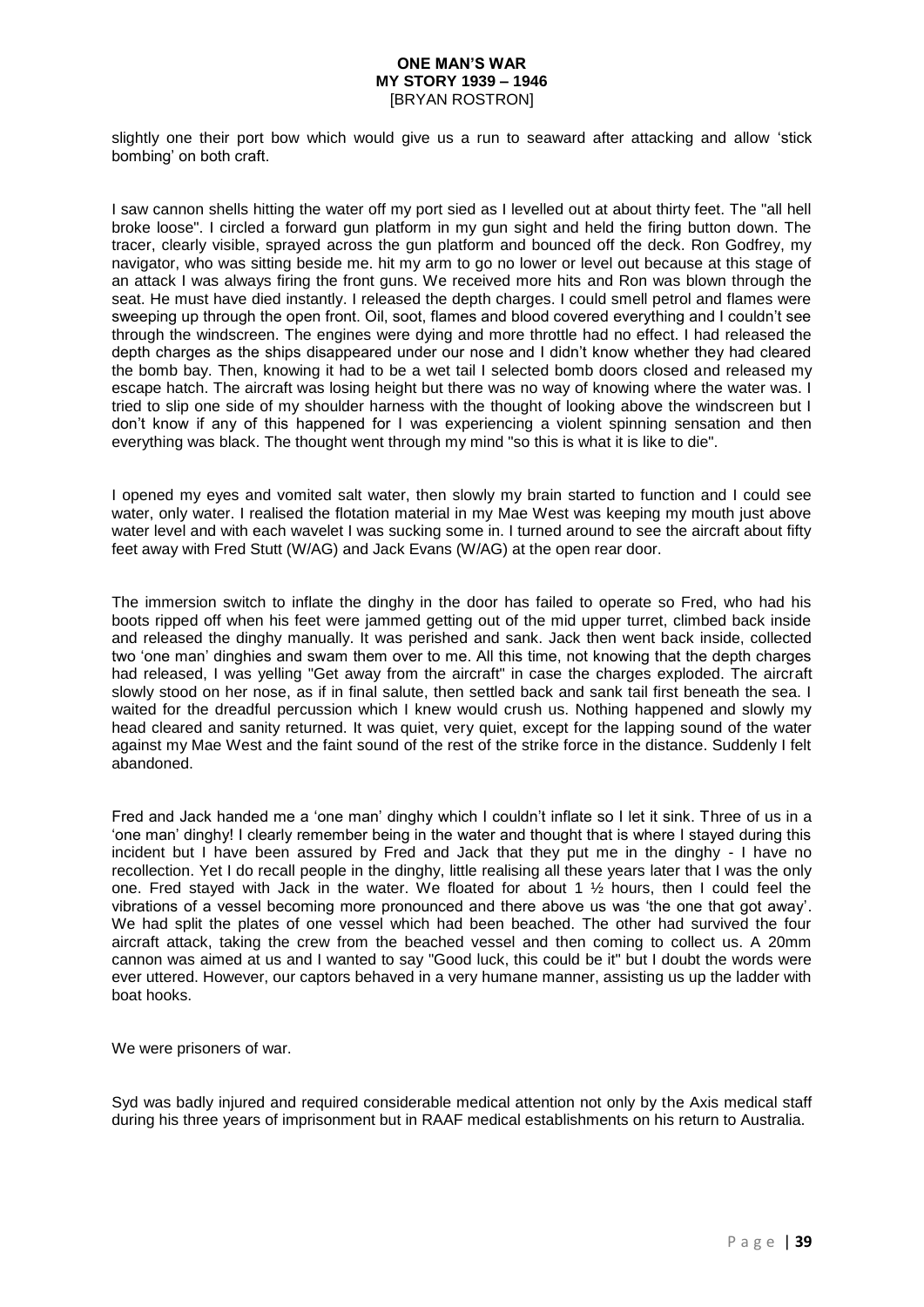When the Eighth Army advanced up the desert from El Alamein, a Hudson engine was discovered in the bow of a beached 'F' boat and the number of the engine corresponded to that of Lockie Staines' aircraft and it would appear that he could have crashed into the 'F' boat during his attack.

After spending five days back at LG Z during which time we did very little apart from one or two air tests, we went back to LG 226 (Gianaclis) on 28th July for another period of operational standby. By this time the squadron were having some success and had been credited with sinking several 'F' boats as well as attacks on other shipping.

We did a couple more patrols up the coast in the region of Tobruk but saw nothing and began to wonder whether we would ever see some real action - I'm not sure that, in our heart of hearts, we really wanted to, but that was what we had trained for and I suppose that, in spite of this trepidation, we hoped we could do something worthwhile. At least we didn't get lost anymore!

Our second operational detachment ended on August 3rd and we flew back to LG Z once again for a week of relative inactivity although we did have a couple of practice bombing sessions, bombing from very low level, which turned out to be rather prophetic in view of our next detachment to Gianaclis a week later.

I find it difficult to remember how we filled in the time at LG Z apart from flying. We were too far from civilisation , in this case Cairo, to do any sightseeing and we just sat around and put the world to rights during the day and made inroads into the goodly supply of Aussie beer in the evenings. Jimmy had an accordion which was in great demand and he played his 'squeezebox' for hours in the Mess in the evening, and songs like 'The Road to Mandalay', 'Waltzing Matilda' and 'The Road to Gundegai' were ever popular.

One thing was completely unchanging at that time of the year - the weather. We never saw a cloud and it was very hot during the day and quite cold in the desert at night. The wind always seemed to blow from the same direction by day and died away at night which helped sleeping as there wasn't so much dust. We hadn't much in the way of furniture in the tents and at the beginning slept on the sand with an odd purloined box to use as a table, desk or whatever. Three poles and an up-turned tin hat made a washbasin and water for washing was at a premium, so you could say that living was fairly basic for a while but, as time went on we acquired various luxuries such as camp beds and coathangers to make life a little more bearable.

We went back to Gianaclis on August 11th for our third operational detachment to find that things had been hotting up and, although we had lost a few crews, we had also had some successes in the form of 'F' boats sunk.

Our first shipping strike was the next day, August 12th and we took off at 3.00 a.m. to patrol the area Cape Azzaz to Taifa Rocks. The first part of the patrol was without incident, we saw nothing in the patrol area which was a strip about ten miles off the coast, so at the end of our patrol we turned with the intention of flying about fifty miles out to sea before turning southeast and returning to base. By this time it was full daylight and after about five minutes we realised there was something in the sea directly ahead. We were flying at 100 feet above the sea and recognised it as an 'F' boat. We couldn't understand what it was doing out there as most previous sightings had been very close inshore to obtain maximum protection from shore-based aircraft. Possibly someone had realised that we were patrolling just off the coast and that it would be safer to sail further out. Unfortunately for them we just happened to turn out to sea at that point and there it was, dead ahead. As soon as we saw the 'F' boat we dropped to fifty feet, opened the bomb doors, put on full power and headed straight for it.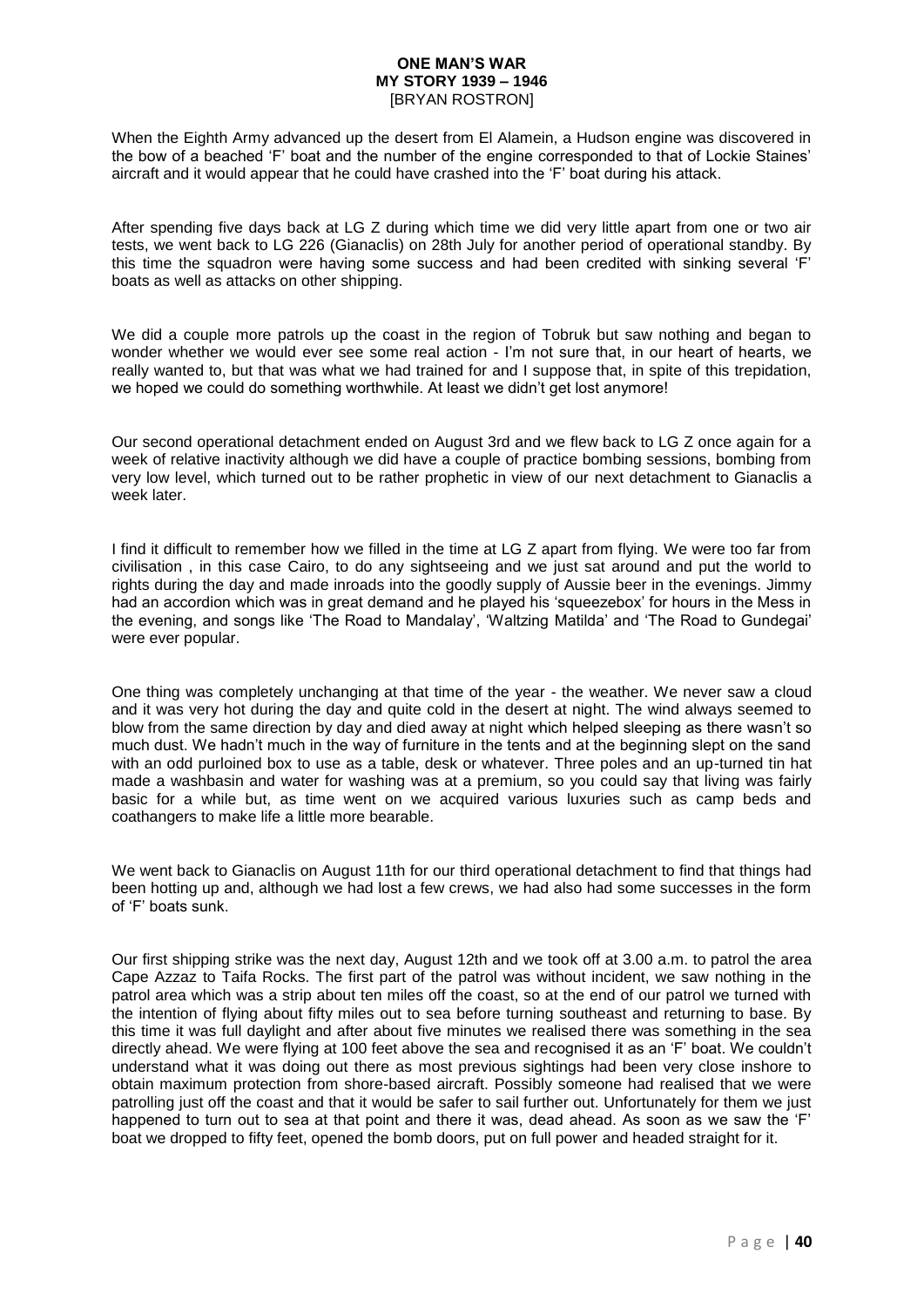The moment we reduced height they realised they had been seen and opened up with everything they had which, to my inexperienced eye, seemed to be an awful lot as tracer was coming from the whole length of the boat. I think the 'F' boats were equipped with both Bofors and Oerliken ack-ack guns with tracer every fifth or sixth shell. I opened up with front guns in the hope of putting them off, but I couldn't aim at anything in particular as they just fired where the aircraft was pointing but perhaps it discouraged them a little. Tracer seemed to be passing both under and over the wings and, as at that height, it was impossible to weave without hitting the sea, the only hope was to fly straight at them and hope for the best. Either they were rotten shots or we bore a charmed life, or both, but nothing hit us and we dropped the full stick of 10 x 100 lb bombs about 100 yards short of the target. It was impossible to miss as any bombs falling short would skim along the surface and still hit the side of the ship - this technique was later christened 'skip bombing' and turned out to be very effective. The bombs had an eleven second delay to avoid us being blown up by our own bombs and a few seconds after we had pulled up over the ship, there was a large explosion and the ship started to burn. Jimmy added to the general mayhem by giving them a long burst from the turret which I don't suppose helped them very much.

A couple of days later there was a piece in the local Egyptian paper under the heading 'Enemy Lighter Left On Fire' which said 'Early this morning a light bomber of the Royal Australian Air Force scored direct hits on a lighter engaged in the vital task of carrying supplies to the Axis. In a low level attack, the bomber dropped two bombs on the vessel which reared itself out of the water then splashed back with flames coming from it'. This was definitely our attack and was confirmed as sunk.

We slept most of the day and then the next night went out again on the same patrol, Cape Azzaz to Taifa Rocks, taking off at 3.00 a.m. The first part of the patrol was, once again, uneventful but, just as dawn was breaking in the east, we saw a fire on the water and realised it was a burning 'F' boat. On reducing height and coming closer we saw that a second 'F' boat was stopped between us and the burning boat, presumably picking up survivors. As we were approaching out of the dark we were not seen, came in at fifty feet and dropped our bombs with out a shot being fired. Once again, there was an explosion and fire and the second boat was credited to us as 'badly damaged, probably sunk'. The other boat was the result of an attack by Don Beaton who had been patrolling ahead of us and when I was in Sydney in 1992 for the 50th Anniversary of the formation of the squadron I met up with Ray Heathwood who was Don Beaton's rear gunner and he confirmed the whole episode.

Once again we hit the headlines in the local paper under 'Enemy Lighters Sunk Off Coast'. 'Light bombers of a Royal Australian Air Force squadron this morning carried out another successful attack on lighters off the Egyptian coast. At least one lighter was sunk by bombs dropped from a low level and a second lighter badly damaged and probably sunk. This brings the squadron's total to ten lighters sunk plus two probables in recent days'.

In two days we had gone from being complete novices to equalling the squadron's top score, although at the time we didn't realise it and, even if we had, it wouldn't have made any difference, we were just thankful to be in one piece!

We arrived back at Gianaclis in the early morning thinking we might get some well earned rest as this had been our second night on operations in succession but it was not to be and we took off early that afternoon as a number of 'F' boats had been reported off Marsa Matruh. We flew to within a mile of the harbour to be greeted by some very heavy flak and, as there was no sign of the supposed 'F' boats, we turned west along the coast in case they hadn't reached the area yet but, even though we flew for another hour nothing was seen and we returned to base. We worked it out that we had flown operationally three times for a total of fifteen hours in a period of thirty-nine hours without a lot of sleep. That was the end of our third operational detachment and we went back to LG Z the next day for a rest. However, we were given a 48 hour pass and off we went to investigate the bright lights of Cairo for the first time. Little did I think that I would still be going back there three years later!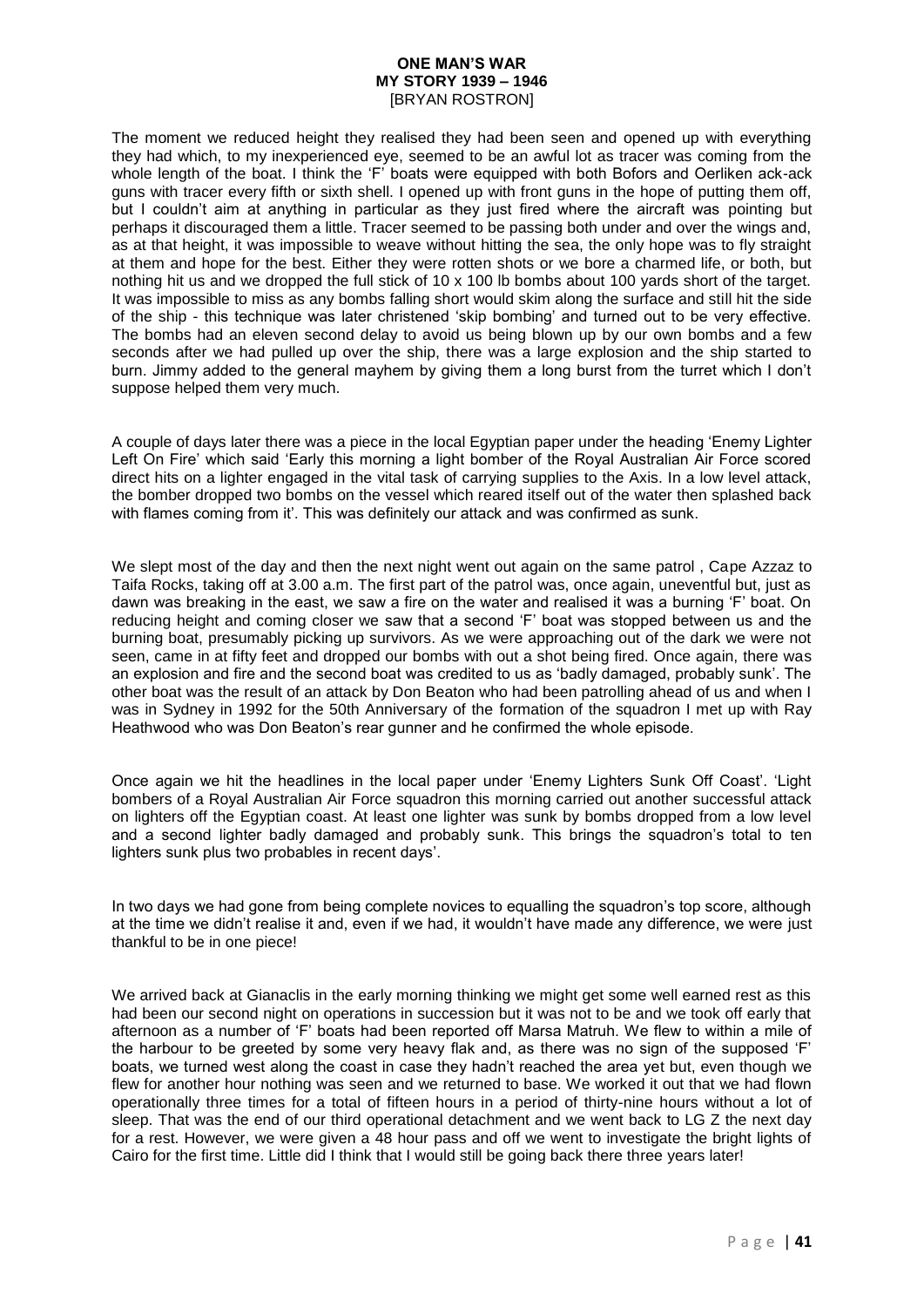My early recollections of Cairo are rather hazy, mainly due to time and not alcohol, but I remember Groppis, a wonderful patisserie with marvellous sticky cakes and Tommy's Bar, kept by an Australian left over from the First World War, where all the Australian servicemen used to foregather. The only problem was that he didn't have an unlimited supply of beer and, as most of the Aussies coming down from the desert had prodigious thirsts, the beer ran out fairly quickly, but still, the company was good.

When we came back from Cairo we spent a couple of days at LG Z doing a little local flying and then, on August 27th, went back to Gianaclis on operational detachment once more. We didn't fly until August 30th when we were sent off in the late afternoon to carry out a shipping strike off Tobruk. I have a feeling that the 'F' boat threat had receded by that time, apparently the squadron had accounted for about seventeen boats altogether and it could be that the Germans had given up the idea. However, the patrol off Tobruk was a much longer flight - we were in the air for six and a quarter hours, the last four at night and we started the sweep from Tobruk going westwards. We didn't see anything apart from a German hospital ship steaming west and lit up like a christmas tree. We flew round it without getting too close and I doubt if they saw us but, we couldn't be too careful as they would still be in radio contact and the last thing we needed was the Luftwaffe looking for us, the Hudson wasn't really a match for a German fighter. Incidentally, the aircraft we flew on this strike was FH 266, the old friend we brought out from the UK and, this, apart from a naval escort we carried out on a Malta convoy in November, was the only time we flew it on operations. I recently obtained a copy of the histories of all the Hudsons flown by 459 during the war, and was glad to see that FH 266, like it's original crew, survived the war unscathed.

That was the last squadron operational detachment at Gianaclis and the end of the shipping strike saga - I'm still not sure whether we ran out of targets or whether the hierarchy decided that casualties were getting too high. In any case, that was it from our point of view and, to be honest, we didn't lose too much sleep about it!

The squadron stood down and we were all given a weeks leave. We flew up to Lydda, just outside Tel Aviv, with Col Stinson and his crew (Joe Wright, Col Barber and Joe Hughes) and had a great week including nearly getting drowned at about two o'clock in the morning when, after a night on the tiles, we thought we ought to have a swim not realising that there were strong currents just off the beach where we were swimming.

When we returned to LG Z nothing much had happened whilst we had been away, but there were rumours that U boats were operating in the Indian Ocean and that the squadron might be called upon to do some patrolling from Aden. We didn't pay a lot of attention, there were always rumours on the go, but this one turned out to be fact and on September 18th, together with Col Stinson and his crew, we flew down to Sheikh Othman in Aden, night stopping at Port Sudan, half way down the Red Sea, on the way. On the 22nd we carried out a five and a half hour sweep off the Horn of Africa and landed on the beach on the island of Socotra.

Socotra was a strange place and the only RAF presence was a team of wireless operators manning a radio station. The petrol was kept in four gallon cans on the beach, having been landed by sea, and we had to refuel the aircraft ourselves, standing on the wing and pouring in the petrol through a funnel, a very time consuming process. The beach consisted of pebbles and, unfortunately, some were very sharp. As we were taxiing along the beach prior to taking off, there was a loud bang and the tail wheel burst and that was that. We didn't have a spare, so we were stuck on Socotra for a couple of days until another aircraft brought in a spare. When it arrived we had a problem as, even though a fitter came armed with all his tools, we had no jack so we had to pile stones under the tail of the aircraft and then dig a hole so that we could replace the wheel. The snag was that the tail oleo leg had quite a long extension and the hole had to be very deep before we could change the wheels. We then had the problem of moving the aircraft out of the hole, so we made a sloping ramp and then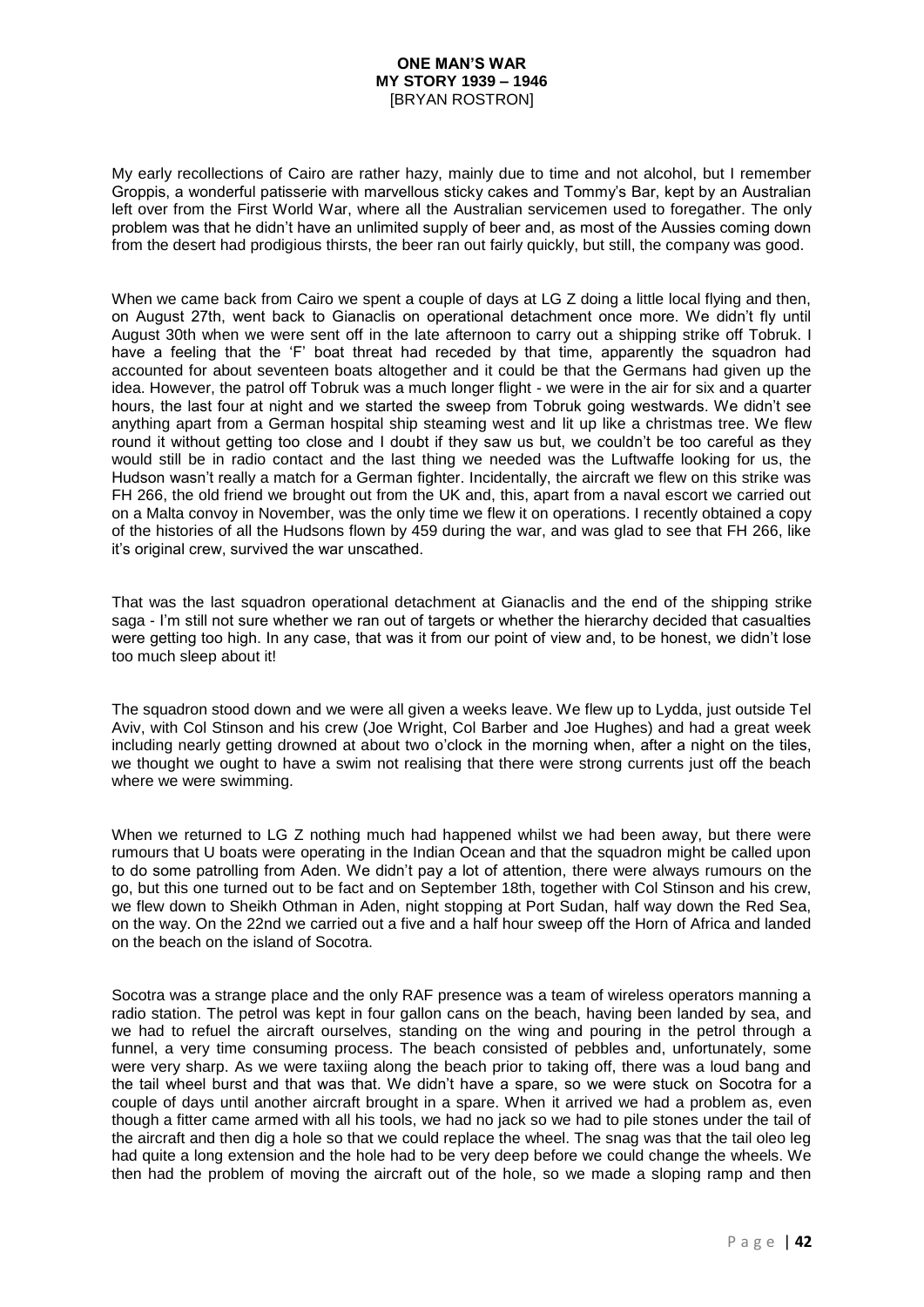started the engines, giving it a lot of power and the tail wheel came out of the hole, over the pile of stones and we were ready to go. We took off for Aden immediately with fingers crossed in case of further bursts but nothing happened.

Aden wasn't the best of places, there was very little to do in the town and nothing much in the way of hotels or bars or, if there were, we didn't find them. The climate was pretty awful, very hot with high humidity all the time and the most comfortable place to be was in the air.

After we had been there for a while we were joined by another couple of crews, including Keith O'Brien, also ex Silloth, whose navigator was one Alexander McKenzie Downs, otherwise known as Sandy. He became notorious in Aden by accepting a bet that he could drink a bottle of whisky in half an hour - he won the bet, but spent the next two days in hospital having stomach pump treatment. It was sad, really, as he was killed, together with Keith and the entire crew, crashing on landing in appalling weather at Edku returning from Benghazi later in the year.

After returning from Socotra we didn't fly again until October 5th when we went on an anti-submarine patrol out into the Indian Ocean. For our navigator we took Joe Wright, Col Stinson's navigator, Chuck Collins being out of action - Chuck was subsequently posted to the Far East, where we should have been in the first place if we hadn't bent the rules. Joe was a great type, a real died-in-the-wool Aussie from Victoria and we got on very well together - he died a few years ago and I never had the pleasure of meeting up with him on my visits to Australia which is a great pity as I would have loved to see him again. Incidentally, Col Stinson became Mayor of a town called Cowra, in western New South Wales and he also died before my first visit in 1992.

Coming back to our first trip with Joe as navigator, we did an anti-submarine patrol from Aden, ending up at a place called Skushiuban, some miles inland from the Somalian coast south of the Horn of Africa. It all sounded very simple and after we had completed the patrol we headed for Skushiuban. It was about half an hour before sunset and, as we were almost on the equator, it would be pitch black in fifteen minutes from the sun setting, so we didn't have very much time. When we arrived at the coordinates given to us for the landing strip we couldn't see anything resembling a strip, just flat desert with a few bushes here and there. We knew it couldn't be far away so we flew round in circles for a few minutes without success, before deciding we ought to get on the ground as quickly as possible as the sun had set by this time and worry about Skushiuban later. We selected what appeared to be a firm piece of desert and flew over at about fifty feet without seeing any obstacles, so we landed and waited for something to happen. A few minutes later a jeep came bouncing over the desert - it was the ground crew (manning the usual radio station) who had seen us flying around and tracked us down. We followed them through the darkness back to the strip, which wasn't any different to where we had landed and not marked in any way.

The following day we took off and escorted a northbound convoy for about six hours before returning to Skushiuban, landing at the right place this time. Next morning we once again escorted the convoy before returning to Aden. We had a day off and then took off about four in the morning and flew to Salalah, a landing strip on the coast of Oman. Conditions there were very basic and we were back to the old chore of refuelling from four gallon cans. There was a very strong wind blowing which simplified disposal of the empty tins, we just threw them off the wing and the wind blew them away. In the afternoon, we did a further escort on the same convoy and returned to Salalah late that night, having flown eleven hours that day - we slept well!.

A funny thing about Salalah - my daughter and her husband Richard were sent to Oman (he is a computer engineer) to service radar installations for the Royal Omani Air Force and lived in Salalah. When she was leaving I asked where she would be going and her reply was 'A place you have never heard of - Salalah'. She was quite taken aback when I said we had been there in 1942 and that it was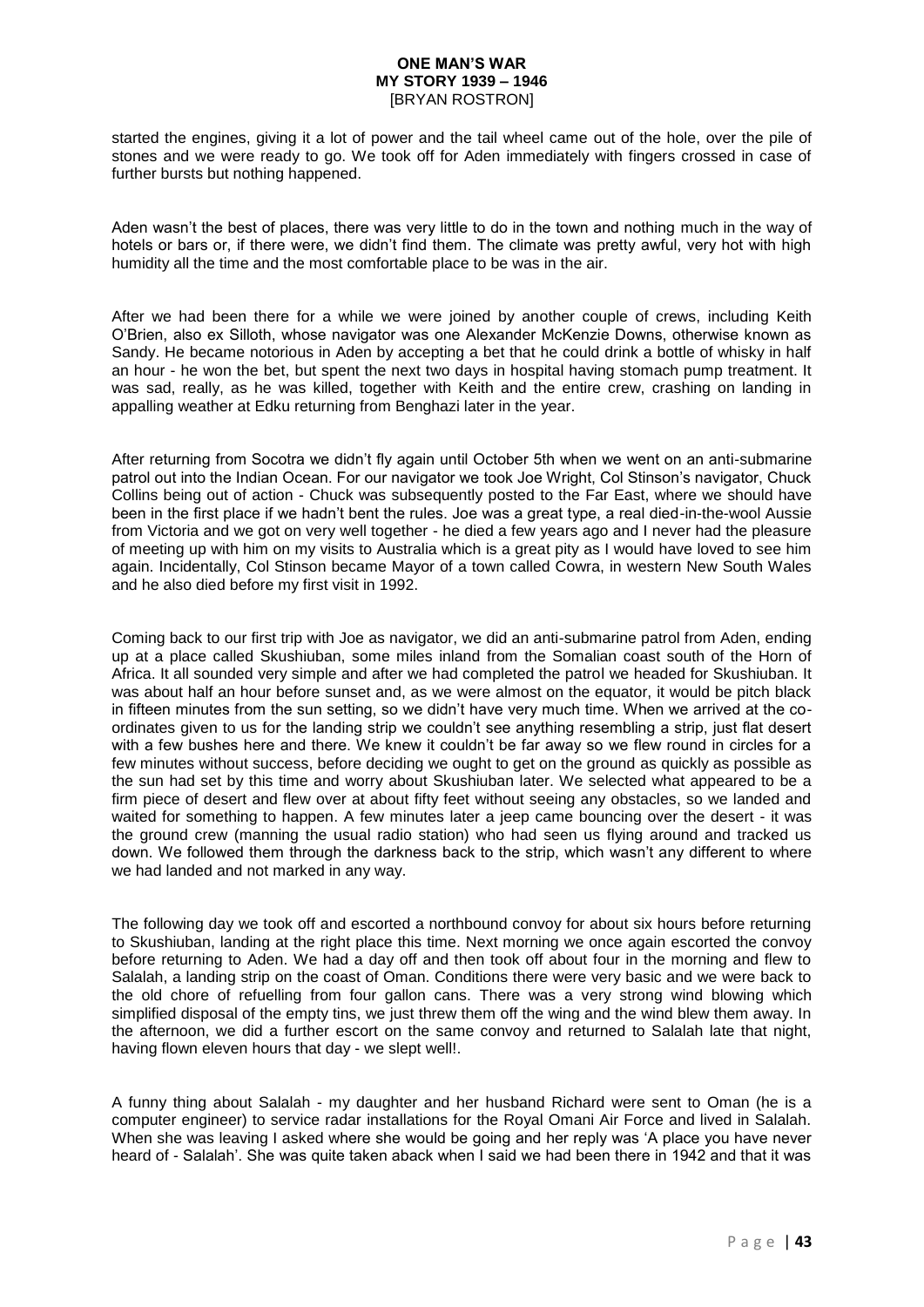a small strip with tents and an Arab village nearby. Now it has an international airport and a modern city - amazing what a little oil can do!

The next day we once again escorted the convoy before flying back to Aden. This was the last we saw of that convoy and I don't think we were sorry as we had flown round it for about twenty five hours and that was enough for one crew.

When we arrived back at Aden we found we were to be moved to another airfield in the Aden Protectorate, Khormaksar. We couldn't see any reason for the move as it didn't seem any different to Sheikh Othman but ours was not to reason why. I did a couple of ferry flights between the two airfields and then we settled in for one night at Khormaksar before going off the following morning on another convoy escort (a different one this time) before once again ending up at Skushiuban - we were getting quite adept at finding it by now!.Joe was still flying with us and we did another seven hours escorting the next day, coming back to Skushiuban once more before a further seven hour escort and a return to Khormaksar. That was the end of our operational flying from the Aden detachment of 459 and we had clocked up quite a lot of hours without seeing anything of interest, such as a submarine.

We left Aden on October 17th, together with Col Stinson and his crew, bound for LG Z and home comforts. We stopped at Port Sudan, half way up the Red Sea for refuelling, hoping to do the trip in one day as Col and I were sharing the flying, but had to make a forced landing at Helwan on the Suez Canal where we night-stopped, going on to LG Z, which had been renamed LG 208 in our absence, in the morning. There were eight of us and all our gear in the plane, it was a bit of a squash!

Our next move was on October 28th, when we were detached to St. Jeans, not very far from Haifa in the Lebanon. This was much more to our liking as the camp consisted of tents set in a wood of eucalyptus trees, more commonly know in Australia as gum tress. This suited the Aussies as it reminded them of home, most of the trees in Australia being gum trees of one kind or another. We enjoyed St. Jeans and it was nice to get away from the inevitable sand for a change. The only snag was that we did a lot of flying, mostly at night on convoy escorts and I see that between October 30th and our return to LG 208 on November 8th we flew 28 hours, of which 24 were at night. We had also had a change of navigator, Chuck being bound for the Far East, and his replacement was a Lancashire lad, Sgt. Horace Nicholson from Colne. We got on well with Nick and he stayed with the crew until the end of our tour. We carried on doing convoy escorts from LG 208, amongst them being the naval force consisting of four cruisers and six destroyers which was taking the first westbound Malta convoy. The only incident of note was on November 10th when we had an engine failure and had to return to LG 208 on one engine. On 24th November we did a patrol from Edku, on the coast west of Alexandria, completing the patrol by landing at Mersa Matruh. It seemed strange to be there on the ground after our various recent experiences off the coast when it was in enemy hands. That particular flight was the last time we flew FH 266, our own UK aircraft.

On December 17th the squadron moved lock, stock and barrel to Gambut in Cyrenaica, a landing strip in the desert south of Tobruk. There was nothing there except a lot of crashed Luftwaffe aircraft and we had to bring up all our tents and other means of sustaining life - water was once again at a premium and bathing was a luxury we couldn't afford. We continued to fly convoy escorts and antisubmarine patrols from Gambut during December and the only interesting item was when we flew up to Benghazi on New Year's Eve to be based there for a week doing patrols west into the Mediterranean. Benghazi had only recently fallen and there were no facilities whatsoever so we took a small tent and our food which consisted a very basic rations, biscuits, bully beef, spam and a large tin of so-called butter. It was actually some sort of margarine and was as hard as a rock, needing a chisel to get it out of the tin. Everyone called it 'Oleo' and I think it was more suitable for hydraulic fluid than food. However, arriving at Benghazi late in the afternoon we pitched our tent on the side of the strip near the aircraft and settled down for the night. We were on a slight slope but during the night the heavens opened and before we knew it we had a flood coming in at one end of the tent and out at the other. We were so wet and uncomfortable that we gave up and spent the rest of the night in the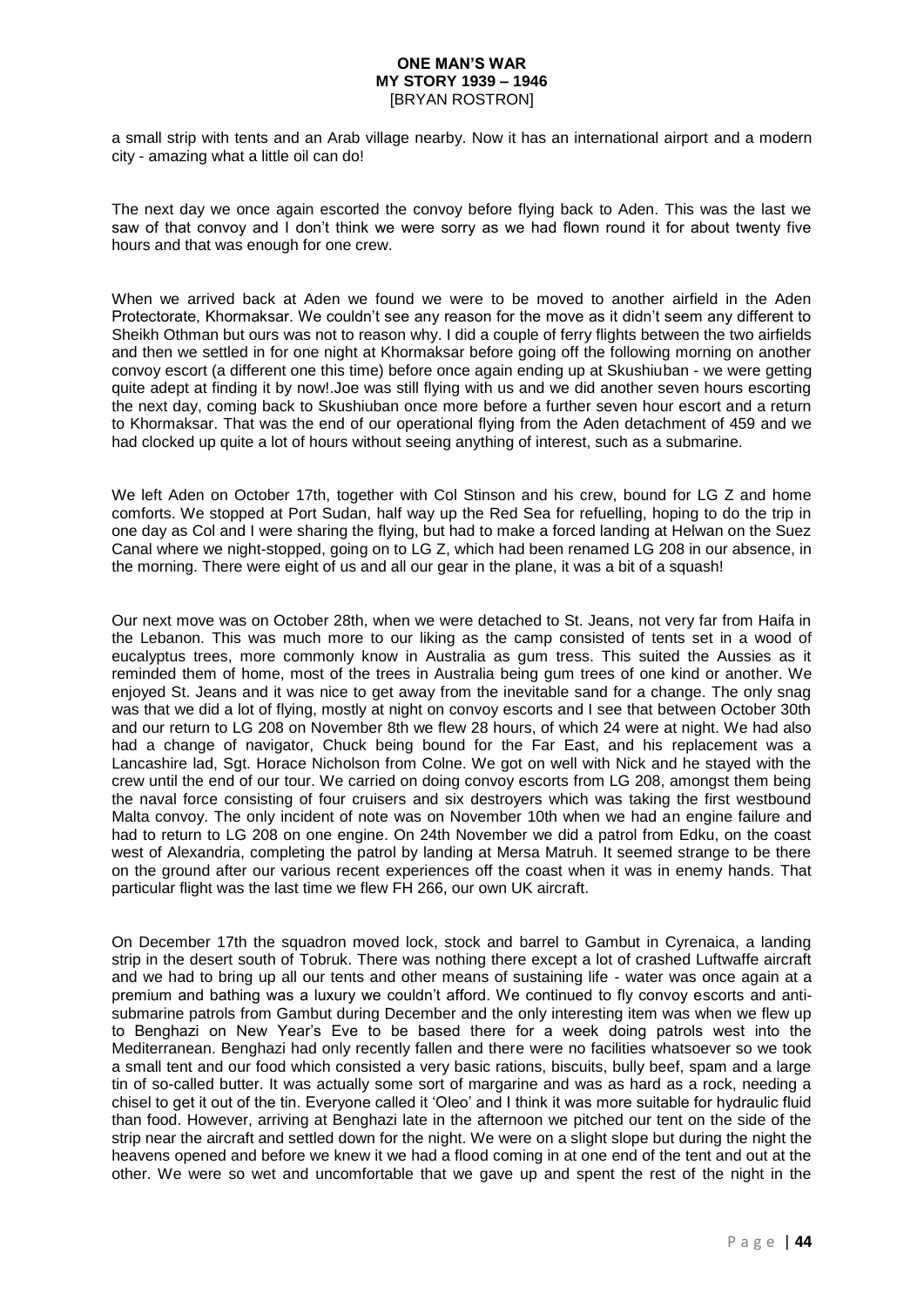aircraft. It was just a year since I spent New Years Eve in Aberdeen waiting for a train to Silloth- a lot had happened in that year. My New Years Eves in the RAF hadn't been too successful so far!

January and February were very uneventful apart from a few convoy escorts - Rommel had disappeared in the direction of Tunis and we were a long way from the war, so we settled in to another period of relative inactivity.

We also managed a couple of 48 hour weekend leaves in Alexandria which were more than welcome as we had had very little leave since arriving in the Middle East. On the first one Jimmy, Lee and I went in with some of the Aussies, Johnny Springthorpe, Geoff Ashford, Harry Kelly and Dick Clancy amongst them and we were immediately initiated into the great Australian breakfast. We were all staying in a hotel in Alex and before going down to breakfast the Aussies rang Room Service and ordered steak and four eggs for everyone as the first course! It sounds pretty horrible but was actually very welcome as we had been living on fairly tight rations for quite a period and had a lot of ground to make up.

Alex was a wonderful change from the desert and very different from Cairo which was a very crowded, rather dirty typical Egyptian city with bazaars, flies, noise and everything else associated with the East. Alex, on the other hand, was much more European with quite a French influence and, as it was on the coast, much cooler and cleaner than Cairo. We found a number of excellent restaurants, and one in particular called Giovannides, kept by a Greek, took a lot of our custom during our visits to Alex. I remember they produced a most wonderful Russian Salad and, whilst I suppose distance lends enchantment to the view, I don't think I have ever had anything to touch it since.

We also spent quite a lot of time in the Junior Officers Club in Alex which was a meeting place for all the services, including the Merchant Navy, and on one visit I met the Captain of a tanker which was waiting to join a convoy to Malta. After a convivial afternoon he asked Jimmy and I to continue the party on board so we went down to the harbour and were taken by launch out to the tanker where we carried on until the early hours of the morning. The tanker officers certainly lived in style with luxurious quarters and excellent food, but when you consider they were sitting on thousands of gallons of high octane fuel and, as the tankers were always the prime target of any enemy attack, we didn't grudge them their luxuries one bit - life in a tent in the desert was much more stable and probably offered a greater future.

The tanker was called 'Ensis' and I was pleased to discover recently that it survived both a torpedoing off Cyprus and the rest of the war before finally being scrapped in Hong Kong in 1958.

At the beginning of January 1943 Col Stinson and I were sent to a Commissioning Board in Alexandria where we were asked a few questions by a Board of three Wing Commanders, we must have answered them correctly as we were granted commissions immediately and I came back as a very junior Pilot Officer. I was given £50 to buy the neccessary uniform but the delights of Alex were too good to miss and I didn't see the need for a best blue uniform in the desert, so I had an excellent 48 hours and returned with two shoulder tapes and an officers hat.

Whilst we were at Gambut we were visited on several occasions by three padres, an Anglican, a Roman Catholic and a Methodist. They were great fun and brought a breath of fresh air (and also some much needed supplies) to the squadron.. The Methodist was the Rev. Fred Mackay and after the war he achieved the distinction of taking over control of the Flying Doctor Service in Australia from the legendary Flynn of the Outback who founded the service. I was very fortunate to meet him again on several occasions from 1992 onwards and he took the memorial service at Richmond Air Force base in New South Wales when the memorials to 454 and 459 were dedicated and I was afforded the honour of laying the wreath on behalf of 459 Squadron. I met him again on the occasion of a service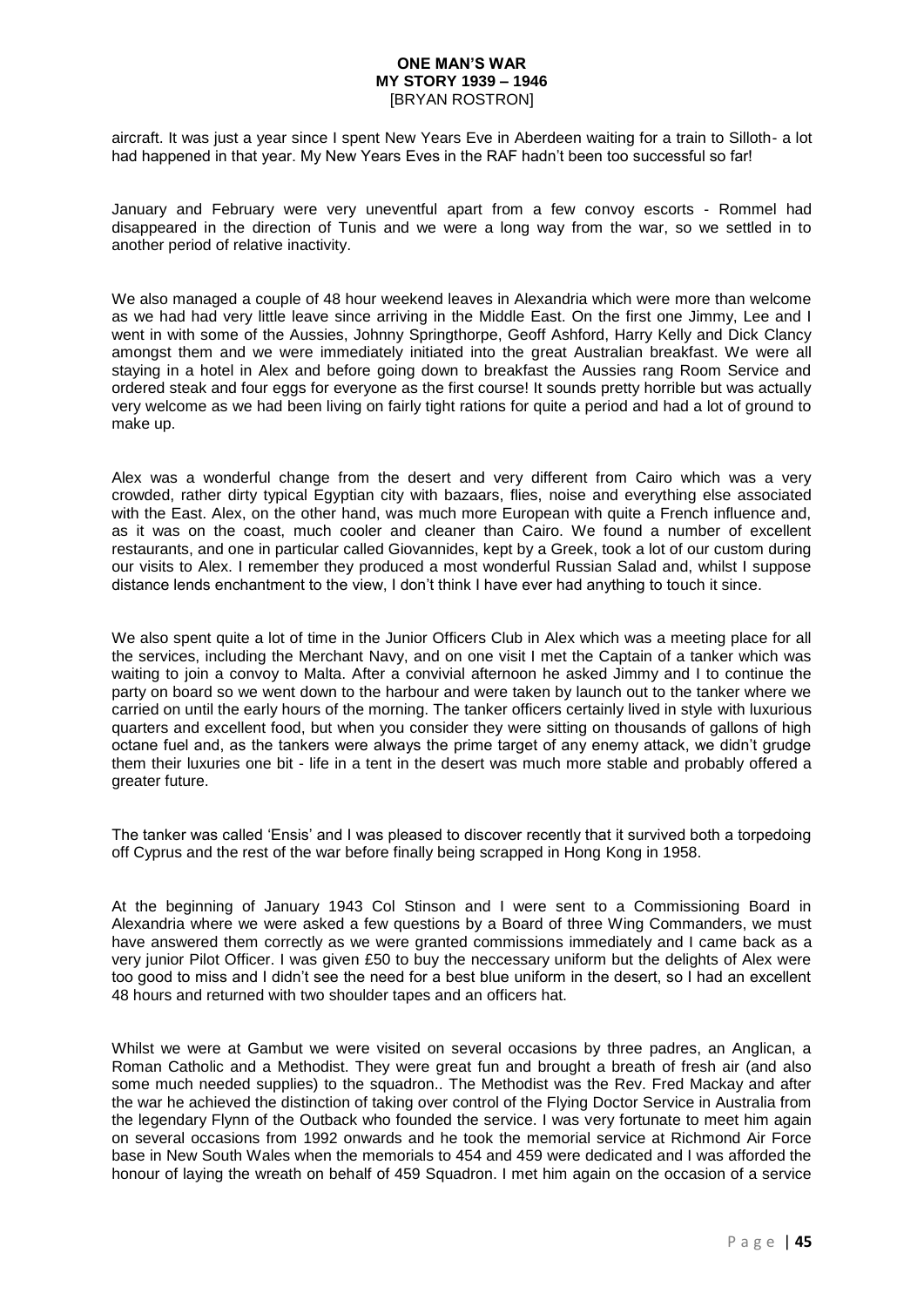of thanksgiving for his life on his ninetieth birthday at St. Philips Cathedral in Sydney in 1999 - he was quite a man and has left his mark on Australia. He died in 1991 after a wonderful life.

At the end of February a number of us who had been in at the beginning of the shipping strikes were told that our first tour was now over and that we had been posted as instructors to No. 75 Operational Training Unit at, of all places, Gianaclis, from where we had made most of our shipping strikes.

During my tour I had flown 45 operations and totalled 247 hours.

### No. 75 Operational Training Unit, LG 226 Gianaclis

I flew down to Gianaclis with Doug Ferguson , Bill Weatherly and one or two more came down separately. We were given tents and about six o'clock decided to investigate the Mess. Bearing in mind that we had been up at Gambut for about eleven weeks, living an unavoidable nomadic existence, our uniforms left a lot to be desired and we were attired in a mixture of bush jackets, khaki battle dress tops, shorts and desert boots (calf length suede boots without laces, designed to keep out scorpions and other nasty creatures) and which were very necessary in the desert. Imagine our utter amazement when we walked into the large marquee which was the Officers Mess to find that everyone was dressed in best blue uniforms with polished black shoes - black shoes in the desert! Apparently all the ground staff and administration staff had come from the UK by boat and had just settled in at Gianaclis, bringing all the UK red tape with them. As the four of us walked up to the bar there was a deathly hush you could have cut with a knife, and the Station Commander, Group Captain Hodgson was heard to say 'Who the devil are these people?' The Adjutant's reply was 'Your new flying instructors, sir'. - the C.O said 'I'll see them in the morning'.

When we saw him the next day and told him of our uniform problems he was very understanding and dress rules were relaxed from then on in the Mess.

We did a lot of mixed flying at 75 O.T.U., taking wireless operators on radio instruction in Avro Ansons, converting new pilots to Baltimores and Hudsons, and flying the miscellaneous collection of aircraft the O.T.U. seemed to have acquired - Blenheim Mk. 1, Blenheim Mk. 4, Bisley, and even a Beaufighter. We didn't do any instruction on the last four but used them for fun flying - my lasting impression being that you had to wear leather gloves all the time as there were so many sharp edges in the cockpit on British aircraft that your hands were cut to ribbons unless well protected. Also the Anson had a wind-up undercarriage which took 128 turns of a cranked handle in the cockpit to retract and another 128 to put it down, so you never flew alone but press-ganged some willing? volunteer to come with you.

The time at Gianaclis passed quite uneventfully apart from two personal experiences which could have made a huge difference to my future. The first one concerned a Baltimore. The Baltimore was an American light bomber built to British design having a very narrow fuselage rather like a fighter with the navigator in the nose and two gunners in the rear. There was no means of moving about in the aircraft and information could only be passed through small hatches from the pilot to the crew members. The only way to instruct pupil pilots was for the pupil to stand behind the pilot and watch through a small hatch whilst listening to the pilot's commentary. Part of the instruction was to demonstrate stalling which entailed climbing to about 12000 feet, levelling off and reducing power to a minimum, slowly pulling back the stick until the aircraft stalled when the left wing would normally drop with very little warning. To recover, one had to turn into the direction of the dropped wing and come out in a dive. I had done this several times without any problem, but this particular aircraft must have been rigged wrongly as the wing that dropped was the right one and, as I was expecting the left one, I turned to the left, with the result that the aircraft turned on its back and went into a flat spin. All the accumulated debris and sand fell off the floor and the cockpit resembled a sandstorm - I couldn't see a thing and hadn't the faintest idea what to do, an inverted flat spin was something I had never encountered before. The G forces were throwing me all over the place and the noise was horrendous,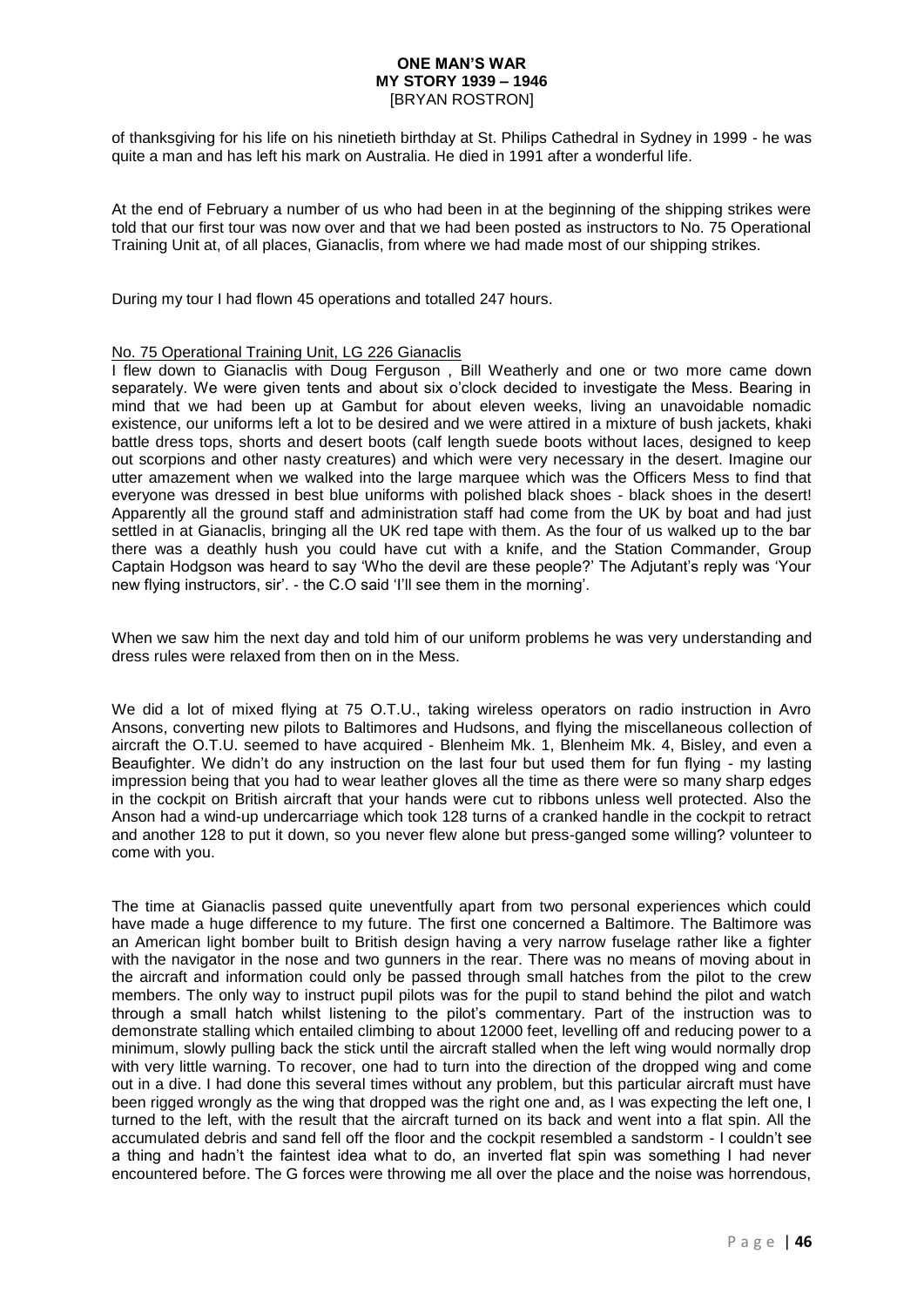the controls weren't answering, so I did the only thing I could think of and pushed the throttles right up against the stops. This seemed to do the trick as I could feel some response in the controls although we were still upside down and, as I pulled the stick back we went into a vertical dive. I gradually eased out of the dive and ended up straight and level doing about 350 miles an hour at 200 feet above the desert - another couple of seconds and we would have gone straight into the ground.

When I returned to base I put the aircraft u/s and the riggers spent a couple of weeks checking it before it flew again. The sad ending is that another instructor took it up to do a stalling demonstration, spun and went straight into the ground.

The second near miss concerns a Hudson, V9101. The aircraft had been in maintenance for a double engine change and I was asked to air test it on completion. I took the ground crew with me for the ride as they had done all the work and, just as I was retracting the undercarriage on take off, the starboard engine stopped. We were only about twenty feet up and it was a very hot day which reduced lift somewhat so I pushed the port throttle right through the gate to give emergency power. The aircraft still would not climb so I did a gentle turn to port with the intention of making a low circuit and landing. When we were on the downwind leg the temperature of the good engine began to rise alarmingly and the oil pressure began to drop so I turned in, still at 200 feet, hoping to land across the airfield as there were no other aircraft flying at that time. When I was about 400 yards from the perimeter, the second engine packed up and the aircraft fell out of the sky, landing in the sand, bouncing once over some 40 gallon oil drums marking the airfield boundary before careering along between lines of parked aircraft and coming to a stop still in the dispersal area. I had very little control over the latter part of the landing and when we came to measure it, there was a clearance of only ten feet between the wing tips of the Hudson and the parked aircraft - it is better to be lucky than rich!

After these two experiences I began to think I was safer on operations.

Incidentally, in the RAF, if a pilot did something stupid he was given a Red Endorsement in his logbook which was a black mark for ever more, but after my escapade with the Hudson, Group Captain Hodgson gave me the opposite, a Green Endorsement which I hadn't realised existed until then.

The rest of my time at 75 O.T.U was uneventful although I didn't enjoy instructing very much and made several applications to be returned to operations, until, at the beginning of October 1943 I was posted to No. 267 Squadron. Jimmy Craig, Lee Barrett and Merv Griffiths also came with me, together with Doug Ferguson and quite a number of ex-459 personnel. During the seven months I had been at 75 O.T.U. I had only flown another 134 hours, but this covered seven different types of aircraft and with the average length of flight of no more than thirty minutes this had meant an awful lot of taking off and landing. I was also promoted to Flying Officer in August.

# No. 267 Squadron R.A.F. Middle East

We were flown down to Heliopolis, an airfield in the suburbs of Cairo which at that time was the base for No. 267 Squadron, R.A.F. a Dakota transport squadron. Heliopolis was not an ideal base as the airstrip ended up with a tall block of flats. This was fine for small slow aircraft, for which it had been intended originally, but larger aircraft had to land towards the flats and take off in the opposite direction - from what I can remember there was also a slope towards the flats, so you landed downhill and took off uphill, which was not an ideal combination. However, soon after I joined the squadron moved to Cairo West, a large new field on the edge of the desert a few miles out of Cairo.

For the first couple of weeks I flew as second pilot to familiarise myself with the Dakota and the flying requirements of Transport Command. On October 17th we flew to Catania in Sicily to land on mainland Europe for the first time and I celebrated by catching yellow jaundice, in company with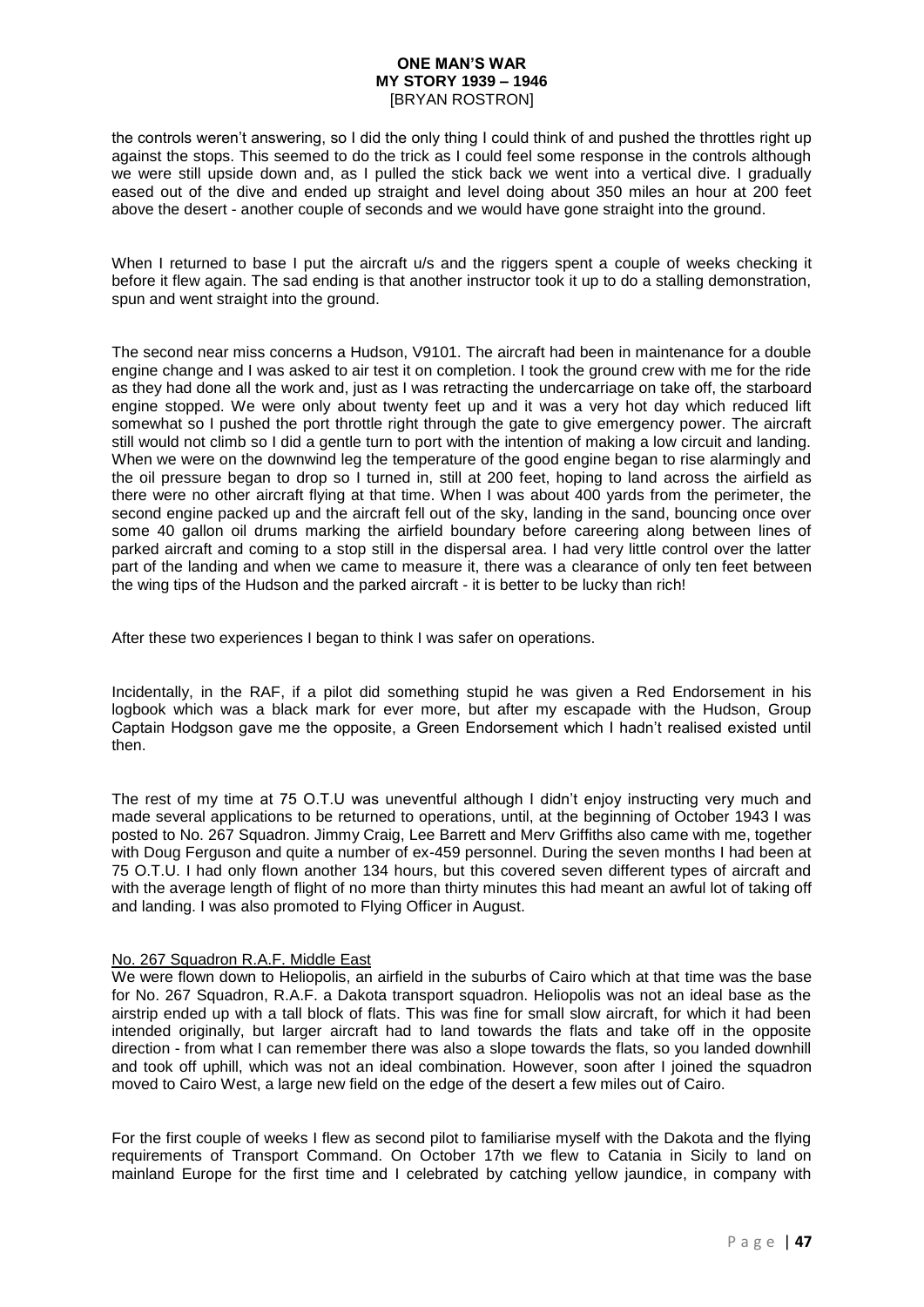thousands of other servicemen who had taken part in the invasion of Sicily. I flew back to Cairo West on October 19th and went straight into the RAF Hospital in Cairo feeling like death warmed up. I spent ten days in hospital and was then given two weeks sick leave which I spent in Jerusalem, staying at the King David Hotel. This was a wonderful experience and I saw all the biblical sites in Jerusalem and Bethlehem at my leisure.

At the end of my leave I thumbed a lift back to Cairo in a Lockheed Electra, took another flying medical (after jaundice this was mandatory in the RAF) and rejoined 267 at Cairo West. The squadron was in the process of moving up to Bari on the east coast of Italy, the front line having moved to the north of Foggia and across to Monte Cassino in the west. I did another couple of trips as second pilot and then on December 1st, with Merv Griffiths as navigator and Lee Barrett as wireless operator, started on my career as a transport captain. The flying was very interesting as we flew all kinds of loads, from up to thirty passengers, loads of freight, mail, even jeeps. From memory, the all-up take off weight was 33000 lbs and the load capacity in the region of 12000 lbs, which made the Dakota a very useful aircraft.

We flew anywhere between Cairo and Algiers and ended up in some very strange spots. One trip we did on an almost daily basis was from Bari to Foggia, Foggia to Trigno, Trigno to Naples and return. This meant six landings and the longest leg was thirty minutes, so at the end of the day, we realised we had worked pretty hard. Trigno was very unusual, it was just behind the front line and consisted of strips of pierced steel planking laid on the beach to make a runway. The runway was not very wide as the wing tips of the Dakota overhung it on each side and was about a mile in length. There was no problem when the wind was up and down the runway, but usually it was across, which made landing a rather hazardous undertaking. To make matters more interesting, it was used as an advanced base for a fighter squadron and their aircraft were parked at either side of the runway ready for immediate take-off which meant we had to be dead central when landing or else we would have incurred the wrath of the fighter C.O. if we had written off his precious aircraft!.

The weather in Italy during the winter of 1942/3 was appalling, so much so that the war on the ground became completely static and nobody moved for about three months. From a flying point of view the weather was a big problem as a lot of our flights went through Naples on the western side of the country and, unfortunately, between Bari and Naples there is a large mountain range, the Appenines, which go up to about 12000 feet. We discovered three wide passes through the mountains and normally flew through one of these to get to Naples. Unfortunately, on one occasion I was really caught out, as I went over the highest point in one of the passes to find that the cloud base had come right down to about 100 feet above the ground on the other side of the col.. I couldn't turn round as there was not enough width in the valley, I couldn't climb into the cloud as there were mountains all round, and had no alternative but to follow the river flowing in the bottom of the valley, the assumption being that water always flows downhill and that the river would eventually reach the sea. It was raining hard, which made forward visibility difficult, and we flew just above the water with houses and farms on the hillsides on either side above us, trying to follow the course of the river which was twisting and turning all the time. Finally, after fifteen minutes of complete panic we suddenly came to mouth of the river and flew out into the Bay of Salerno - I was wet through with perspiration and shaking like a leaf, so I put in the automatic pilot and flew out to sea until I got my breath back. I never found out what the passengers in the back thought, I hadn't the courage to ask them - perhaps they thought it was just a normal flight!

December, January and February were spent doing routine flying, with a lot of trips from Naples to Algiers and return - we did it so often the aircraft almost knew their own way and we hardly needed a map to fix our position as I think we knew every bit of the North African coastline by heart.. The weather didn't improve with the New Year and on one occasion I was flying from Naples to Algiers into a very strong head wind of about sixty miles an hour. Normally, we could reach Algiers with plenty of fuel to spare but on this occasion, the wind was so strong, I had to land half way along the North African coast to refuel before going on to Algiers. Early in January we were returning from Algiers to Naples with a full load of passengers including a well-known comedian called Tommy Trinder. His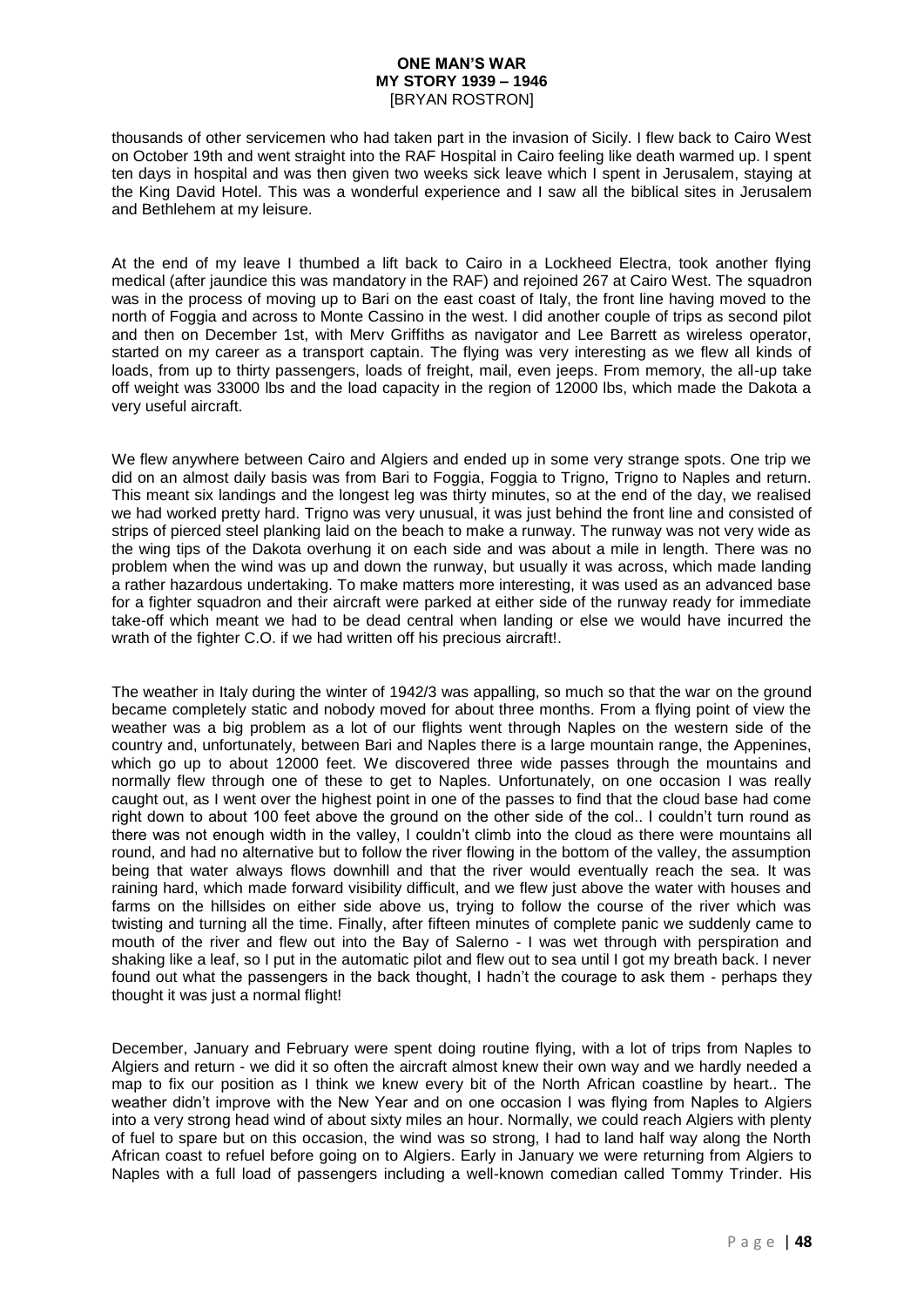trade mark was a trilby pulled down over one eye and, as I wasn't flying with a second pilot, I asked him to come up into the second pilot's seat for the flight. He kept me amused with a non-stop series of jokes which helped to pass the time until we were about 100 miles north of Palermo in Sicily when the starboard engine gave up the ghost. I had to move fairly quickly to close down and feather the engine - the feathering button was just above Tommy Trinder's head and in the process I nearly knocked his head off and his hat went flying. He quickly put it back on again and carried on with his monologue as though nothing had happened. We decided to go into Palermo which was the nearest emergency airfield but, unfortunately, the landing strip was not very long and was almost surrounded with barrage balloons. However, beggars couldn't be choosers and we had to go in on one engine which meant we only had one chance to land as we couldn't go round again if we made a mess of it. To complicate matters we had to make a right-hand circuit because of the balloons which meant turning into the dead engine all the time, something strictly taboo as in single engined flying, all turns are normally made into the active engine. However, we had no alternative and fortunately there was very little wind, so we landed safely and had to night-stop in the Transit Mess whilst the engineers fixed the engine. The problem turned out to be a fuel pump which was soon mended and we were on our way to Naples early the next day.

One thing which happened at Bari during the winter which had nothing to do with our flying but was quite memorable nevertheless, was a hit and run raid by a few German Junkers 88 aircraft on the shipping in Bari harbour in the early evening of 2nd December 1943. We were living in the Regia Aeronautica Mess on the aerodrome about three miles as the crow flies from the harbour when the raid started in the early evening. We had finished dinner and went up on the flat roof of the Mess to watch the raid which lasted about ten minutes after which some fires started in the harbour. Some time later, the fires having intensified, there was a terrific explosion with a column of flame going hundreds of feet in the air and then the sound and blast wave hit us as we watched from the flat roof windows were blown in and the blast was enough to knock us off our feet. The fires continued all night and it was only later that the full story came out. Apparently an oil tanker had been hit and caught fire, the burning oil spreading on the surface until it surrounded an ammunition ship which exploded causing the explosion. This in turn caused a number of other ships to either burn or sink and the scene in the harbour was absolute chaos. For the next few days, casualties were being brought into the local hospitals suffering from burns and undiagnosed symptoms which the hospital authorities could not identify and many were dying. It was only much later that it was discovered that one of the ships was carrying mustard gas, which I thought had been banned under the Articles of War, this ship had sunk and the gas had mixed with the water which was being pumped to put out the fires, injuring all who came into contact with it. A book has since been written about this affair under the title 'Disaster at Bari' and apparently it was the largest explosion of the war prior to the atomic bombs at Hiroshima and Nagasaki. It must also have been one of the most effective bombing raids of the war.

Life at Bari was not very interesting as, apart from flying, there was very little to do and most of the action was in the bar in the evenings. Unfortunately we didn't have the same access to beer supplies as on 459 in the desert and had to make do with whatever turned up - we were rationed to six bottles of spirits every evening. These were available at 6 o'clock exactly and by half past six that was it - 267 aircrew were a thirsty lot. The only snag was that the spirits could be anything that came up from the NAAFI and on more than one occasion we had to put up with a mixture of vodka and cherry brandy which don't really go well together and produced some massive headaches. Whilst at Bari we got to know an Australian Air Ambulance unit who were based nearby and they appeared to have unlimited supplies of navy rum - they were never short of friends!

In March the role of the squadron changed and, in addition to transport flying, we began to carry out special missions in Northern Italy and the Balkans. My first trip was on March 11th when we did a supply drop to partisans between Fiume and Zagreb, using parachutes from 500 feet. A report received from the field said that all packages were received which was very satisfactory for a first attempt. Our next trip was another supply drop on the Yugoslav - Hungarian border on March 19th this was much further into enemy territory but there was no interference and the drop was successful. We then went back on routine flying and, on April 17th I had an unusual passenger. I was told to be at Luqa by 10.00 a.m. before flying on to Tunis. As we had no special instructions, we were dressed in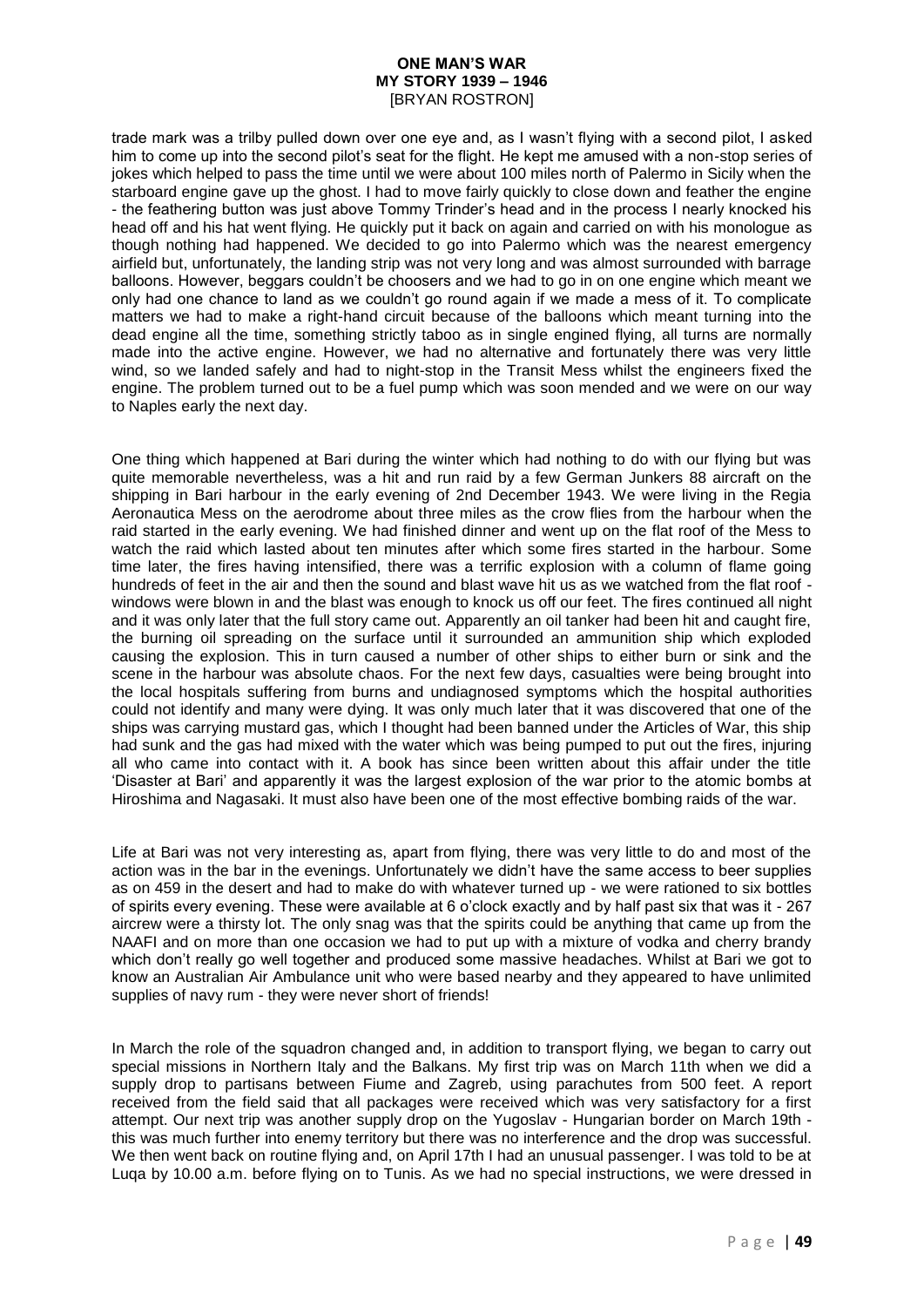the usual desert gear with no badges of rank, and, when I had landed at Luqa I got out of the aircraft to find to my horror a very official looking party consisting of the Governor General of Malta, Viscount Lord Gort V.C. and about ten of his staff waiting to be taken to Tunis on an official visit to the French General in charge at Tunis. There had obviously been a slip up in communications as the aircraft was full of mail bags with only a few flat tin seats along the side of the aircraft at the back. I apologised to Lord Gort for our appearance and the fact that the seating left a lot to be desired but he wasn't a bit worried and said he was quite happy to sit on the mail bags. I told him that this was quite impossible as, if there was an accident and he wasn't strapped in, my head would be on the block . I wasn't flying with a second pilot so I asked him if he would mind sitting up front in the second pilot's seat. He was delighted and we spent a very pleasant couple of hours flying to Tunis - he was a Field Marshal and I was a Flying Officer, the difference between our ranks being so great that we could have a normal conversation. He talked about his time in France before Dunkirk and, having told me he had once done a little flying, I asked him if he would like to fly the aircraft. He jumped at the chance, so I disengaged the automatic pilot and let him fly for a few minutes - he was like a boy with a new toy! It was an honour to meet him and I felt very privileged to have been given the opportunity. We nightstopped in Tunis and then returned him to Malta the following day.

About this time, once again the actual date escapes me, I was due to fly on the Bari - Naples -Algiers run, leaving Bari at 7.00 a.m. We took off, flew towards Naples and when we were about thirty miles away saw a huge column of smoke and fire in the distance. As we got nearer to it we realised that Vesuvius had erupted and we flew all the way round to have a good look - it was one of the most frightening sights I had ever seen with flame and molten rocks spewing out of the crater and rivers of molten lava flowing down the sides. When we landed at Naples we were told not to go anywhere near the volcano so we didn't tell them we had already been.

We started special operations in earnest in May with a leaflet raid toYugoslavia and Bulgaria, almost as far as the Black Sea. We didn't see a lot of point in these leaflet raids but someone thought it was necessary and as a result, we took about three tons of leaflets in packages and dropped them over the greater part of Bulgaria. It was interesting to see that the Bulgarian towns were still lit up, they probably had no blackout, but as we approached them, most of the lights went out. It was a very clear moonlit night and we were flying about 12000 feet which meant we could see for miles. On the way back near the town of Nis in Yugoslavia I noticed a series of flashes on the ground that looked like gunfire, so I disconnected George and dived the aircraft to the left, which was just as well as there was a series of explosions just above us - apparently we must have been flying towards a mobile flak battery which wasn't shown on our Intelligence summary. We took evasive action and after about five minutes were out of range and thought no more of it, but when we returned to Bari we found the aircraft had been hit in four places and one piece of shrapnel was lodged in the back of my seat, about six inches from my head. I kept it as a souvenir. Incidentally, this was the only time I received direct hits in action, and on a leaflet raid!

We did five more supply drops later in May, mainly in Northern Italy and on the Austro-Hungarian border with varying results - on two occasions the weather was too bad and we couldn't identify the dropping zone. On May 29th we carried out another leaflet raid, this time all over Greece, going to Salonika, Athens. Piraeus and Corinth and once again attracted some very heavy flak from two different sites with, fortunately, no hits. There must have been something fateful about leaflet raids.

In the first fortnight of June we carried out seven more supply drops in the same areas as before apart from one on 7th June when we dropped twelve Italian paratroopers in Central Italy, their task being to blow up some railway bridges. I never heard if they were successful The supply drops didn't present too many problems as the visibility was usually very good at night with the Italian summer weather although we did encounter one unexpected problem on a drop in the area to the north west of Spezia. The dropping zone was in the bottom of a steep-sided valley and mountains at one end meant we could only drop in one direction. We made our first run at 500 feet to check the pattern and came in for the first drop when we found ourselves flying through a collection of parachutes with large boxes underneath them. We managed to take avoiding action and waited until the area was clear before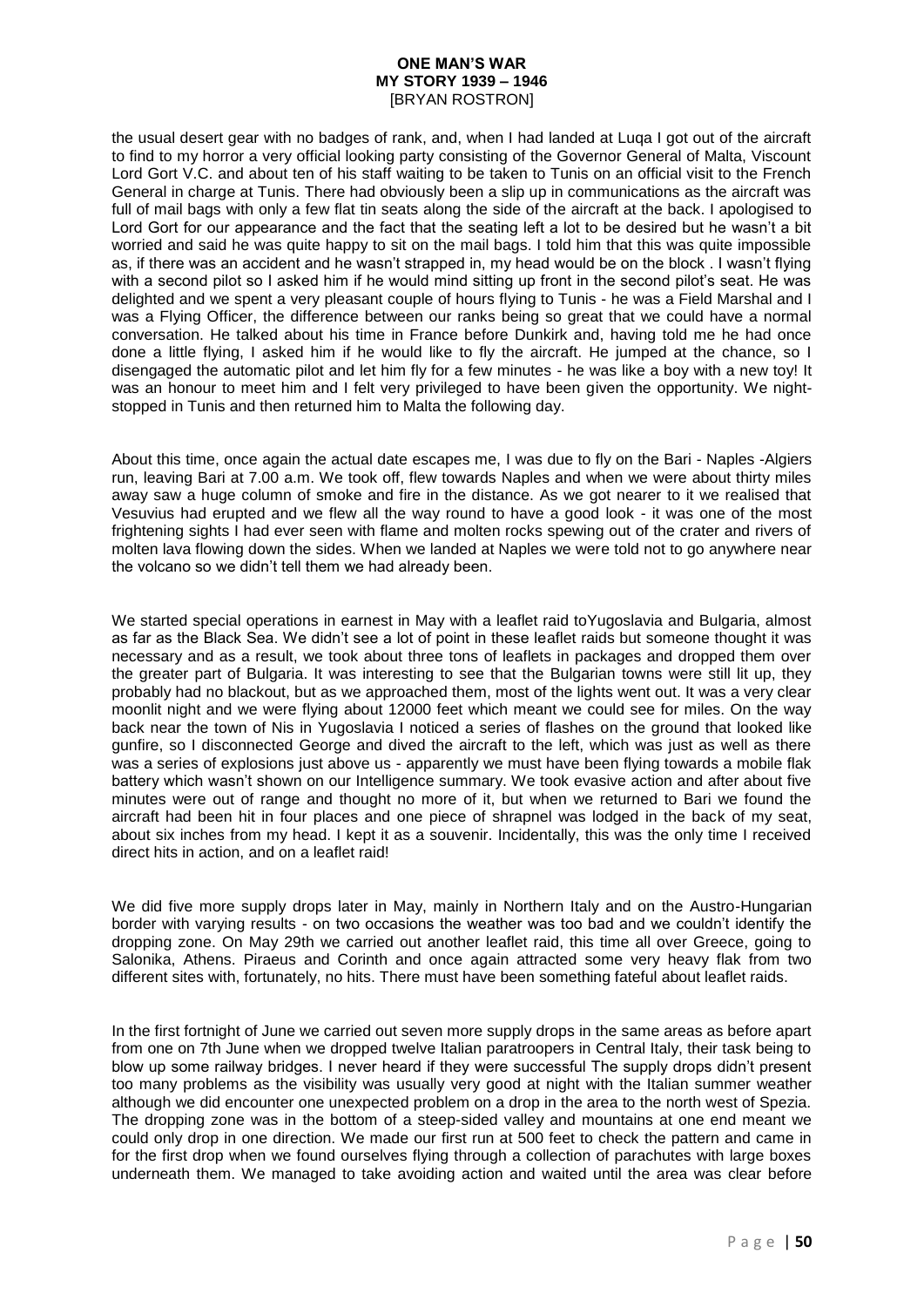completing the drop. When we returned to base rather annoyed, to say the least, we discovered that an American squadron had been doing their first operational drop, from about 2000 feet, which meant that their load would be spread all over the countryside instead of being concentrated on the target. From then on, we tried to ensure that we were the only squadron operating on any particular drop - it was much safer!

The squadron's flying had now developed into a pattern, one flight carrying out operations for a fortnight whilst the other flight did the routine flying and then the roles were reversed for the next fortnight. This was an excellent idea as it gave us all a break.

Our operations also took a new turn at the beginning of July when we began to do night landings in enemy occupied territory and on July 1st we did a landing in Yugoslavia with a load of 5000 lbs of supplies and brought out 26 starving Italians as passengers. The landing strips were a bit of a lottery as we landed on farmers fields, playing fields and any unobstructed piece of flat land the locals could find. They weren't always ideal, to say the least, as often there was a hill or a wood at one end but beggars couldn't be choosers! The sites were chosen by army liaison officers with the Partisans and I suppose they had been given a course in what constituted a suitable landing strip but their ideas and ours didn't always agree. Finding our way to the landing strips during the night was always something of a lottery as, whilst the weather in the summer was usually pretty good apart from the inevitable summer lightning, the maps we had were fairly rudimentary. The best way to navigate at night, apart from dead-reckoning which wasn't always possible in the mountains, was to map-read and, as water stands out well even on the darkest night, we tended to use lakes and rivers for navigational pinpoints. The only snag was that, in the summer, a river shown on the map as a major waterway was often dry and couldn't be identified which caused problems from time to time. The other imponderable was not knowing exactly what would meet us when we landed, both in terms of the landing strip and the reception committee - there was always the possibility that the operation had been compromised and we would land in the arms of the Gestapo.

To minimise this, once we had identified the strip we flashed a pre-arranged morse signal with our Aldis lamp and, once we had received the correct reply from the ground, we carried on with the landing.

On the nights of July 3rd, 6th, 8th and 10th we carried out further landings in Yugoslavia, taking in supplies and bringing out various loads consisting of: July 3rd - 4500 lbs of supplies in and 27 wounded partisans out; July 6th - 5000 lbs of supplies in but no return load as the ground was very soft and we had difficulty in taking off at all. July 8th - 5000 lbs supplies in and 2 women and 39 children out. July 10th - 18 partisans (a Yugoslav General and his military mission who were being inserted into Yugoslavia) and ninety re-usable parachutes and eleven partisan casualties out. I doubt if the casualties have ever had a more comfortable flight as the chutes were nearly all silk and completely filled the cabin to the roof, the partisans then just laid on top of them and were literally surrounded by silk. When we arrived at the landing strips we were made very welcome by the locals and, on one occasion were given bouquets of flowers, on another, two bottles of vodka, and on a third, at two o'clock in the morning, were presented with more flowers and sat in the middle of a field eating strawberries and cream off a snow-white table cloth! Some of the landing surfaces were very poor and, in one case, on July 6th, we could not bring out a return load as the strip was only 900 yards long and boggy and we had difficulty with the take off.

During this period the squadron did two memorable operations, the first, flown by a Rhodesian pilot called Mike O'Donovan, was a landing on the outskirts of Warsaw to pick up the leaders of the Polish underground who were in danger of being wiped out by the Gestapo - the landing had to be made within a period of twenty minutes as the underground put a ring round the playing fields where the plane was to land and could only hold off the Germans for that time. This they did, at very considerable cost, and the aircraft returned safely with the Polish passengers.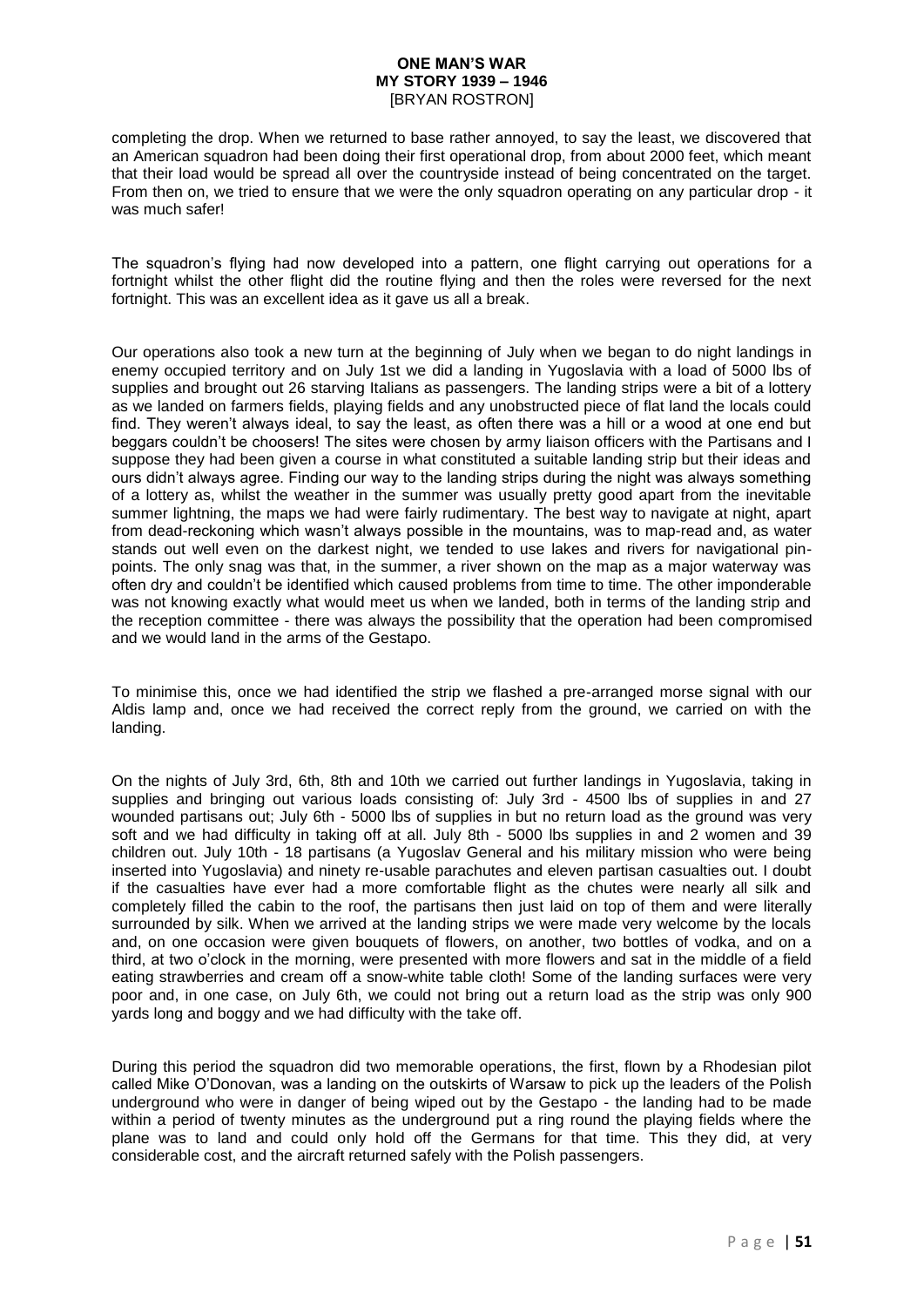The other operation was flown by a New Zealand pilot called Norman Culliford. At that time, the Germans were experimenting with flying bombs with a view to eventually bombing London. They had to do the tests for range and guidance over the land so that the results could be monitored, and were using Poland as it was very flat and fairly sparsely populated. One flying bomb (later named the V1) failed in flight a long way short of it's destination and fell into a river. The Germans couldn't find it but the Polish underground saw where it was and, once the hunt had died down, took the motor and guidance system off the rocket, put it in a haycart and slowly transported it to southern Poland where Norman Culliford was briefed to pick it up. They found the strip, landed and loaded up the V1, but when they tried to take off, found the aircraft had become bogged down in the soft ground and had to be dug out. Whilst this was in progress, a German army patrol drove along the road about a hundred yards away without seeing them. They eventually took off and arrived back in Bari safely, the V1 being flown to London the next day. The story of the finding and transport of the V1 is the subject of a book called 'They Saved London.'

On July 14th we did a supply drop in the Gorizia area of Northern Italy (Operation Ludlow) when we dropped 4600 lbs of ammunition into a partisan camp which was being besieged by the Germans and running low on ammunition. A couple of days later we received a very nice letter of commendation from the commander of No. 1 Special Force who were involved in Operation Ludlow.

There wasn't much respite - we arrived back from Operation Ludlow at four o'clock in the morning to find that our flight was now back on routine flying for a fortnight and that we were due off for Naples and Rome and return at 9.00 a.m.!

Since going on leave with Col Stinson to Palestine in August 1942 we hadn't taken any leave for almost two years - there really wasn't anywhere to go although we did manage to have two or three days in Cairo every month or so when we took the Bari - Cairo flight, which helped to break up the monotony. However, in July things took a turn for the better and the RAF commandeered a couple of hotels in a holiday resort, Taormina, on the Sicilian coast at the foot of Mount Etna, to be used as an aircrew leave centre. Merv, Lee and I were given a weeks leave on July 24th and spent a very relaxing week eating, drinking and behaving just like tourists - it was quite a change. Since the war and the advent of package holidays, Taormina has became a very fashionable destination.

On our return we did another supply drop in the mountains east of Fiume and were then put on standby for the first landing in Southern France. We waited around until the morning of August 8th and then flew up to an anonymous field not very far from Leghorn, code named 'Cecina'.

### Operation 'Nuptial'

There were no facilities at Cecina apart from a small signals unit and we were briefed to take off at 9.00 p.m. on August 8th to land on a strip half way up Mont Ventoux, a 6000 foot mountain to the east of Orange in the Rhone Valley. The object of the trip was to take in a team of French maquisards to join the underground and to bring out an unknown number of American airmen who had been shot down over Europe and had made their way by various means to the area.

At 9.00 p.m. on August 8th we took off as planned, crossed the French coast, obtained a good pinpoint on the River Durance and headed for the strip. When we were about ten minutes away from our destination we ran into a very intense electrical storm and after a few minutes realised it was hopeless to continue as, in view of the height of the mountains, unless we were absolutely accurate in our positioning we had a very good chance of hitting the ground, so we returned to Cecina feeling rather let down.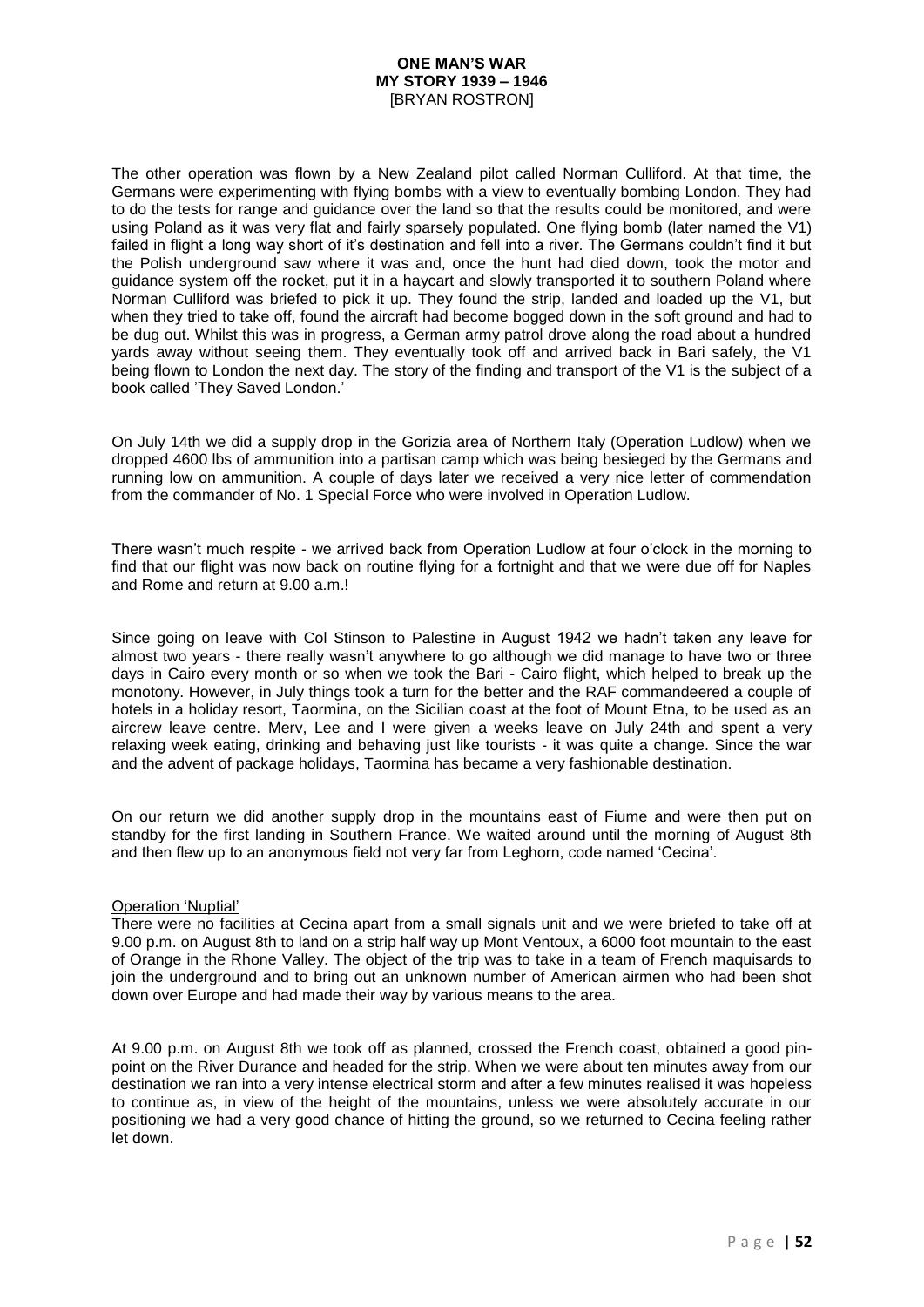There were no facilities at Cecina, but we were fed by the signals unit and slept in the aircraft. The weather was still bad over the target area the next night, so we just did the usual RAF thing and waited. However, the weather cleared the following night, and at 9.00 p.m. on August 10th we set off again with 14 maquisards and a French general. All went well, we crossed the coast and the River Durance, identifying the area of the landing strip without any problem and flashed the recognition signal with our Aldis lamp. We did this on and off for about ten minutes without any response from the ground and began to wonder what had gone wrong as we were absolutely certain we were in the right place. We thought that perhaps the underground had been given the wrong time, so I reduced power as much as I dare to conserve fuel and circled slowly round and round. It was a very clear night and we could actually see a German airfield in the distance towards Orange with aircraft taking off and landing from time to time but they obviously had no idea we were there. After circling for nearly an hour we were just about to give up and go home when we saw headlights further up the mountain flashing the correct recognition signal and we assumed this to be the reception party on their way. They duly arrived and marked out the strip with hand-held torches in the form of a rather dog-legged 'L'. We landed along the leg of the 'L' towards the base of the 'L' and the aircraft stopped very quickly - I wondered about this until I climbed out of the aircraft to find that the strip was just 1000 yards long and consisted of 200 yards of ploughed field, 400 yards of stubble and 400 yards of lavender bushes. We were in the lavender bushes which, whilst the perfume was magnificent, didn't make the best surface for an airfield. To add to the problems, beyond the lavender bushes was a small wood over which we would have to fly on take-off.

We unloaded the aircraft and then found that there were 31 American airmen hoping for a quick flight to freedom. For obvious reasons they didn't have any luggage so we decided to try to take them all, although the surface of the strip and the height of the airfield, which meant slightly reduced power from the engines, made the take-off rather risky. I went right to the end of the strip, put on full take-off power against the brakes and a little bit of flap, released the brakes and set off along the strip. When we hit the lavender the aircraft slowed appreciably and it was obvious that we would have to be going much faster when we came to the bushes if we were going to get off. I aborted the take-off and returned to the end of the strip before going to the back of the aircraft to tell the passengers that there was no way we could take-off with our present load and that I suggested we try again with eight less. To their credit, the eight most senior officers got off the plane and I said that, provided we reached Italy safely, we would come back at the same time the following night to take them out. I had really no authority to say this as you couldn't really run your own war, but I was so impressed it was the least we could do.

We went through the whole take-off procedure again with just a little more flap and by the time we reached the lavender had almost attained flying speed, we slowed slightly and then picked up again and left the ground with about a hundred yards to spare, just clipping the tops of the trees on our way without doing any damage. After a few deep breaths we turned for home and arrived at Cecina just as dawn was breaking. Someone took a photograph of us with some of the American escapees who were dressed in the most weird and wonderful clothes, mostly looking like scarecrows.

The Americans were most effusive in their thanks and the thing that had impressed them most of all was that we had been able to find the strip in the middle of nowhere in the middle of the night - I don't think navigation was a strong point in the American Air Force.

The next night, true to our promise and without any permission from on high we went back again but as we neared the strip we saw a dead straight flarepath laid out near the strip, all the lights equidistant and the same intensity. Obviously the Germans had heard us the night before and laid a trap, but with usual Teutonic thoroughness, had overdone the effect - no underground flarepath would have been as bright or straight as that, so we put down our nose and went home as quickly as we could. At that time, Hitler had issued an order that all commandos and saboteurs and anyone working with them were not covered by the Geneva Convention in his eyes and would be shot as spies, so it would have been a disaster if we had landed and walked straight into the arms of the Gestapo.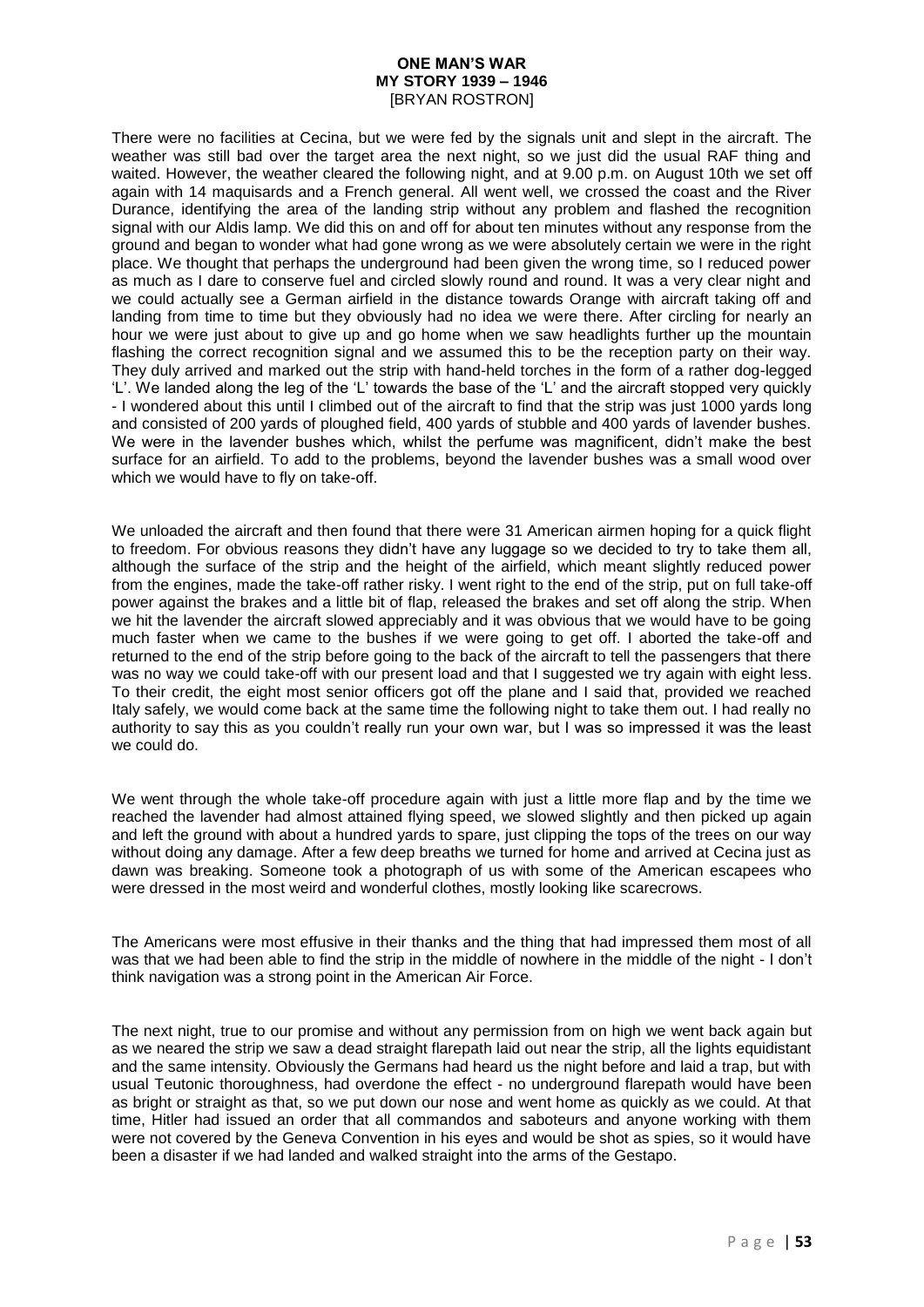We arrived back at Cecina once again in the early morning and then flew on to Bari after four days and nights with very little sleep. The C.O. congratulated us on a job well done and then tore me off a strip for not letting him know what I was doing, particularly with regard to the last unauthorised trip, but he wasn't too serious.

As a result of operation 'Nuptial' we received a commendation from the Air Commander-in-Chief, U.S. Army and an article appeared in 'The Sunday Chronicle' dated 17th December giving rough details of the operation.

This was my last flight with 267 Squadron and my last operation of the war as I received details of a posting to take a Staff Navigators Course at Shawbury in the U.K.

starting early September.

During my two tours of operations I had flown a total of 77 operations, and, as I always thought seven was my lucky number, this was a good time to stop. The C.O. also gave me an 'Exceptional' rating as a transport pilot which was a nice farewell present. I was sorry to say goodbye to Jimmy Craig, Lee Barrett, Merv Griffiths and all my other friends with whom I had flown since Silloth days, but the thought of going back to England after two and a half years was something to look forward to with pleasure.

I managed to get a lift on a Liberator going back to the UK via Gibraltar and on the way, was very interested to see that the runway at Gibraltar was now completed and was twice as long as when we were there in 1942. We arrived at Lyneham on August 17th 1944, my Middle East tour having lasted two years and two months.

#### No. 97 Staff Navigators Course, R.A.F. Shawbury

I was given two weeks very welcome leave, during which time I saw my mother for the first time in over two years - for most of the period she had no idea where I was as letters were fairly slow in arriving from abroad and, by the time they did, the news was usually very much out of date. At the end of my leave I reported to the Empire Air Navigation School at Shawbury, near Shrewsbury in Shropshire to begin on No. 97 Staff Navigators Course. I was the only pilot on the course with twentytwo navigators. I don't know quite why I was sent on this course but it was very interesting and was just like being back at school again, most of the time being spent in lectures. The subjects were astronavigation, meteorology, radar, general navigation and a variety of other subjects connected with advanced navigation. The astro-navigation was particularly interesting as it went into great detail and we finally ended up by being able to produce the actual navigation tables from scratch. Meteorology was also very good and at the end of the course, if we were willing to pay an annual membership fee, we qualified as members of the Royal Meteorological Society. As I had no intention of becoming a full-time meteorologist I didn't take it any further, having much better uses for

the money. We did about thirty hours flying on the course in Wellingtons piloted by staff pilots putting into practice the results of our course work. The only trip of note was a flight to Reykavik (Iceland) and return. I navigated up to Iceland and my co-navigator navigated back the next day. It was a seven hour trip and as it was the end of September, the nights were very long in Reykavik and we arrived in the dark. It was also very cold so we thought it a good idea to warm ourselves up with rum in the U.S.A.A.F mess in company with a load of American ferry pilots. One thing led to another and we had quite a night, getting to bed about 3.00 a.m.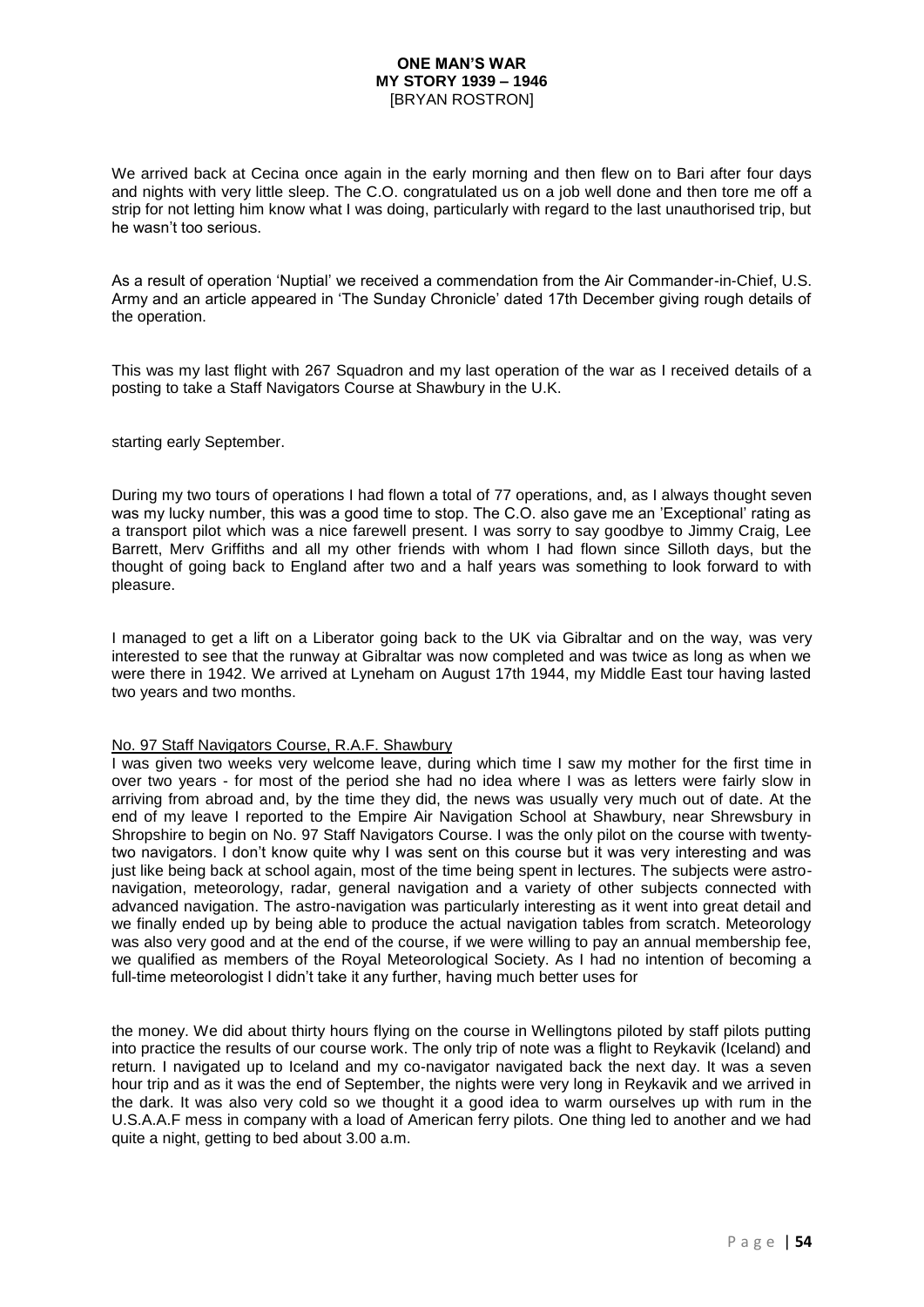We were up again at six for a 7.00 a.m. take-off, it was still dark so I have no idea what Iceland looks like in the daylight. I think my co-navigator was still feeling the effects of the night before and his navigation suffered somewhat - I took the opportunity of having a good sleep in the back of the aircraft as I was not involved in the return flight. However, we were supposed to make landfall at the Butt of Lewis, the northern tip of the Hebrides not far from Stornoway, of fond memory, but, two hours after our projected time of arrival at the Butt of Lewis there was no sign of land. The weather wasn't very good and it began to dawn on us that we hadn't a clue where we were, which didn't look too good for Staff Navigators! .

I was wide awake by this time and, after some discussion we decided to turn due east in the hope that we would hit land of some kind soon (there was no point in going west, that was next stop America). After about half an hour we saw the coast, a number of long inlets in a very hilly and rocky coastline but couldn't identify it from the maps we had. We thought for a moment that perhaps we had flown much too far east and that it could be the coast of Norway. The only solution was to continue inland on an easterly course and find out - the land wasn't mountainous, it obviously wasn't Norway or Scotland, so it had to be Southern Ireland. Unfortunately we didn't possess any maps of the west coast of Southern Ireland so we kept on going until we got on to the maps we had. We were flying at about 500 feet and the next thing we saw was a large city with the sea beyond - we realised this was Dublin and had no option but to overfly at 500 feet. The weather was very murky and we hoped that no eagle eyed Irishman had taken the number of the aircraft as Ireland was strictly neutral and didn't take kindly to the RAF flying over them. For the next half hour we 'cooked' the navigation log and made all the correct landfalls according to our official flight plan. When we landed this was handed in for checking and no-one was any the wiser, although we had a rather uncomfortable couple of weeks waiting for the axe to fall if the Irish had complained. I finished the course at the end of November with an R.A.F. First Class Navigators Certificate and wondered where my next posting would be.

I was given another leave, making up in some way for all the leave I had missed in the Middle East and, on my return, received the glad tidings that I was being posted to, of all places, the Middle East! I thought they would have had enough of me out there by now and the feeling was mutual, but, on December 22nd I left Lyneham in a Dakota via Elmas in Sardinia, and Malta, arriving in Cairo on December 23rd.

I spent Christmas and New Year in the transit camp in Cairo and on January 2nd was given a lift in a Wellington to my next posting, that of Senior Briefing Officer at No. 40 Staging Post, RAF Habbaniya about forty miles from Baghdad.

### No. 40 Staging Post, R.A.F. Habbaniya

After all the time I had spent in the desert I thought they might have found me a decent posting but it was not to be - Habbaniya was almost the end of the earth, a permanent RAF station out in the desert not far from Lake Habbaniya. This had been used before the war as an Imperial Airways staging post and the flying boats used to land on the lake on their way to Australia. The station itself was very comfortable, with swimming pools, squash courts, brick built messes, offices and bedrooms, all with large fans, which were extremely necessary as the day time temperature often reached 120 F. Fortunately the humidity was very low which made conditions a little more bearable, but extreme care was needed with regard to the aircraft as, to touch the metal skin during the heat of the day caused severe burns and loss of skin.

The main reason for my posting was that the war in Europe was in its final stages and more resources were being sent to the Far East. Large numbers of aircraft and troops were flying out to India and 40 Staging Post was one of the main links between Egypt and India. We had to produce maps and route briefings from Iraq to Karachi in India and I had about six navigators to help me so we worked shift systems, from six in the morning until ten, and then from four in the afternoon until eight - between ten in the morning and four in the afternoon it was too hot to do anything but sleep.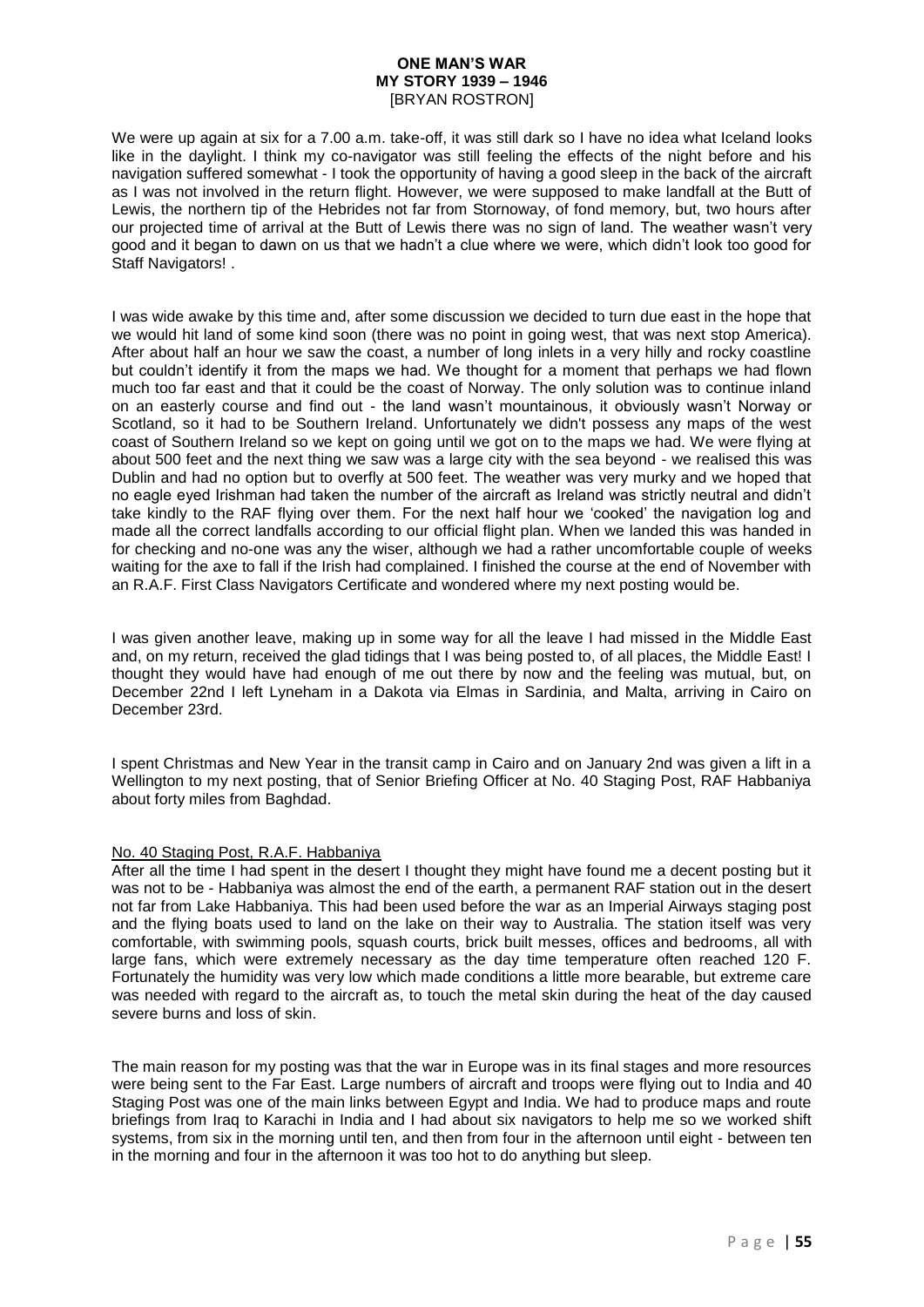In spite of being in the middle of nowhere, living was the most luxurious I experienced in my entire RAF career. I was given a bearer as my personal servant (obviously a throw back to the days of the British Raj), he was a very tall Kurd called Karim and followed me like a shadow. The day I arrived he took me to my room and insisted on unpacking my kit which he put away carefully. Having done that, he came to me with a very long face and said 'Sahib, it is no good - not enough clothes for Karim to look after you properly'. Apparently he would provide three changes of clothing each day and needed eight of everything to be on the safe side and I only had three! So I had to go to the Officers Shop immediately to remedy the deficiency. He woke me every morning at 5.30 with a cup of tea and a complete change of freshly washed clothing, after the morning shift he took the clothes away and washed them, bringing a fresh set for the afternoon stint and then repeating the whole thing in the evening. When we went into the Mess for dinner, we usually had a few pre-dinner drinks and the bearers would stand in a line along the wall at the back of the mess dressed in snow-white galabiehs. The moment I made a move to the dining table Karim would come forward, draw out my chair and hand me a serviette. He then asked me what I wanted to eat, would order the food and serve it, then stand behind my chair until I had finished. In one way it was very embarrassing as I don't think any person should be so subservient, but that was the way it had always been and if I had attempted to change it he would have been mortally insulted. He came from Kurdistan, a fiercely independent people in the mountains on the borders of Turkey, Persia (now Iran) and Iraq and once a year he used to go home to see his family, he had a wife and children; he hitched lifts and walked the rest of the way - it must have been a soul-destroying journey.

One of my navigators was a Flying Officer called Johnny Sharp who had completed a tour on Bomber Command. We played at least an hour of squash every day which helped to keep us sane. I became very friendly with Johnny who came from Hunstanton in Norfolk and about ten years after the war I was in the area on business and decided to call on his mother to see how he was. Fortunately, as I was looking for a phone box in the centre of the town I walked past the War Memorial and something made me look at it. There, at the bottom, were the words 'Berlin Air Lift' F/O J. Sharp - apparently he had staved in the RAF after the war and was killed taking supplies in to Berlin during the Berlin Air Lift. In the circumstances I did not call his mother as I felt it might open up old wounds.

I did very little flying from Habbaniya although at the end of January I decided I ought to fly the route through to Karachi so that I could brief the transit crews from experience.

We had an odd collection of aircraft at the Staging Post as, if an aircraft went unserviceable and could not be repaired within a few days, the crew had to leave it, return home and collect a replacement. When these u/s aircraft were repaired we had the chance to fly them and I flew in both a Liberator and a Warwick. After flying the Warwick (it was a larger edition of the Wellington) I decided I might as well take it to Karachi for route experience and on January 30th flew from Habbaniya to Shaibah and then on to Bahrain in the Persian Gulf where we stopped the night. Whilst there, the movement authorities asked me could I take twelve Indian policemen who had been stuck in Bahrain for over a year as they had no movement priority - I don't know how they came to be there in the first place, but I said that, providing they didn't mind slumming it down the back of the aircraft (there were no seats) I would take them. The following morning we all piled into the Warwick and off we went. Half way across the Gulf we had a few moments panic as I wanted to switch from wing to fuselage fuel tanks as the wing tanks were nearly empty and suddenly realised I didn't know how to do it, but a quick look at the Pilots Notes, a copy which, fortunately, was in the cockpit, soon solved the problem. We landed at Sharjah (now in the United Arab Emirates), Jask in Persia, Jiwani in Afghanistan and then on to Karachi (Mauripur). I wasn't very impressed with Karachi, I thought it was dirty and didn't like the way the sacred cows were allowed to wander at will in the town. I stayed three nights in Karachi and then was fortunate enough to obtain a seat on the scheduled British Overseas Airways Corporation Ensign which took me as far as Basra in Southern Iraq in civilian comfort. From there the following day I scrounged a lift in a Dominie back to Habbaniya. This had been a very worthwhile trip and I had a much better idea of the route from a briefing point of view.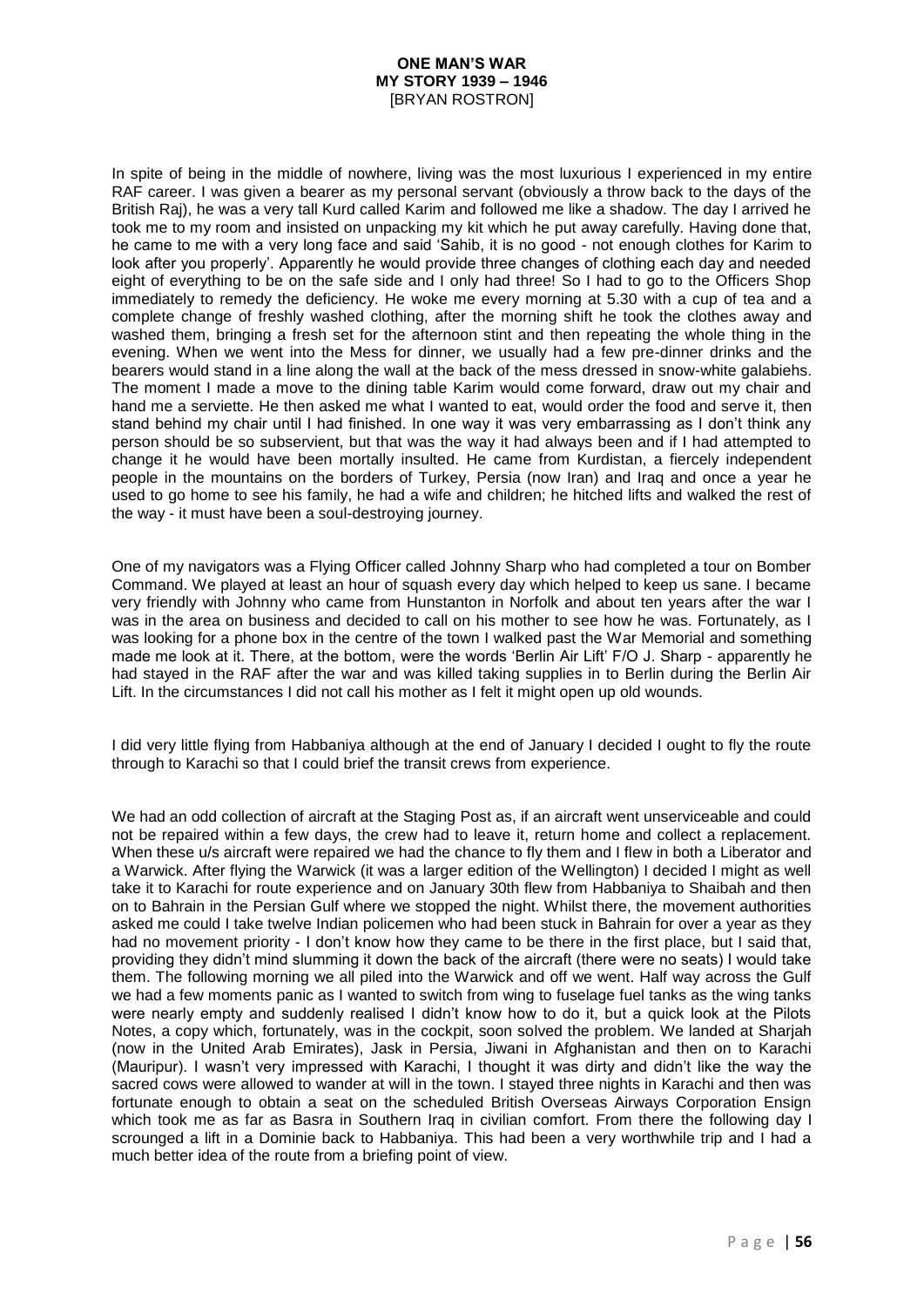Things continued on their peaceful way until early April, when I was given a fortnights leave which I spent in Cairo, getting lifts there and back in Dakotas of No. 216 Squadron who were based in Cairo and did very frequent runs between Cairo and Habbaniya. I wasn't very happy with my position at 40 Staging Post as I would have preferred to have a regular flying job and, through the contacts I had made with 216 Squadron, did a bit of lobbying to get a transfer to them. I finally managed it, and on 24th July was posted to 216 Squadron at Almaza on the outskirts of Cairo, asSenior Navigating Officer.

### No. 216 Squadron, R.A.F. Middle East

My new post was a great improvement as, although I was in charge of all the navigators on the squadron, I had some very capable assistants and could more or less pick my own flights on the pretext of trying out the routes from a navigators point of view, with the result that I spent more time in the cockpit than in the office.

On my second trip, from Cairo to Tunis and back, we were in the air between Benina and Cairo on the return journey when we received the news that Japan had capitulated after atomic bombs on Hiroshima and Nagasaki. This meant that all fighting in the Second World War was over - we put on all speed and arrived in Cairo in the evening for the celebrations which went on for about three days.

I did a lot of flying in the early part of September and flew from Cairo to Naples and back twice in four days followed by a trip from Cairo to Nairobi on September 12th. This was a very long flight as we took off from Cairo at nine o'clock in the evening, flying through the night arriving in Khartoum at first light (to avoid the heat of the day which restricted take-off weight).

Whilst on the ground at Khartoum we saw a very strange looking aircraft without any propellors taking off accompanied by a lot of noise - we couldn't quite work this out and then realised it must be one of the new jet aircraft about which we had heard rumours. On making enquiries, it was doing hot weather tests prior to going back to the UK. The shape of things to come! After an hour we left Khartoum for Juba in Uganda. This was a landing strip in the bush and the drill was to make a low pass over the runway to scare off all the wild animals before landing. Near Juba we had seen herds of elephant, lion, buck and wildebeest in profusion. From Juba we flew on to Nairobi, arriving at five o'clock in the afternoon. The total flight time was almost fifteen hours which, bearing in mind we didn't start until late evening in Cairo having been up all that day, was quite a marathon.

Fortunately, the aircraft went unserviceable at Nairobi requiring a replacement gyro compass; no spare was available in Nairobi so we had to wait until the next aircraft came down from Cairo a week later which gave us an unexpected week off in very civilized surroundings.

Nairobi was a wonderful place in those days and the war hadn't touched it at all. We spent a lot of time in the New Stanley Hotel and the Norfolk, both of which have been immortalized in later books written about Kenya. I visited both again in 1989 on a safari visit to the area and they didn't look very different to my 1944 visit.

After a very good week in Nairobi we flew back, rather reluctantly, to Cairo on October 2nd I started another interesting trip from Cairo to Wadi Halfa on the Nile, to Khartoum and on to Asmara in Eritrea ending up at my old friend, Sheikh Othman in Aden, another thirteen hours in the air, plus stops making it a seventeen hour day! Nobody had heard of being out of hours in those days. Asmara was an interesting place, situated on the edge of an escarpment 6000 feet up. Taking off over the edge of the escarpment meant that one minute you were on the ground and the next 6000 feet in the air. We came back the next day, but stopped overnight in Khartoum which was much more sensible.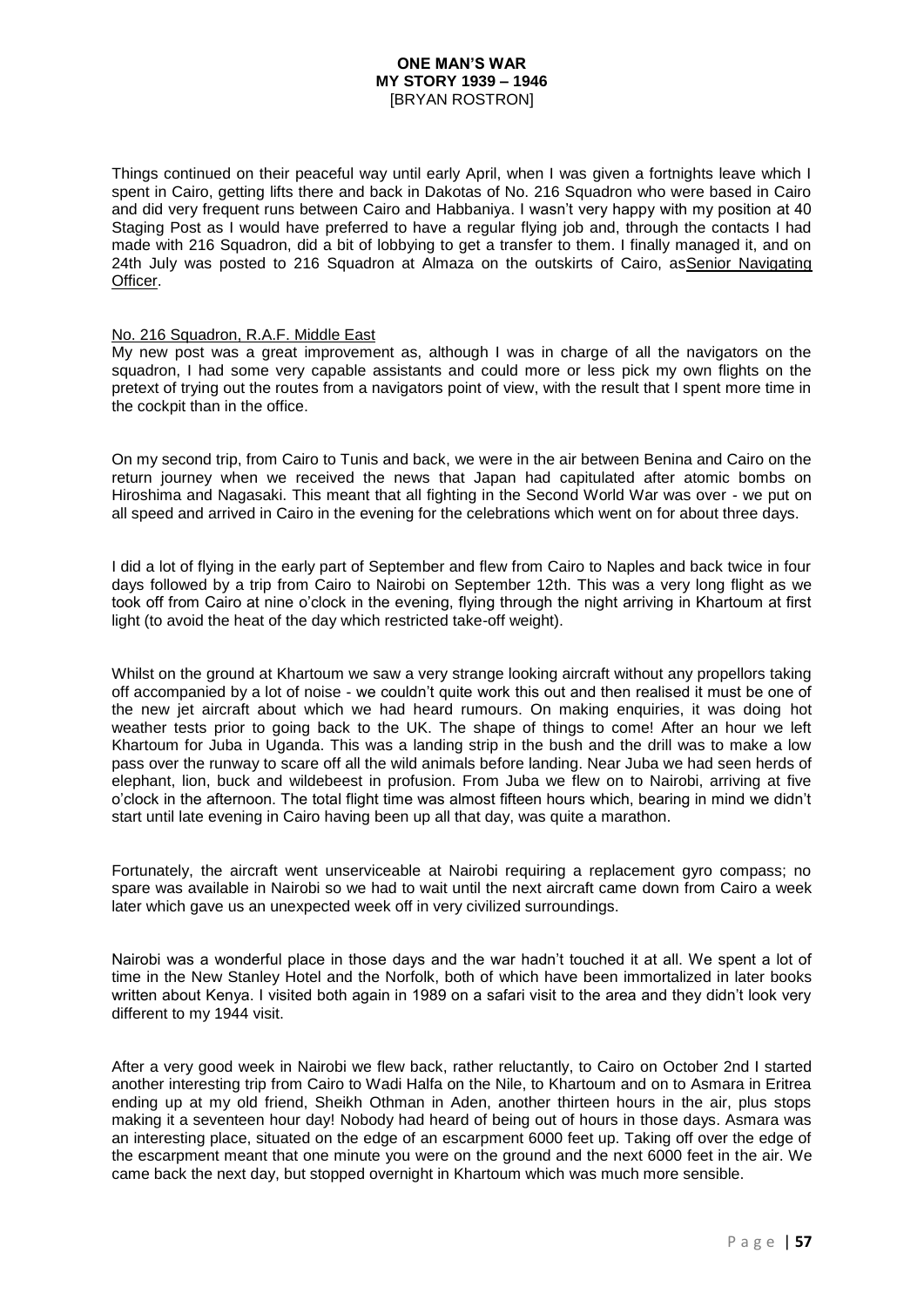I didn't do very much more flying in late October and November apart from trips to Cyprus and Rhodes. The trip to Rhodes was unusual as I had to bring out a lot of German P.O.W's who had been injured clearing mines which the German army had laid down - a case of the biter bit! On December 1st received the news I had been waiting for - I was finally posted out of the Middle East after three and a half years back to the UK!

In September, the Air Ministry issued their first list of offers of four hundred permanent commissions since the beginning of the war and to my surprise, I was on the list with the offer of a P.C. in the rank of Flight Lieutenant (I had been made up to Flight Lieutenant in the summer of 1944). I was given a month to accept or reject the offer and was very undecided. I thoroughly enjoyed the free and easy life of flying in the RAF in the Middle East with very few restrictions, but, during my time at Shawbury on the navigation course I realised that life in England was very different and attitudes which were accepted as normal in the Middle East would not be allowed in England and that the peacetime RAF would be very different, so I turned it down, much to the amazement of the C.O. who did his best to make me change my mind.

I was waiting for some transport to take me back home when the pilot of a Dakota of 271 Squadron engaged in bringing back troops from the Far East went sick at Lydda in Palestine so I was flown up to Lydda and took the aircraft back to the UK via El Adem and Elmas in Sardinia. The hydraulics went u/s at El Adem and I had two more days in the Western Desert than I had bargained for whilst it was being repaired before going on and landing at Broadwell in the U.K. The C.O. of 271 was not too pleased I had flown the aircraft without his permission but when I produced a movement order from H.Q. Middle East authorizing the flight, he had to accept it, albeit with a rather bad grace. I wasn't terribly bothered because all I wanted was a leave pass and a railway warrant to Buxton.

### No. 24 Squadron R.A.F. Hendon and Bassingbourne

When I returned from leave, having had both Christmas and New Year at home for the first time since 1939 I was posted to No. 24 Squadron at Hendon, in the suburbs of North London. 24 Squadron were one of the oldest squadrons in the RAF and were now the senior squadron of Transport Command, most of the aircraft having been stripped of camouflage and were bright silver. They did not fly normal routine flights but undertook special flights, mostly with V.I.P. Passengers. A number of the aircraft also had very plush seats and all the trimmings, a far cry from the tin side seats of 267.

Flying out of Hendon was not very satisfactory, it was a very small aerodrome surrounded by buildings and the London atmosphere (there was no clean air act in those days) was very thick most of the time and the squadron had developed a landing circuit with turning points at easily recognizable features on the ground, such as the Welsh Harp and Mill Hill School, to help in landing. There was very little accommodation at Hendon and we were all billeted out - I stayed with a family in Golders Green and came in every day on the underground.

During January and early February I made trips to Belfast, Berlin, Warsaw and some local flights in the U.K. There was a big difference in flying in the UK in the winter to flying in the Middle East - the weather. In the Middle East we didn't give it very much thought as it was usually fairly reasonable, but in northern Europe it was just the opposite and icing was a very real possibility which took some real concentration from time to time. The flight to Warsaw was an eye-opener, we flew from Berlin to Warsaw and back in one day, the land was snowbound and we didn't see anything that moved or any smoke. In their advance on Berlin the Red Army had stripped the country bare and there was nothing left as far as we could see.

Berlin itself was just one big ruin with the population living in apparent abject poverty.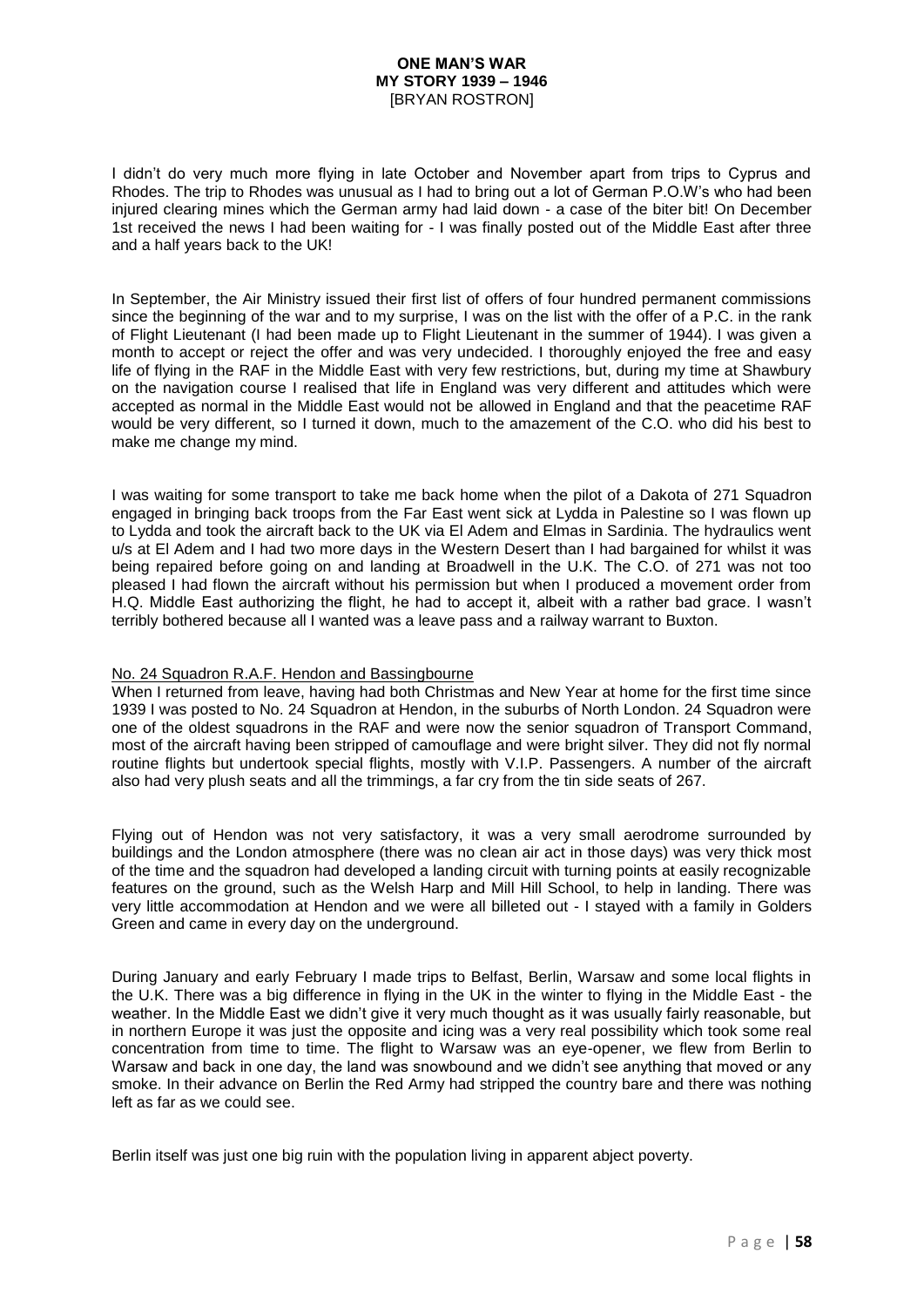At the end of February the squadron moved to Bassingbourne, just outside the town of Royston in Cambridgeshire. This was much better as we were all together on a purpose built pre-war station and we returned to a proper squadron life, most of it in the evenings in an hotel in Royston called 'The Banyers'.

Apart from one or two trips, most of the flying in March and April consisted of training in various forms, pilot categorization, blind approaches, instrument flying for hours on end and I began to realize I had done the right thing in not deciding to stay on in the air force if this was to be the pattern for the future. By the beginning of May I appeared to have finished with training for the time being and returned to normal flying and May was a very busy month including a trip to Rome and Athens and another to Gardemoen in Norway.

In May I was approached by a representative of British European Airways, the new European arm of B.O.A.C. , to find out whether I would like to join them on demobilisation as First Officer, with a captaincy within twelve months subject to satisfactory performance. I thought long and hard about this proposal but finally, the fact that I had been living out of a suitcase for six years with no settled home life decided me that it was time I settled down, even though I had no real idea what I intended to do on demobilization.

On June 3rd I took a parliamentary delegation of M.P.s to inspect the bomb damage in the Ruhr and Berlin areas of Germany. It was a very good trip, even though it turned out to be my last overseas flight, as I was given carte blanche where I went and, providing I didn't go much below 500 feet, could do as much low flying as I liked (minimum height was normally 1000 feet). For nearly five hours we had a birds eye view of the very considerable damage done to German industry and housing.

The following day, June 4th, I flew up to Prestwick in Scotland and returned the same day, landing at 4 o'clock in the afternoon for the last landing I made in the Royal Air Force, as my demobilization notice came through the next day and I was taken off flying.

I spent almost a month waiting for my final demobilisation to come through before I obtained all my clearances from Bassingbourne and reported to R.A.F. Uxbridge on 14th July 1946 to collect my demob. clothes - raincoat, tweed suit, shoes, hat, shirt and tie and, a little more than six years since I joined up at Padgate in 1940, I was a civilian once more.

### FOREWORD

After some persuasion from my daughter, Patricia, I decided to write the story of my experiences during the Second World War to be read by my grandchildren Stuart, Kate, Matthew, Patrick, George and Michael when they are old enough to understand.

I do this, not to glorify war, just the opposite, but to attempt to give a factual account of how I saw it and to give them a description of life as it was during those troubled times.

I would like to think that the many friends I made during the war who did not return did not make their sacrifice in vain and that the life of freedom enjoyed by us all through their sacrifice will continue for at least the lifetimes of my grandchildren. It is my sincere hope that, in the future, they will never find themselves in a similar situation to that of my generation.

With fondest love to you all,